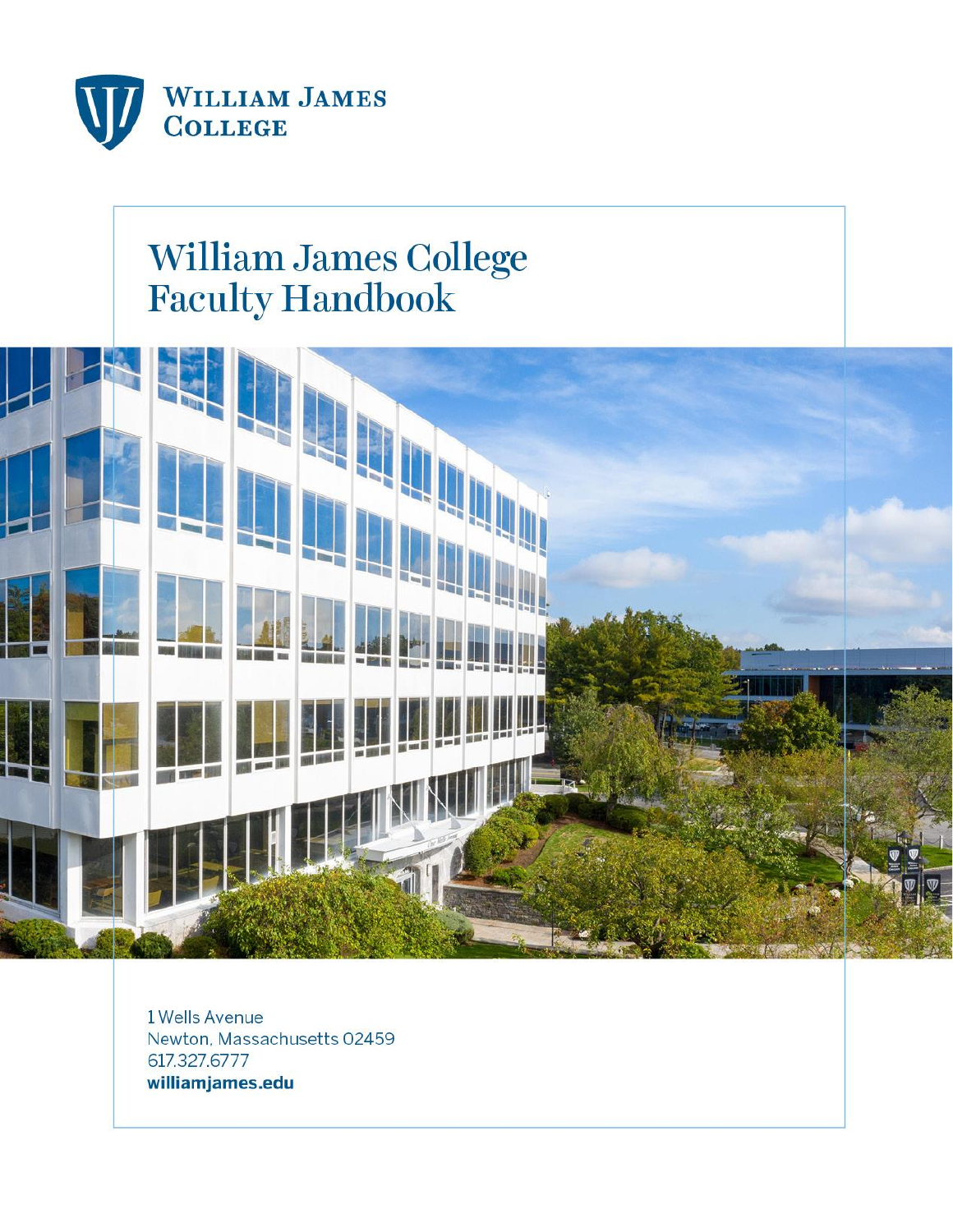| <b>FACULTY CLASSIFICATION SYSTEM AND CONTRACTING10</b> |
|--------------------------------------------------------|
|                                                        |
|                                                        |
|                                                        |
|                                                        |
|                                                        |

# **Table of Contents**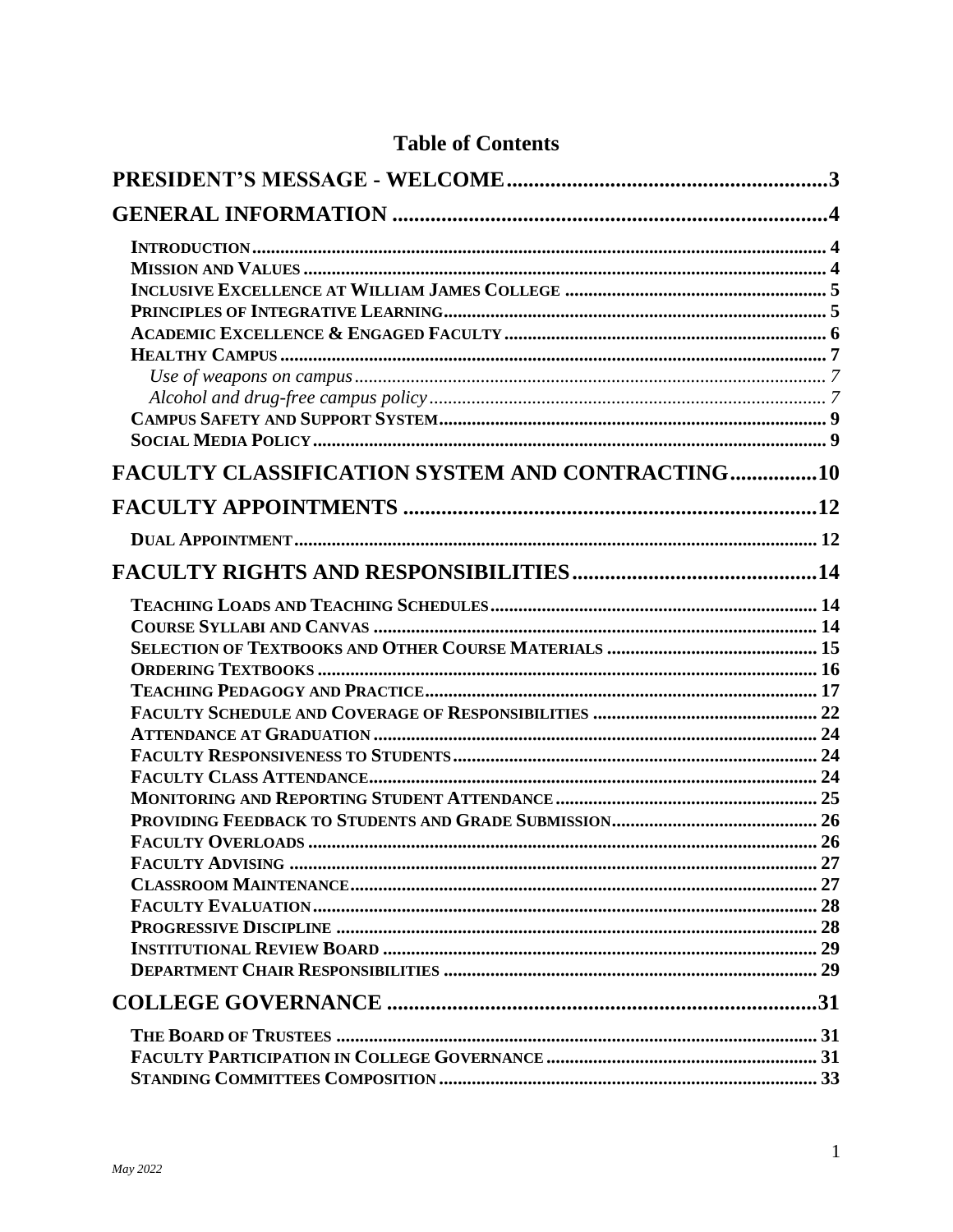| Office of Academic Data, Development & Institutional Effectiveness  38 |    |
|------------------------------------------------------------------------|----|
|                                                                        |    |
|                                                                        |    |
| LIBRARY - FACULTY GUIDE TO COLLECTION AND SERVICES 40                  |    |
|                                                                        |    |
|                                                                        | 41 |
|                                                                        | 42 |
|                                                                        |    |
|                                                                        |    |
|                                                                        |    |
|                                                                        |    |
|                                                                        |    |
|                                                                        |    |
|                                                                        |    |
|                                                                        |    |
|                                                                        |    |
|                                                                        |    |
|                                                                        |    |
|                                                                        |    |
|                                                                        |    |
|                                                                        |    |
|                                                                        |    |
|                                                                        |    |
|                                                                        |    |
|                                                                        |    |
|                                                                        |    |
|                                                                        |    |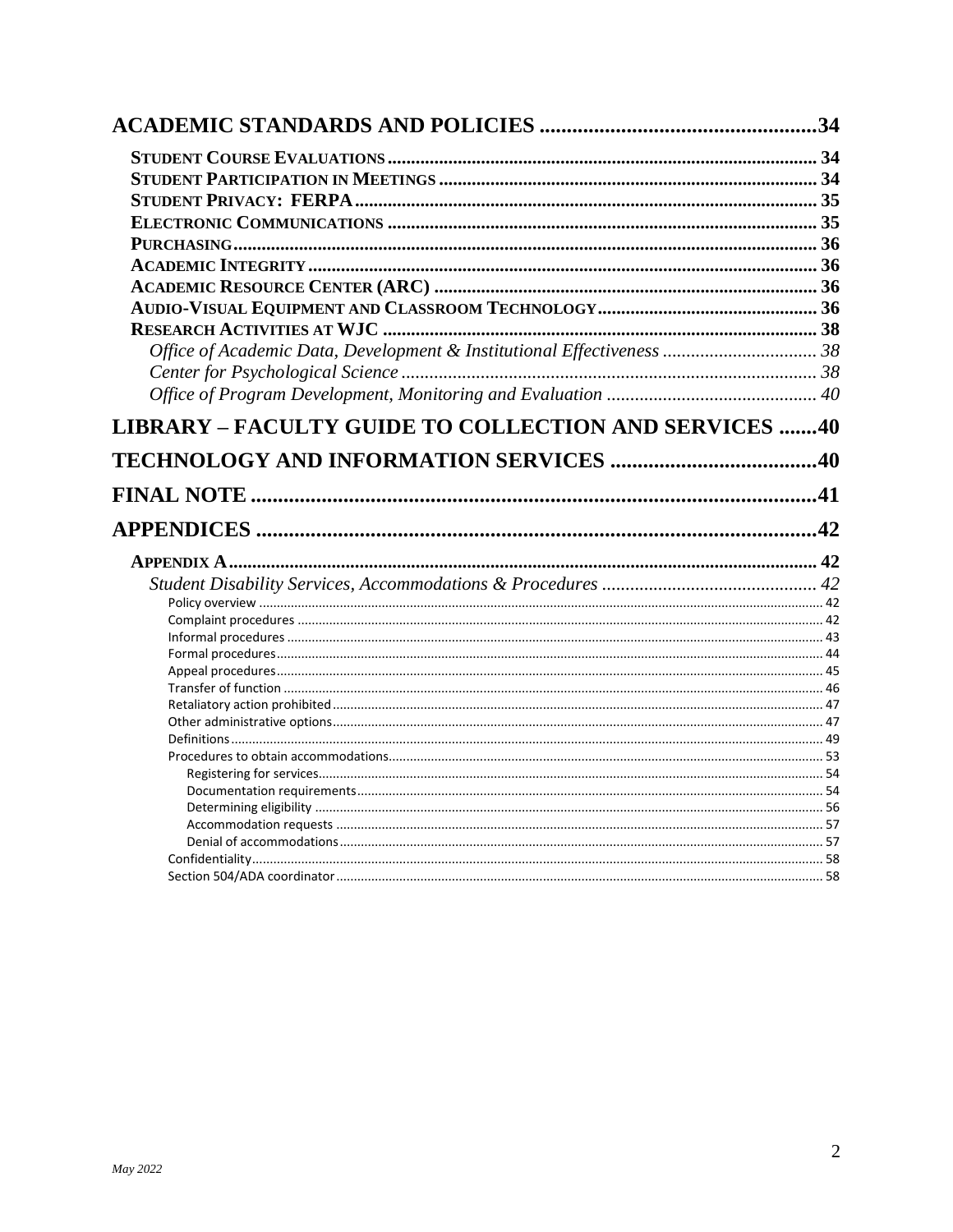# **President's Message - Welcome**

<span id="page-3-0"></span>Dear William James College Community,

Welcome to William James College. In joining our community, you become an important part of a premiere institution dedicated to teaching, working and bringing psychological knowledge to the global community. As a new employee, you are now an essential member of this organization and a contributor to its work and learning environment that has been shaped for over 40 years. I hope that you will have a rewarding and growing experience with us and we expect that you will work with us to fulfill our educational and service mission.

William James College educates professionals to deliver mental health care to the community, trains leaders to improve the quality and efficiency of organizations and equips other professionals with psychological skills to enhance their work. An education here is life changing and prepares our graduates for the challenging, but infinitely rewarding career of assisting others. Some of our faculty members, also work as program administrators, forensic and health experts, school psychologists, coaches, and clinical practitioners and clinical researchers. Many are leaders in the field and we have psychoanalytic, family, systems, feminist, multicultural, developmental, humanistic and cognitive-behavioral theorists working with our administrative staff to create a rich and stimulating learning environment.

A hallmark of William James College is its eagerness to adapt to changes in professional practice and community needs. Some examples of our community specialization programs are the Military and Veterans Psychology Program and our Latino Mental Health Program. Our reputation for excellence in psychology education was forged by the many people who came here before us. By joining this community, you have become part of a legacy of great achievement and even greater potential. Let's work together to realize this promise.

We welcome your interest, ideas, energy and the opportunity to work with you. I expect that you will find us a warm and supportive group and expect that you will contribute significantly to our development for many years to come.

Welcome to William James College.

Nicholas A. Covino, Psy.D. President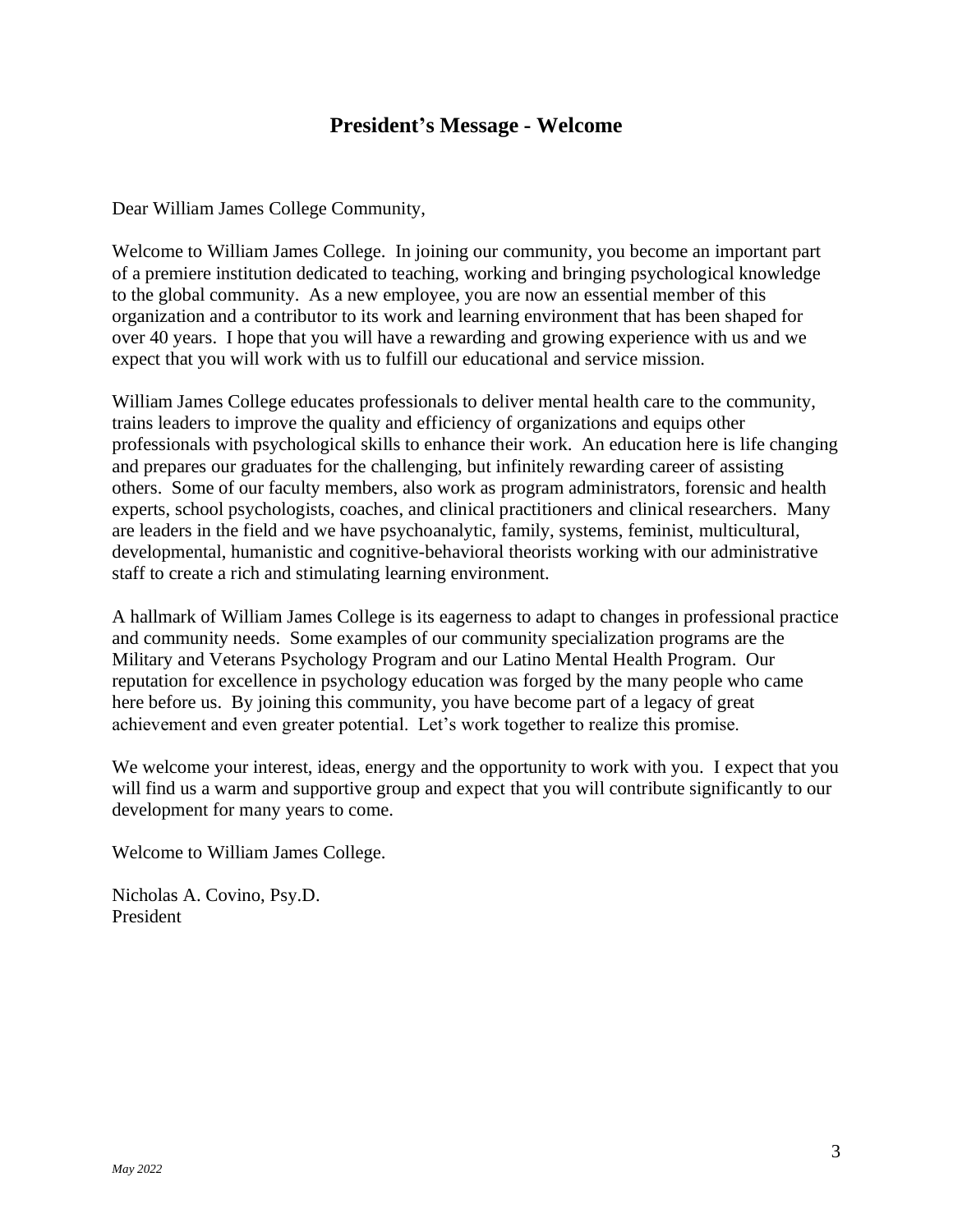## **General Information**

## **Introduction**

<span id="page-4-1"></span><span id="page-4-0"></span>The Faculty Handbook is a guide for William James College Faculty and is designed to present general information about the institution and some of the more important policies and practices as they apply. The Faculty Handbook cannot and is not intended to address all circumstances related to a faculty member's role in the institution nor is the information contained in the Handbook intended to constitute an express or implied contract of employment with the College. Its primary purpose is to provide convenient access to knowledge that is most crucial in one's day-to-day functioning as a faculty member. In some instances, faculty may be referred to other existing documents or portions of said documents may be incorporated into this manual. Members of the faculty are also apprised of the fact that some programs have established additional, program-based procedures and expectations; these are available from the program's designated administrator.

## **Mission and Values**

<span id="page-4-2"></span>William James College strives to be a preeminent school of psychology that integrates rigorous academic instruction with extensive field education and close attention to professional development. We assume an ongoing social responsibility to create programs to educate specialists of many disciplines to meet the evolving mental health needs of society.

The following three commonly held core values establish the foundation for all academic programming at WJC:

- Experiential Education integrating rigorous academic instruction with substantial clinical experience;
- Social Responsibility educating providers to meet a diverse society's evolving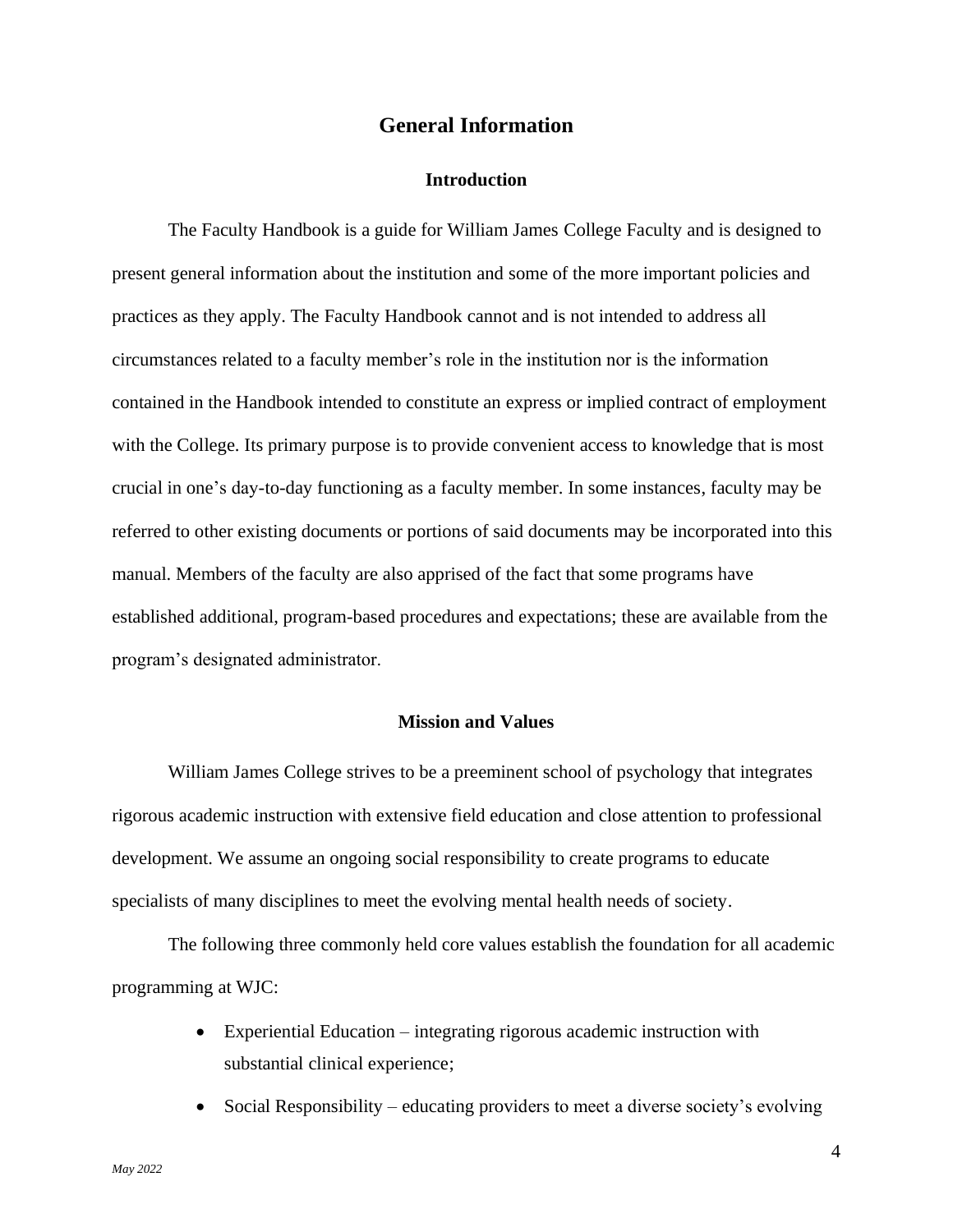mental health needs including cultural competence and language training. Developing programs and partnerships to ensure access to mental health care for all persons; and

• Personal Growth – fostering a supportive, challenging and available learning environment that pays careful attention to personal and professional development.

#### **Inclusive Excellence at William James College**

<span id="page-5-0"></span>William James College is an institution and a community committed to the principles of excellence, fairness and respect for all people. Making excellence inclusive is an active process through which colleges and universities achieve excellence in learning, teaching, student development, institutional functioning, and engagement in local and global communities (AAC&U). As part of this commitment, we have a responsibility to provide and sustain multiple cultures, to encourage scholarship and knowledge, and to demonstrate our commitment to fair and equal access to higher education. For more information, contact the Diversity, Equity and Inclusion office at [inclusiveexcellence@williamjames.edu](mailto:inclusiveexcellence@williamjames.edu) or visit

<span id="page-5-1"></span><https://www.williamjames.edu/about/welcome/diversity.cfm>

## **Principles of Integrative Learning**

The faculty of William James College has articulated its commitment to the infusion of several components of effective instruction into its curricula and teaching. These include:

Educational Philosophy: William James College is dedicated to providing students with a unique educational experience, featuring an integrated academic program with intensive supervised clinical practice for students in practitioner programs. This integrative model enables our students to develop a mastery of academic psychology along with the clinical, systemic and organizational skills necessary to succeed in their professional lives. Some of the many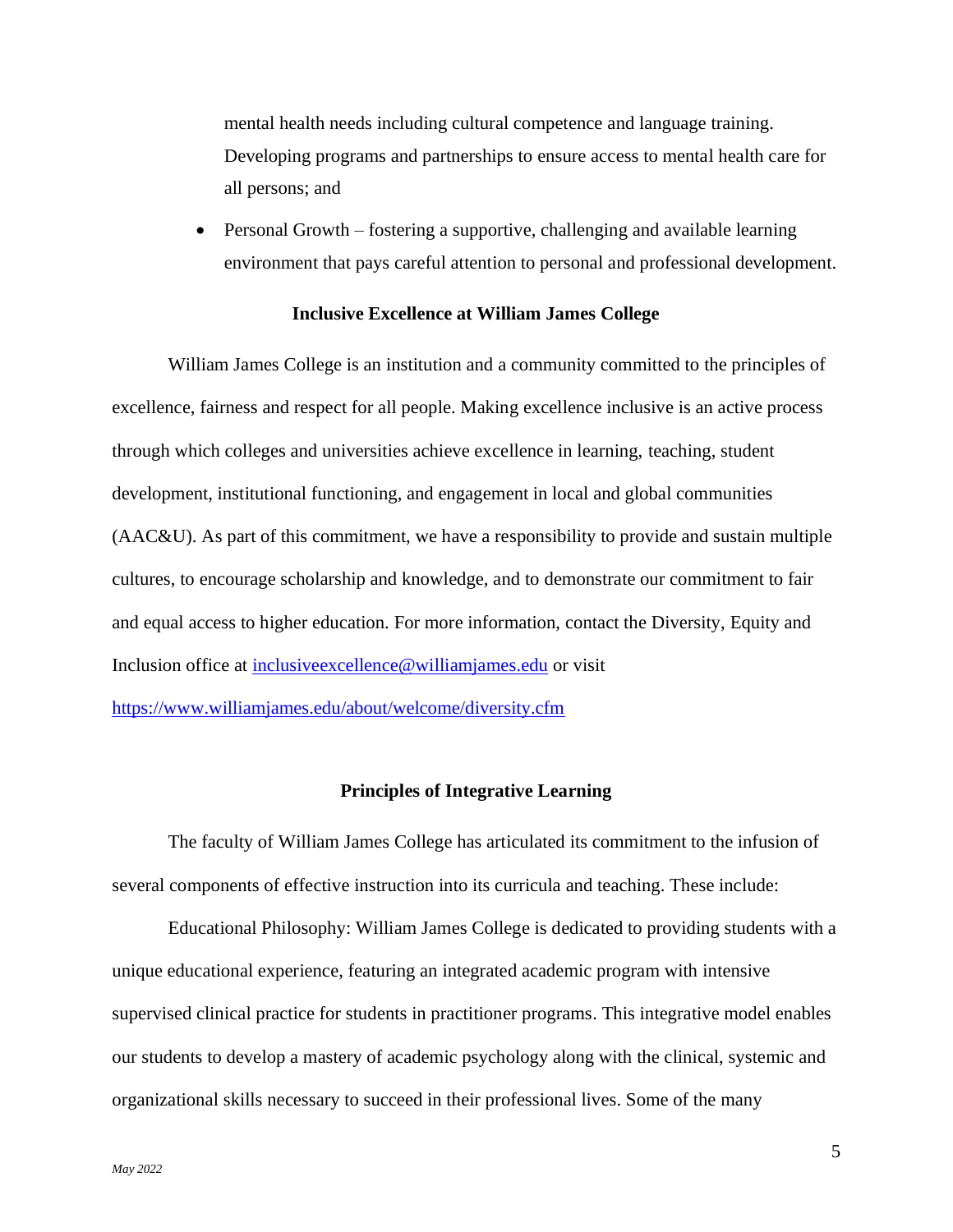hallmarks of our institution include a commitment to academic excellence and teaching, a focus on individual attention; an eagerness to adapt to changes in professional practice; and, meeting community needs. William James College guarantees to train our students to deliver mental health services in a variety of settings to a culturally diverse widespread population under the close supervision of experienced professionals.

Individual Attention: William James College enjoys a well-deserved reputation for its commitment to addressing the individual needs of students throughout its programs. The learning experience of every student is maximized through the ongoing individual attention that faculty, field supervisors and staff offer to students as teachers, advisors and mentors. This supportive community atmosphere is a critical component of what makes William James College an exceptional choice for school.

#### **Academic Excellence & Engaged Faculty**

<span id="page-6-0"></span>As an institution, we are committed to creating an optimal learning environment for all our students. Our comprehensive curriculum and wide variety of field placements for applied clinical work in health care, educational and counseling settings as well as in for profit and nonprofit settings for our Organizational and Leadership Psychology students. This then provides our students with a breadth of theoretical knowledge and the opportunity for specialized training. We educate professionals who become agents of change through the development of selfawareness, academic knowledge, technical excellence, and awareness of individual and contextual differences. The faculty of William James College is an experienced group of culturally responsive professionals with a range of theoretical perspectives and areas of expertise.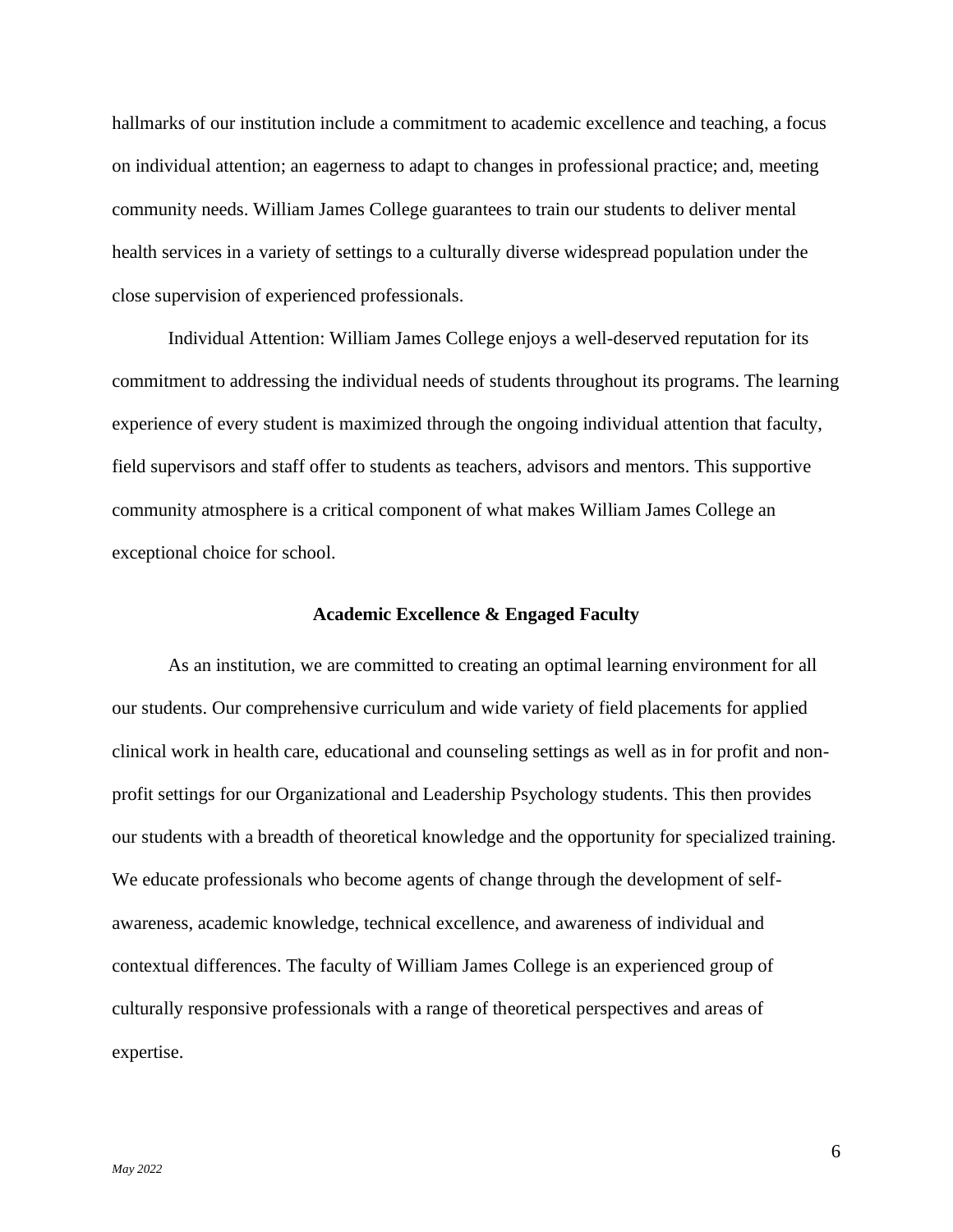#### **Healthy Campus**

<span id="page-7-0"></span>William James College is a healthy campus. The campus is drug and alcohol free, cigarette and tobacco free, and firearms free. For details regarding this policy, please refer to the appropriate Student Handbook.

#### <span id="page-7-1"></span>**Use of weapons on campus**

Consistent with Massachusetts law, the use, possession or sale of weapons of any kind (including replicas) and firearms, whether loaded or unloaded, on campus, by anyone other than law enforcement personnel, even if the person has a legal license or permit to carry the firearm, is strictly prohibited on campus.

## <span id="page-7-2"></span>**Alcohol and drug-free campus policy**

In compliance with the Drug-Free Workplace Act of 1988, the Drug-Free Schools and Communities Act Amendments of 1989, and the Higher Education Opportunity Act as amended, and pursuant to its commitment to provide students, employees and visitors a safe and healthful campus, William James College has established an Alcohol and Drug Abuse Prevention Program integral to the Alcohol and Drug-Free Campus Policy.

William James College recognizes that alcoholism, drug addiction, and substance abuse may represent illnesses or conditions that require professional counseling, assistance, or treatment. Faculty, students, and staff with problems related to or stemming from alcohol and substance abuse or dependency are encouraged to seek assistance. However, neither addiction nor abuse excuses any member of the College community for violating the rights of others, or for neglecting or performing inadequately academic or job-related responsibilities.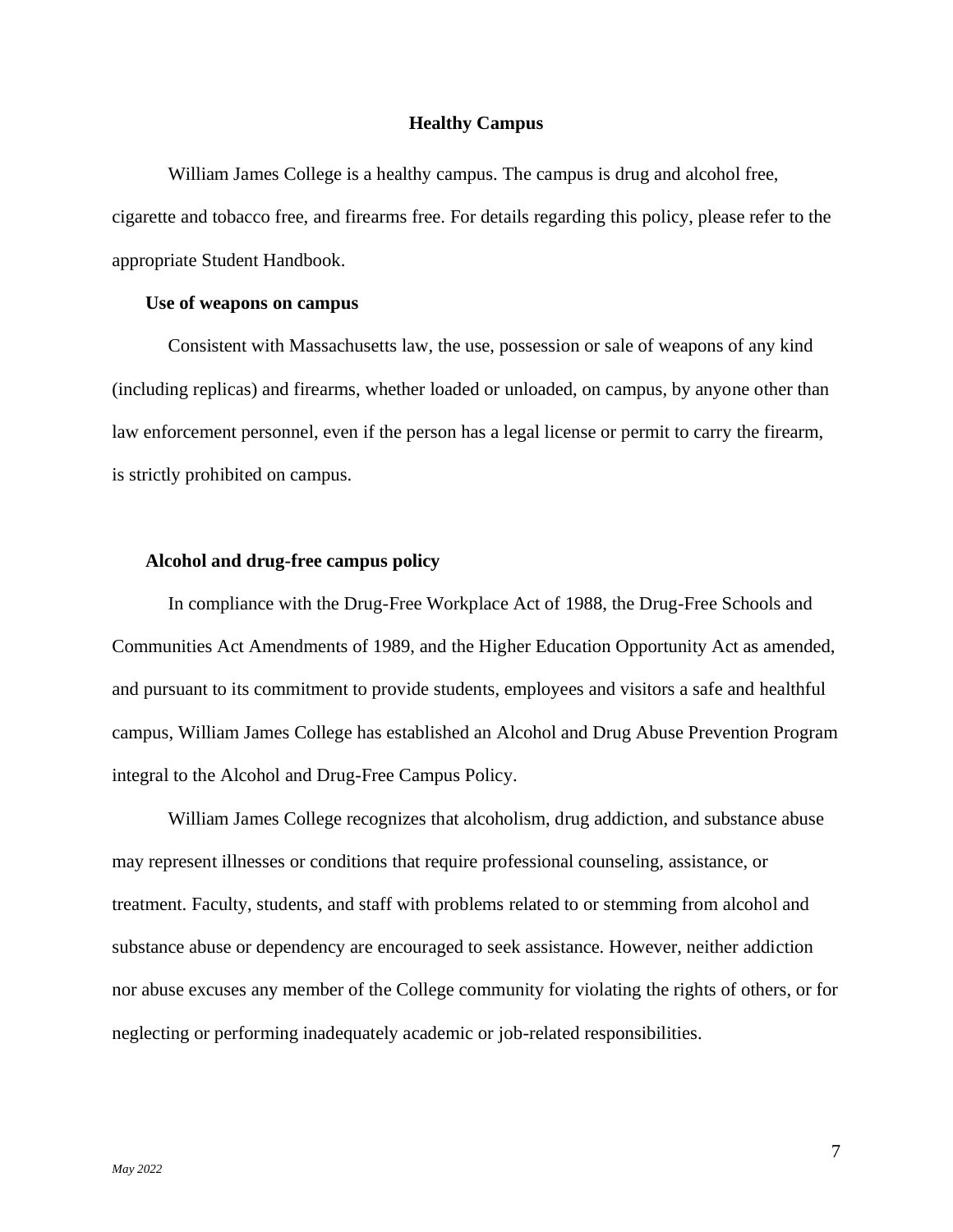A summary of the conduct prohibited by the institutions Alcohol and Drug-Free Campus Policy is as follows:

- No person may at any time use, possess, sell, manufacture, distribute, store or dispense alcohol on our premises, as part of any college related activity, or in the workplace, except as specifically authorized by the college or under the college's regulations;
- No person may unlawfully manufacture, distribute, dispense, possess or use controlled substances on campus, at any college activity, or on college business;
- No person may bring prescription drugs on campus unless they have been prescribed by a licensed physician, and such drugs can only be used by the person receiving such a prescription in the manner, combination and quantity prescribed; and
- No student employee holding a position which the college considers to be safety sensitive may use prescription drugs at work without first obtaining a statement from his or her prescribing physician that the use of prescription drugs on the job will not impair the individual's work abilities.

Compliance with the Alcohol and Drug-Free Campus Policy is a condition of enrollment and employment at the William James College. If a violation of the Policy occurs, the institution will take the necessary disciplinary measures. Such measures may include, but are not limited to:

- Removal from campus;
- Probation:
- Suspension;
- Expulsion;
- Required attendance at an evaluation session with a professional staff member;
- Successful completion of a mandatory drug or alcohol abuse program;
- Termination of employment; and
- Referral to appropriate law enforcement officials for criminal prosecution.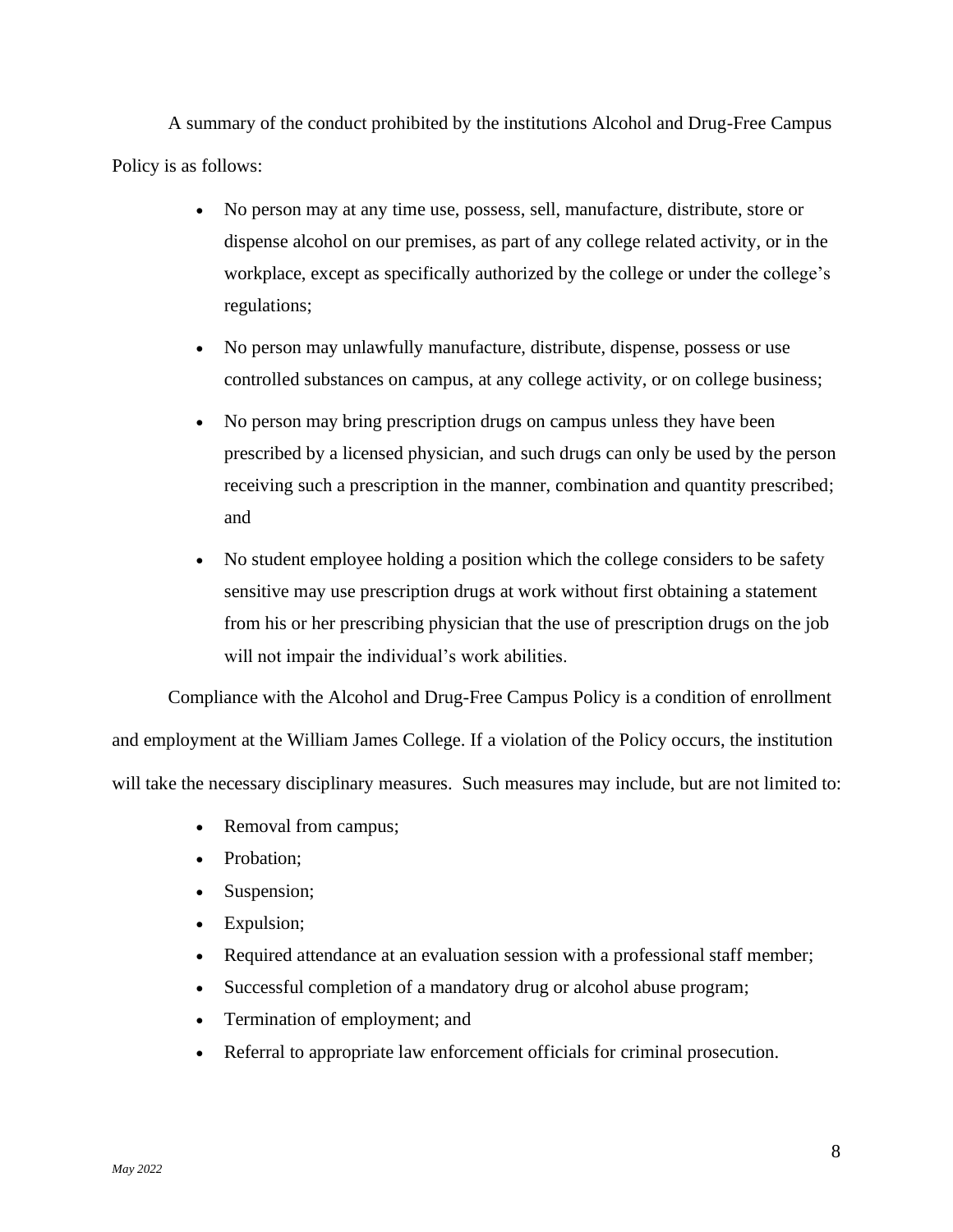A copy of the institution's full Alcohol and Drug-Free Campus Policy shall be provided to every student and faculty annually. All students and faculty are urged to read it in its entirety. A copy of the full Policy may be obtained at any other time by contacting Human Resources.

## **Campus Safety and Support System**

<span id="page-9-0"></span>For more information on College Safety and Support visit:

<span id="page-9-1"></span><https://www.williamjames.edu/student-life/campus/safety-and-security.cfm>

## **Social Media Policy**

Faculty should be aware of the social media policy that we publish in the appropriate *Student Handbook*. Faculty are bound by the same guidelines.

[\(https://www.williamjames.edu/student-life/policy-procedures/upload/wjc-graduate-student](https://www.williamjames.edu/student-life/policy-procedures/upload/wjc-graduate-student-handbook.pdf#page=140)[handbook.pdf#page=140\)](https://www.williamjames.edu/student-life/policy-procedures/upload/wjc-graduate-student-handbook.pdf#page=140) and/or [\(https://www.williamjames.edu/academics/academic](https://www.williamjames.edu/academics/academic-affairs/upload/wjc-undergraduate-student-handbook.pdf#page=143)[affairs/upload/wjc-undergraduate-student-handbook.pdf#page=143\)](https://www.williamjames.edu/academics/academic-affairs/upload/wjc-undergraduate-student-handbook.pdf#page=143)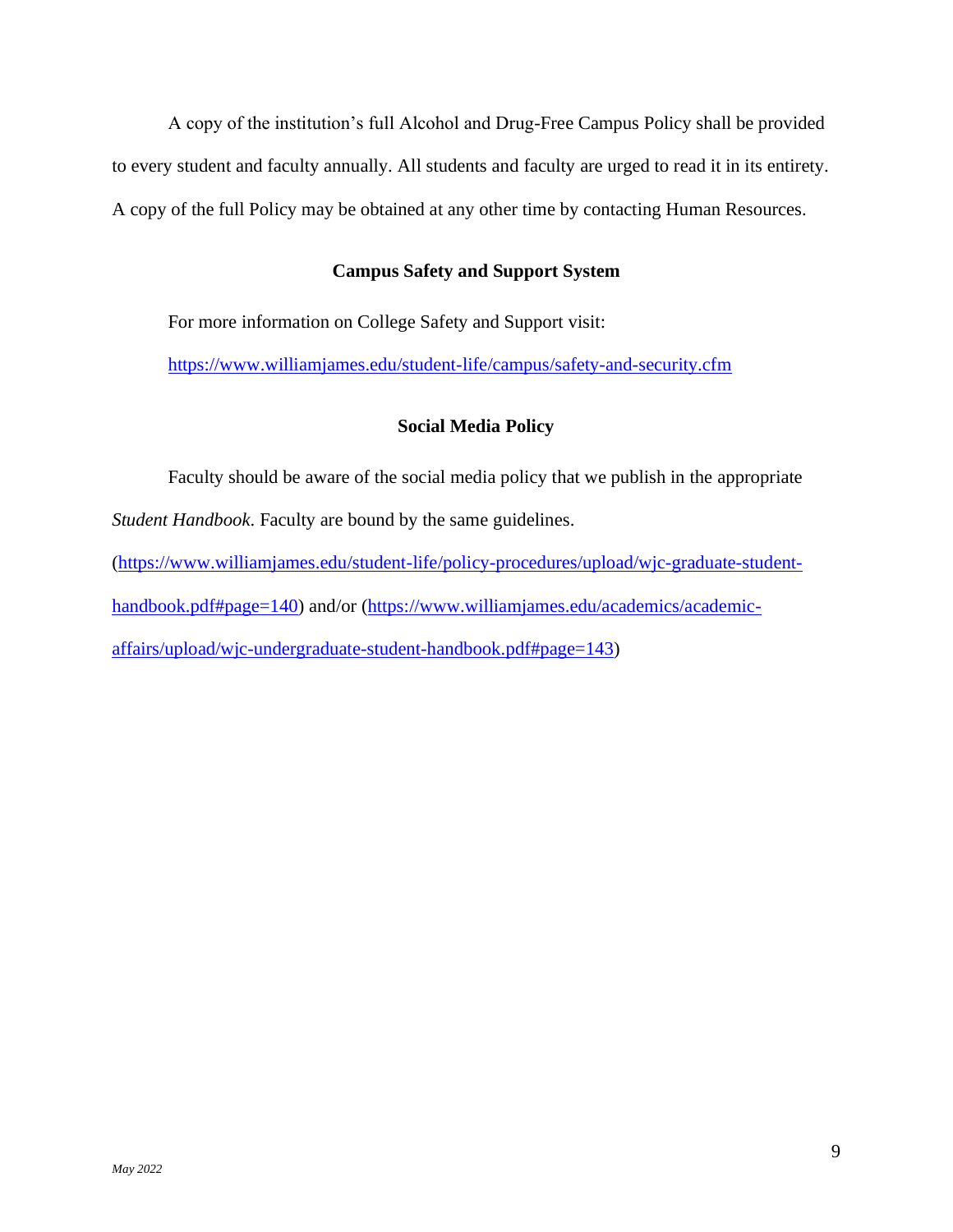## **Faculty Classification System and Contracting**

<span id="page-10-0"></span>Effective January 2016, William James College transitioned to a traditional academic ranking model with the following designations: Professor; Professor of Practice; Associate Professor; Assistant Professor; Senior Instructor, Instructor, Senior Lecturer (adjunct); Lecturer (adjunct); Senior Clinical Instructor; Clinical Instructor and Faculty Emeritus. Please see the Faculty Rank Handbook for details [\(https://www.williamjames.edu/academics/academic](https://www.williamjames.edu/academics/academic-affairs/upload/wjc-faculty-rank-and-promotions-guidelines.pdf#page=6)[affairs/upload/wjc-faculty-rank-and-promotions-guidelines.pdf#page=6\)](https://www.williamjames.edu/academics/academic-affairs/upload/wjc-faculty-rank-and-promotions-guidelines.pdf#page=6). These designations fit into three categories: core faculty, teaching faculty and adjunct faculty. Please note that new core and teaching faculty receive an initial one-year contract.

Core faculty are employed on a half-time, 80 percent-time, or full-time basis. They are typically contracted for a three-year term. The responsibilities of core faculty include, but are not limited to: teaching; advising; participating in institution-wide service (such as faculty meetings, service on governance committees and/or other special committees or task forces, studentapplicant recruitment and review, all faculty retreats and all faculty meetings and graduation); monitoring and mentoring student professional and/or intellectual development (including service on masters and doctoral project committees, evaluation of comprehensive examinations, etc.); and participating in the day-to-day life of the faculty member's program of affiliation.

Teaching faculty are typically employed on a substantial, but less than full-time, basis with assignments that focus on teaching and advising.

Adjunct faculty are employed under individual contracts (by term or by academic year) to teach specific courses for which they are qualified on a one semester or one-year basis; appointments are limited to a less-than-half time basis. While their service to the institution may extend over many years, the actual contractual period is always limited to the duration of the

10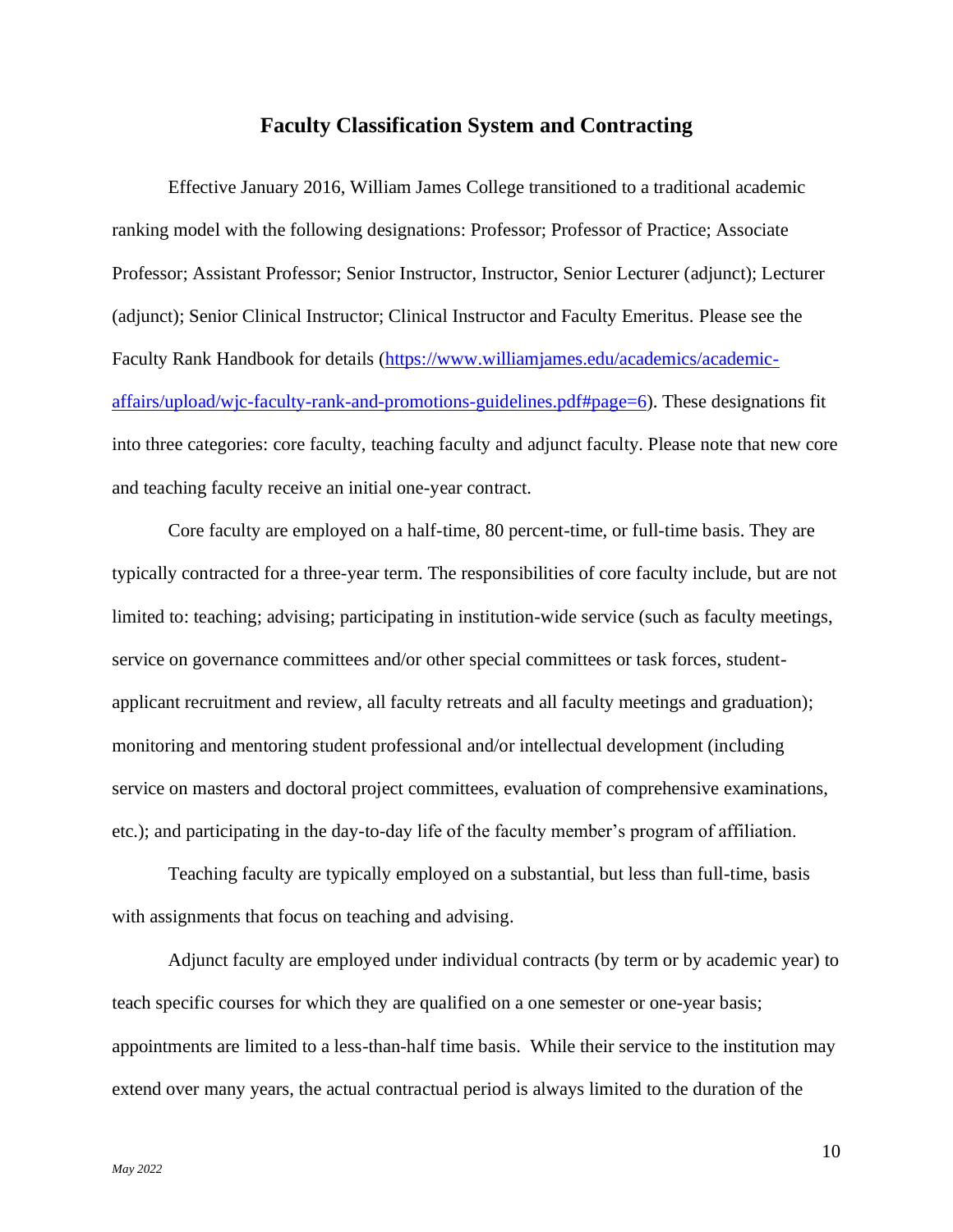specific teaching assignment.

After 12 years of employment, qualified faculty are eligible for 4-year renewals of their contract. The contract extension time frame is the decision of the Department Chair based on the faculty member's performance, professionalism and contribution to the College. William James College may offer 4-year contracts to any qualified faculty member after 12 years of service to the institution. The 4-year offer is determined by the Department Chair. The Department Chair considers overall faculty performance and citizenship to the college. A qualified faculty member is an individual who continues to excel in all key domains of their faculty role.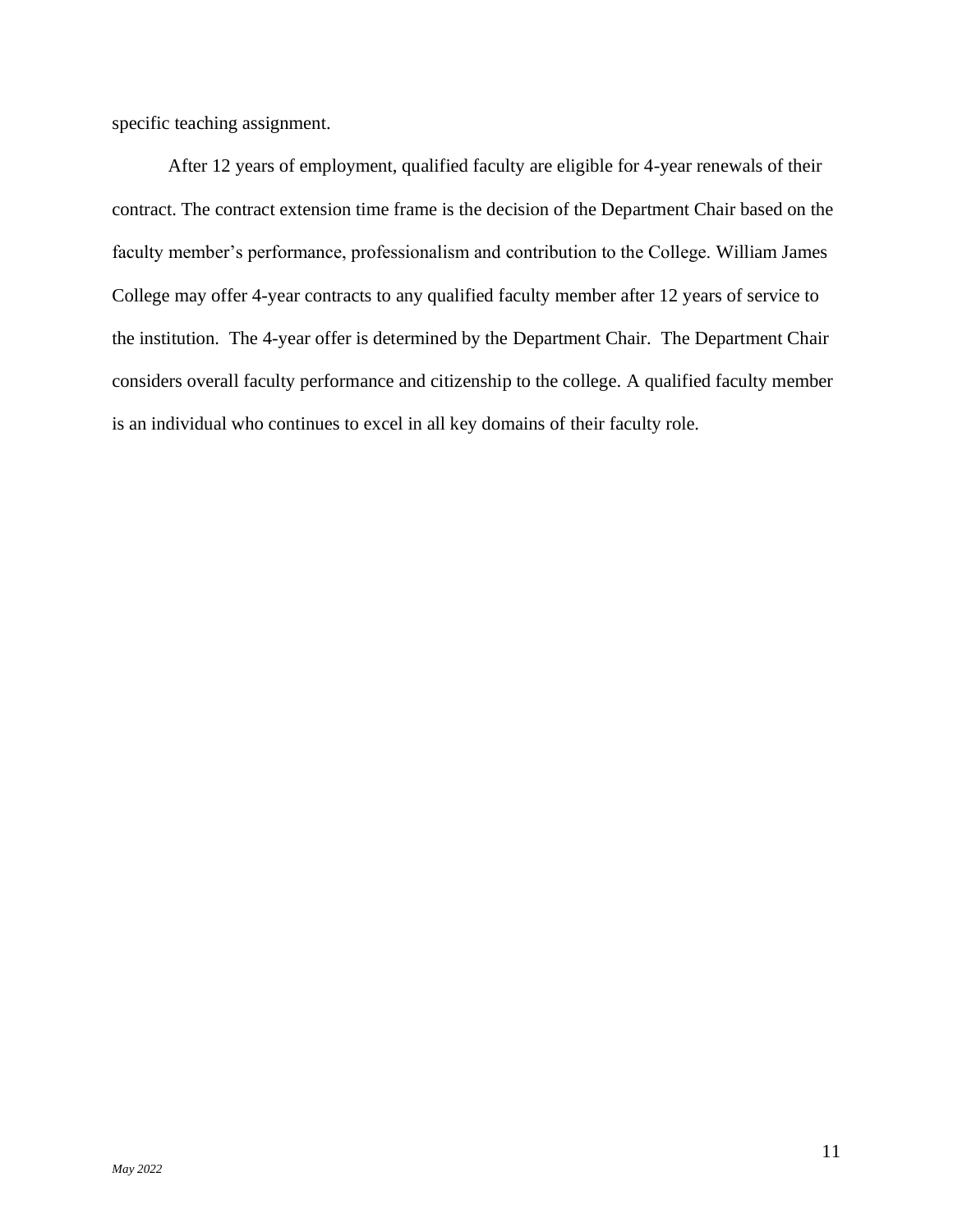## **Faculty Appointments**

<span id="page-12-0"></span>Individuals are appointed to William James College faculty only after the conclusion of a search and screening process that has been reviewed and approved by administrative officers for compliance with all institutional policies (including, but not limited to, applicable equal opportunity/affirmative action employment policies). The employment of faculty becomes official only upon presentation and signed acceptance of an official, written contract of employment that is tendered by the VPAA and the Chief Financial Officer. Contracts are offered for terms of defined length for periods of one semester to four years, depending on the nature and classification of the faculty appointment.

Each initial contract of employment requires that faculty provide required documented evidence of academic degrees and legal ability to work in the United States. The faculty member must also receive Criminal Offender Record Information (CORI) clearance through a CORI check. Other documentation may also be required. Failure to provide required documents in a timely fashion may delay issuance of salary or, in extreme instances, may be cause for cancellation of the offer of employment or term of the contract. Under rare circumstances, a new faculty may be hired following an expedited search process. This would occur when there is an unanticipated opening for a key faculty role and there is not sufficient time to fill the role if all components of the process are followed. An example might be the incapacitation of a full-time faculty member in the first week of a new semester.

### **Dual Appointment**

<span id="page-12-1"></span>A dual appointment is defined as employment in excess of one (1) full-time equivalent (FTE) established position or simultaneous payment from two (2) or more departments at the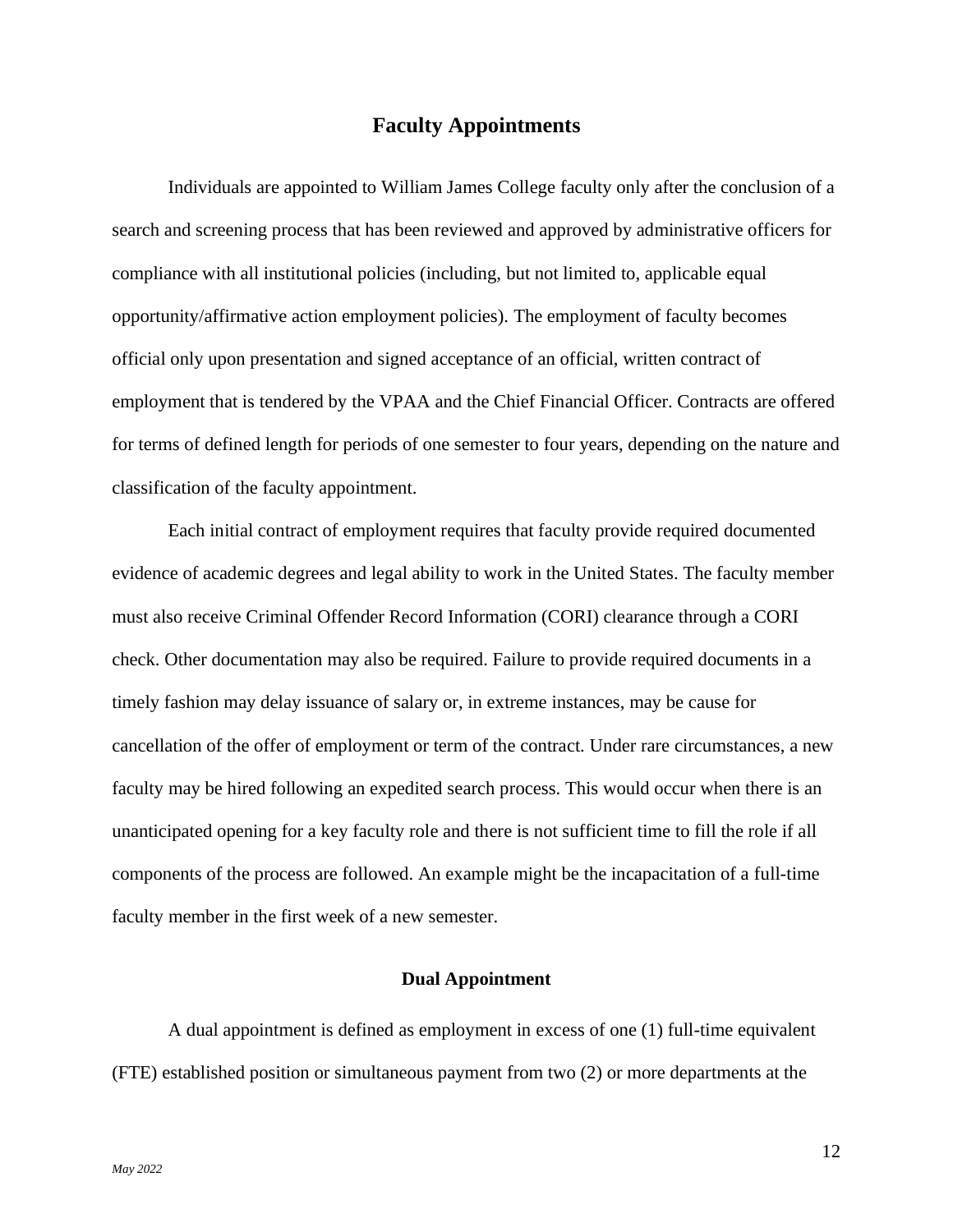institution. Dual appointments are possible only if the following conditions are met:

- The Department Chair and the secondary supervisor approves the dual appointment;
- The VPAA and the Chief Financial Officer approves the dual appointment;
- The dual appointment involves activities such as teaching, research, research supervision, advising, governance committee and other assignments.
- The dual appointment does not result in any conflict of interest;
- The dual appointment does not result in any violation of College policy;

Under limited, exigent circumstances requiring immediate attention, the Department Chair or the secondary supervisor, in consultation with and with the approval of the Vice President for Academic Affairs, may authorize a dual appointment. The VPAA, in collaboration with the Department Chairs, determines in which committees the dual appointed faculty serves. No faculty member is required to accept a dual appointment.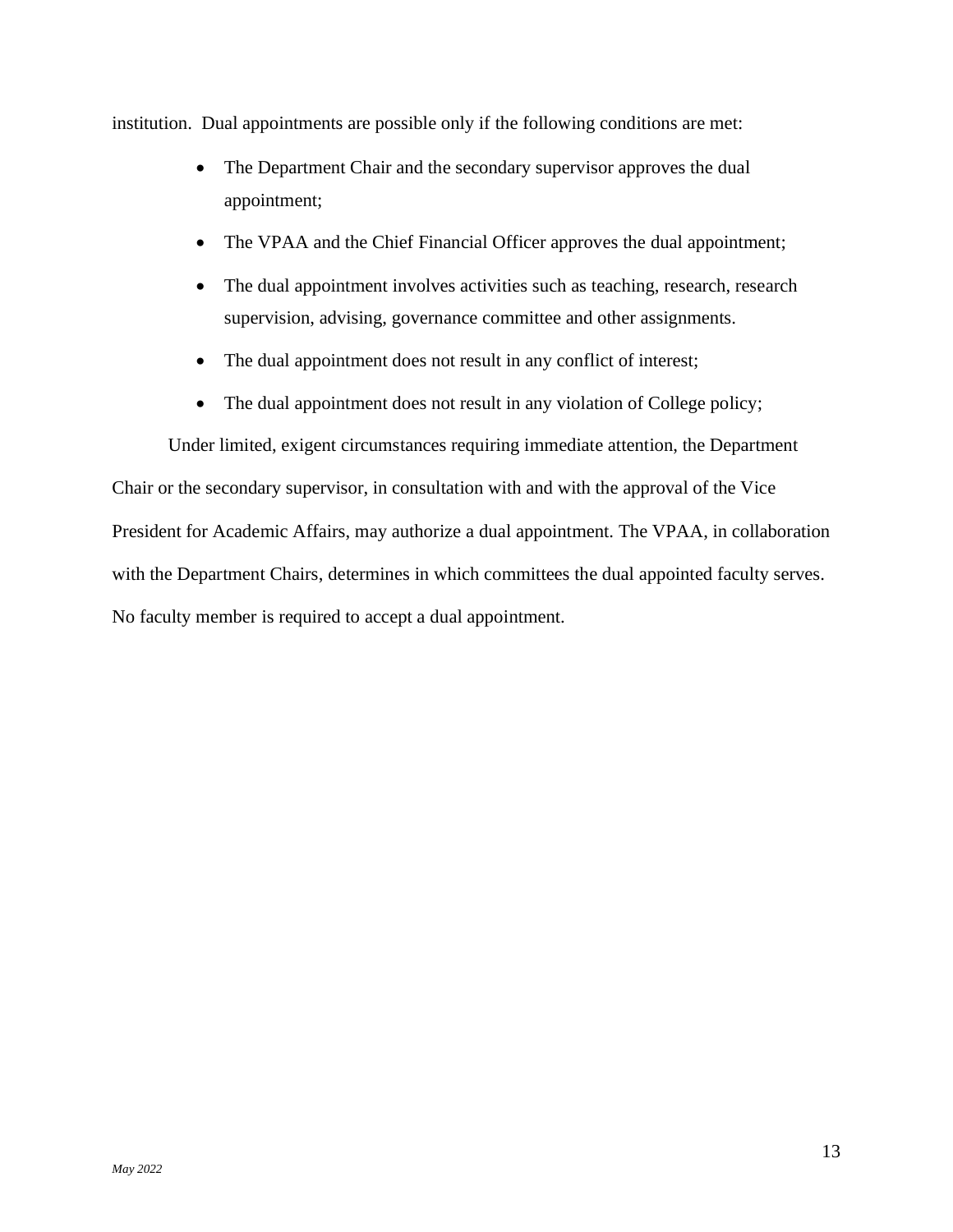## **Faculty Rights and Responsibilities**

## **Teaching Loads and Teaching Schedules**

<span id="page-14-1"></span><span id="page-14-0"></span>Each semester, the Department Chairs establish the faculty teaching assignments and schedules that best meet student and program needs. These assignments and schedules may be finalized following consultation with individual faculty members, but the determination of teaching assignments and schedules is a matter of administrative discretion. When enrollment demand, lack of enrollment demand or other unforeseen circumstances require modifications of teaching assignments or schedules, an effort will be made to minimize inconvenience to the faculty member. Faculty members may not change the scheduled meeting times of classes without authorization from the Department Chair or the VPAA in consultation with the Registrar's Office.

#### **Course Syllabi and Canvas**

<span id="page-14-2"></span>Each faculty member must prepare a course syllabus, using a WJC syllabus template, that addresses each of the following items: course goals/learning objectives; assignments; schedule of assignments; required texts; a list of assigned readings (chapters from books other than required texts, journal articles, etc.); a clear explanation of how grades are determined, and a statement regarding the availability of reasonable accommodations for students with disabilities. In addition, accrediting bodies may require other elements in the syllabus; faculty will be informed of required content specific to their program.

Each program will maintain a template for the program's syllabi, based on the WJC syllabus template. All course syllabi must be prepared according to the program's syllabus template, but may also include other common information, such as policies on plagiarism, use of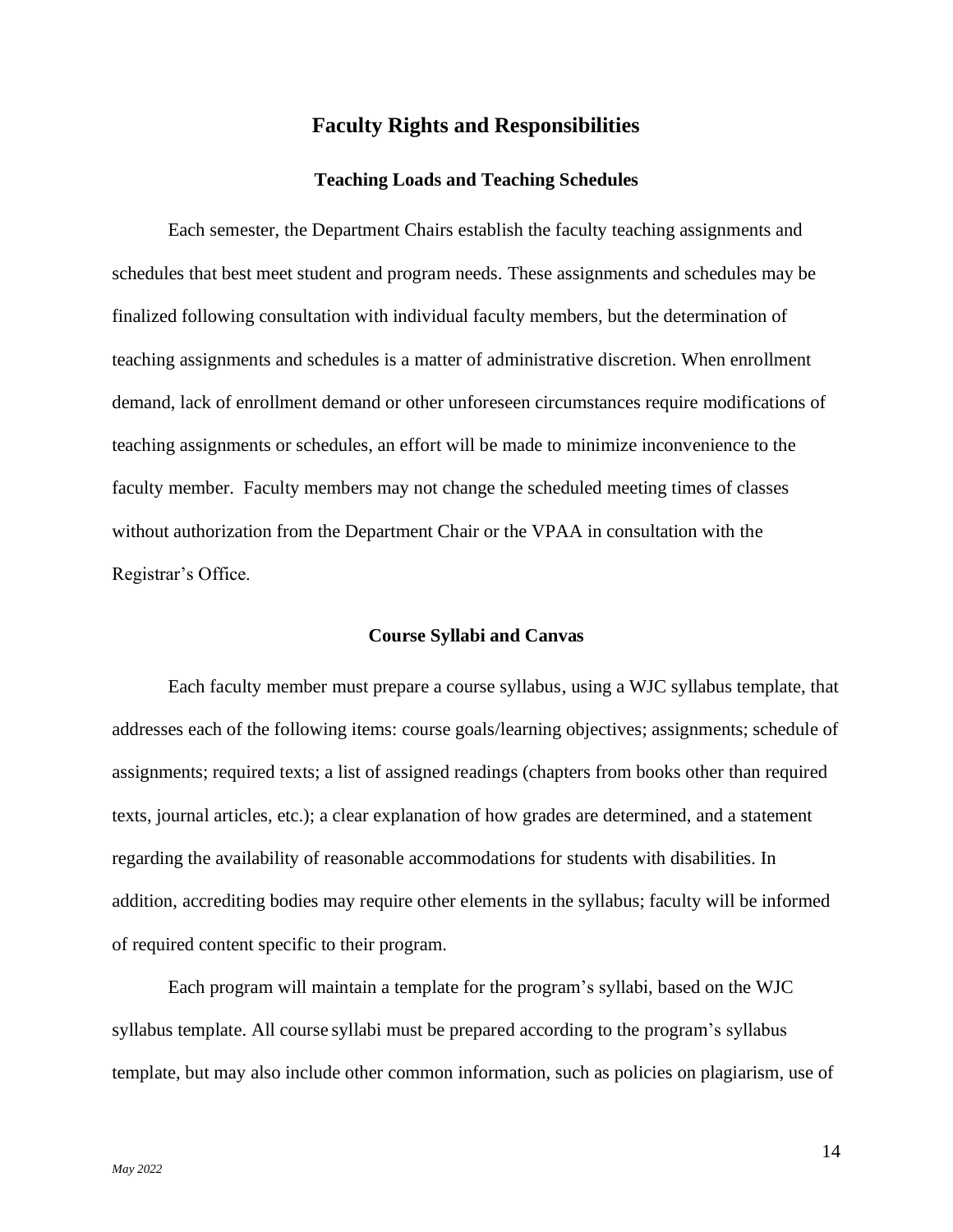technology, among others. The course readings must include the names of the authors, the title of the chapter/article, publication name, date of publication, journal publication date and page numbers in accordance with APA style. At all times possible, books must be identified by ISBN number or DOI.

Each faculty member must submit their course syllabi to the Chair or designee for review according to the schedule provided to the faculty prior to the start of each semester. Some courses have standardized syllabi that address preapproved competencies and assessments mapped to learning/program outcomes. Syllabi for these courses should not be changed (including required textbooks) without prior consultation and approval by/with the Program Director or Department Chair. The Department Coordinators will send information to the faculty about posting syllabi to the course management system (Canvas). Faculty are responsible for coordinating with the library and uploading readings to the reading management system (i.e., ARES) in the course management system. Textbook selection is due two weeks before the opening of registration for each term. This timeline must be met to stay in compliance with federal Department of Education requirements. The college's Head Librarian is Julia Clement, accessible at [Julia\\_clement@williamjames.edu.](mailto:Julia_clement@williamjames.edu)

Syllabi must state the policy on absences and tardiness according to the appropriate *Student Handbook*.

Faculty are required to use our Learning Management System, Canvas. Canvas pages must include: the syllabus (in PDF format), a faculty bio page (with contact information), course modules, and a link to the Academic Resource Center (ARC). Faculty must also make use of the Canvas Gradebook for grading and feedback on assignments.

## <span id="page-15-0"></span>**Selection of Textbooks and Other Course Materials**

15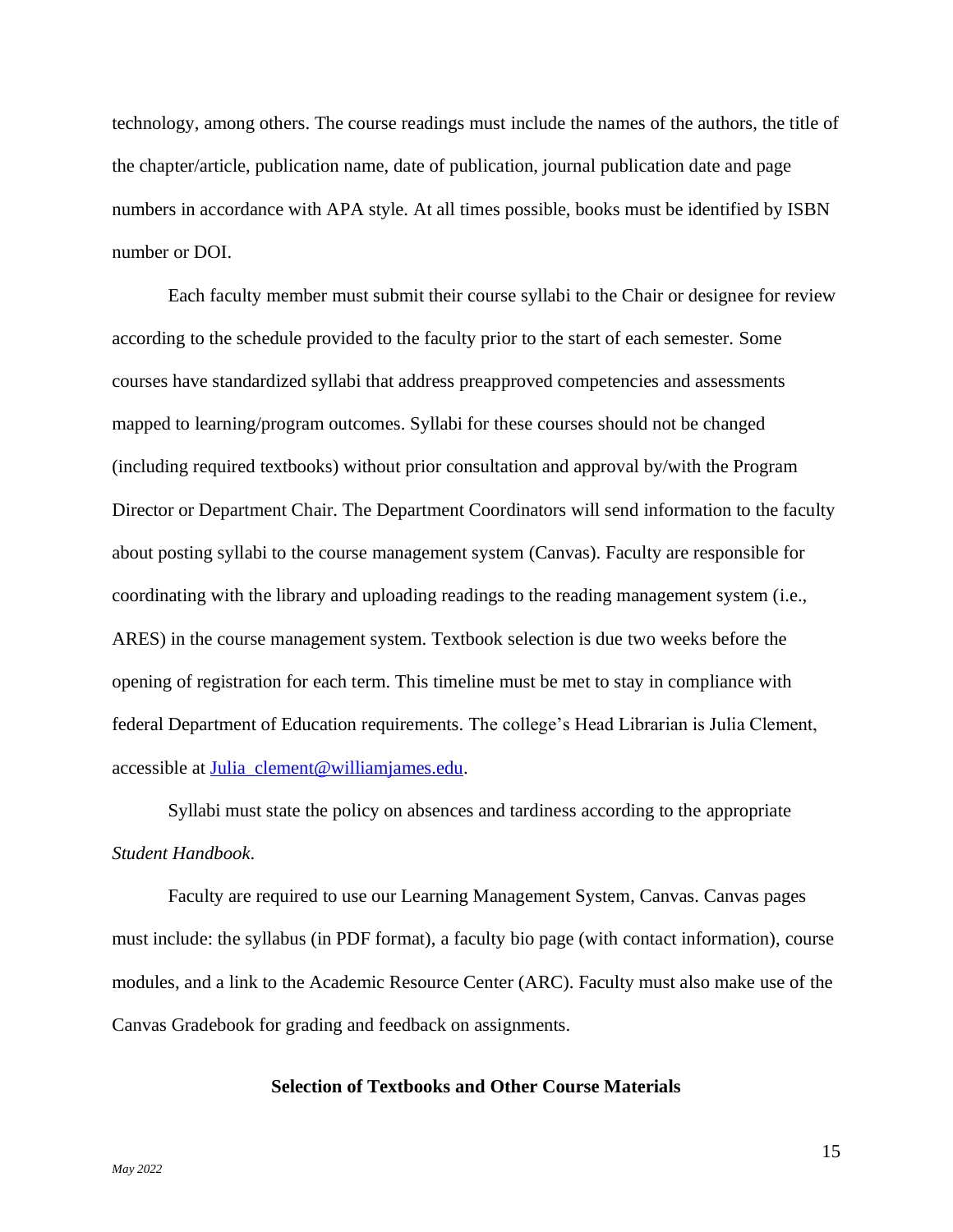Except in instances in which academic programs have adopted specific course textbooks, faculty may select the texts and any supplementary materials that they feel are best suited to their teaching needs. On rare occasions, a Department Chair may request that a faculty member choose an alternate book due to the high cost of the recommended book. As the Higher Education Opportunity Act of 2008 requires the College to post the descriptions of required and recommended textbooks and supplementary materials at the time course schedules are made. Faculty members are required to provide information on texts and materials to Department Chairs well in advance of the semester of assignment. Book lists must be submitted to the Department Chair two weeks prior to registration for the next semester. The College has established a relationship with an online bookstore.

#### **Ordering Textbooks**

<span id="page-16-0"></span>A **Desk Copy** is a complimentary copy of a textbook that an instructor has already adopted for the class. An **Examination Copy** is a short-term loan from the publisher for review by the instructor who then decides whether to adopt the textbook for class. If the textbook is not adopted, the examination copy may be returned or purchased for full price.

**Note:** Instructors are responsible for requesting desk and examination copies directly from publishers.

To place an order for a desk or examination copy, visit the publisher's website. Some publishers provide links to order desk copies directly within the page containing the textbook details. Others require that you fill out a separate webform. If you have trouble finding information about how to order a desk copy, please contact the library.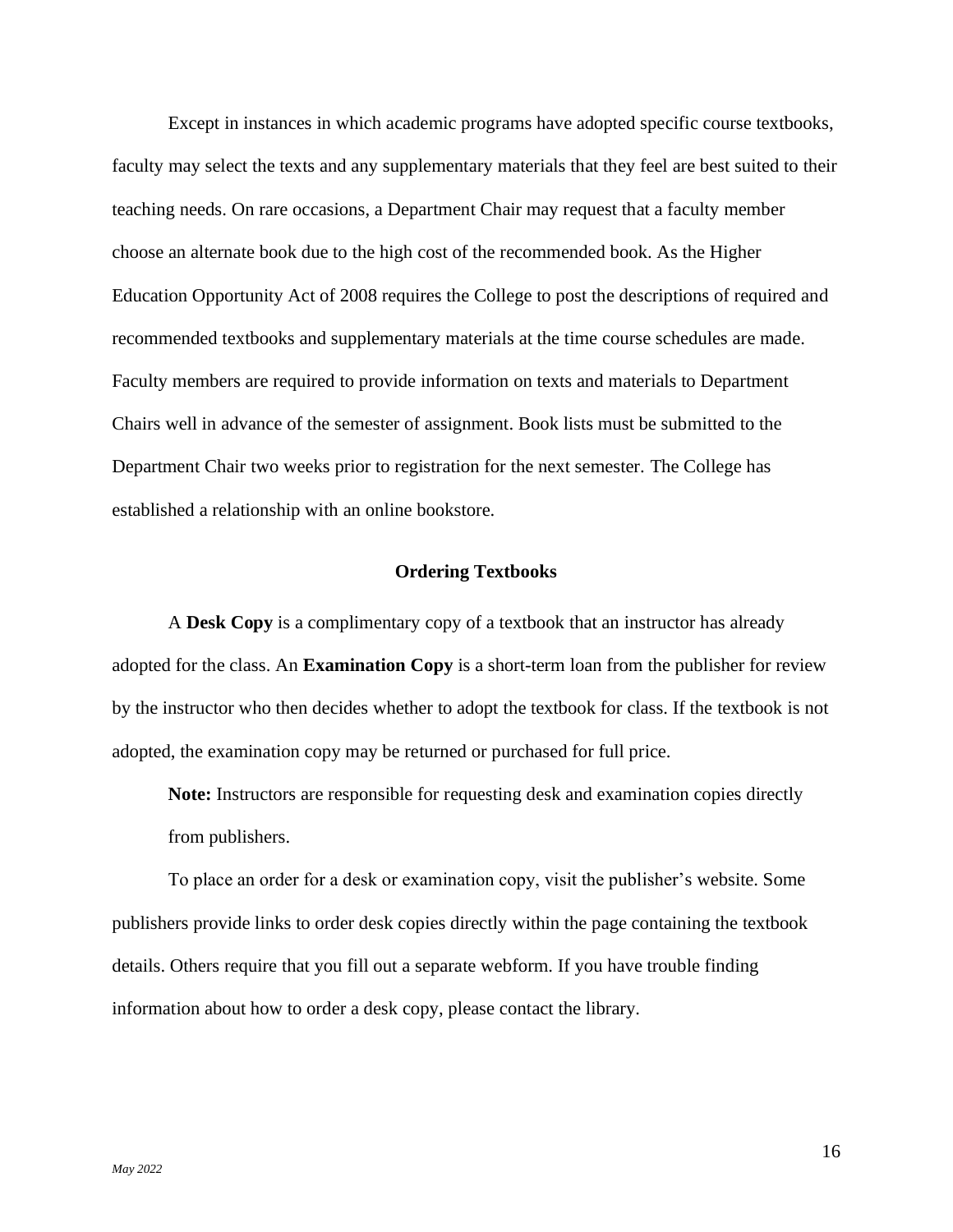Be prepared to provide the name of the course, its approximate enrollment, and the semester/year it is (or will be) taught. If requested, the name of the College's bookstore is MBS Direct.

Desk and examination copies may be shipped directly to your preferred address, but most publishers will require you to apply using your college email address (@williamjames.edu). Note, not all publishers offer desk or examination copies. Policies vary by publisher and can be found on the publisher's website.

If you cannot obtain a free desk copy after exhausting all possibilities with the publisher, the library can place an order on your behalf through the College's bookstore at no cost to you. For further information, please contact the library.

#### **Teaching Pedagogy and Practice**

#### <span id="page-17-0"></span>**Inclusive Language**

What is inclusive language? [The Guidelines for Inclusive Language, published by the](https://www.linguisticsociety.org/resource/guidelines-inclusive-language)  [Linguistic Society of America \(LSA\),](https://www.linguisticsociety.org/resource/guidelines-inclusive-language) define inclusive language as language that "acknowledges diversity, conveys respect to all people, is sensitive to differences, and promotes equal opportunities." How language is used, especially by education systems, can deeply impact how we view race, gender, and cultures. Being inclusive with language is about inviting people in for discussions, not making assumptions. We have to try to avoid habits of language that may unintentionally lead to marginalization and the perpetuation of stereotypes. Inclusive language is about more than replacing specific words with more acceptable terms; it is about changing longheld attitudes and habits we do not think twice about but that the youngest of children, who are just learning to speak and read, hear over and over.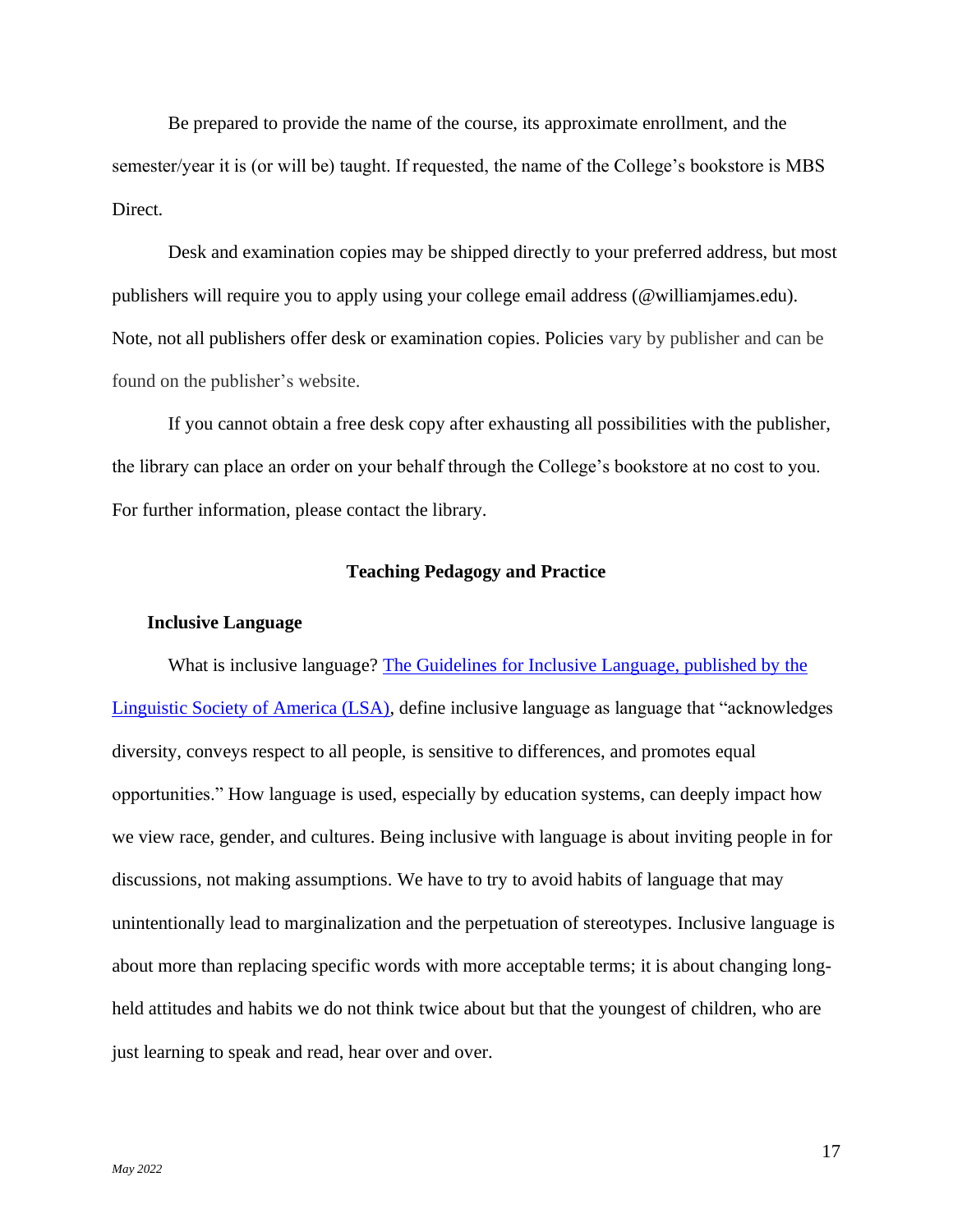Keep in mind that not all groups may agree on what is inclusive language and what is not, and that is because language is a living and ever-evolving thing, which means the terms on this list may shift and change with time. Please visit [www.williamjames.edu/diversity](http://www.williamjames.edu/diversity) to download the entire Inclusive Language Guide.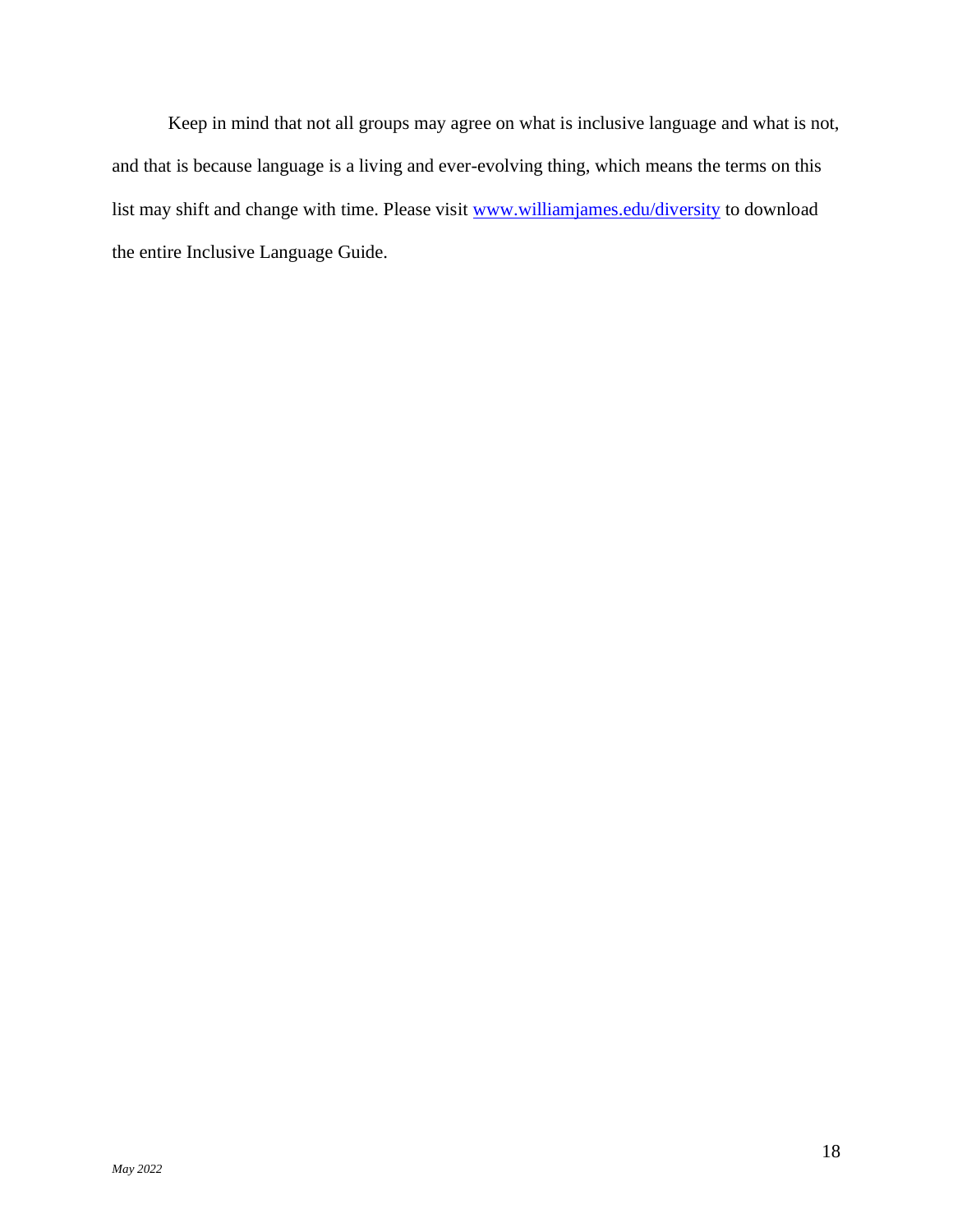## **Triggering Language and Sensitive Topics**

If your course contains content that might be triggering in nature, please incorporate a version of the text below either in your syllabus or verbally during the first 2-3 classes:

*I will not give trigger warnings for individual readings and assignments for the following reasons. First, it is hard to know what will trigger whom. Second, you are training to become a mental health professional. I want the classroom experience to mirror, to the extent possible, your experience in the field. Clients do not, and should not, be expected to give their mental health providers trigger warning about their more difficult life experiences. An important part of training to become a mental health professional is to learn to hold and contain the challenging (i.e. triggering) content that clients share with us. However, I still want us to find a way to address potentially triggering content for the overall course. In the field, you would be able to talk about being triggered by a client's disclosures with a supervisor. In this class, you would come to me, your professor, to figure out how to deal with feeling triggered. Course content will address multiple forms of violence, which may include rape, child abuse, physical assault and murder, genocide, as well as systemic violence derived from racism, ethnocentrism, ableism, homophobia/heterosexism, and/or transphobia. Please be aware of this, take care of yourself, and support each other. This material will push us intellectually and emotionally. I want you to understand the difference between feeling bad about something and recognizing your emotional response vs. being triggered, experiencing symptoms of PTSD, flashbacks, or reliving past trauma. If you feel yourself being triggered, you may leave the room without explanation, excuse yourself from a conversation, and then contact me to figure out next steps.*

*Because this is a course in which we will be working with materials in sexuality studies, gender studies, race and ethnicity studies, and disability studies, the assigned readings and film/video viewings may include mature language, racially charged content, sexually explicit materials, visual representations of bodies in various states of dress and/or sexual acts, and descriptions of sexual activity. If you have any personal concerns about viewing or reading such materials, please talk to me individually. We should all work together to foster a respectful atmosphere for discussion ("safe space, brave space"). I recognize that the theme of this course can bring sensitive topics to the fore, and I hope that you will communicate with me by email or during office hours to work together to address any concerns you might have.*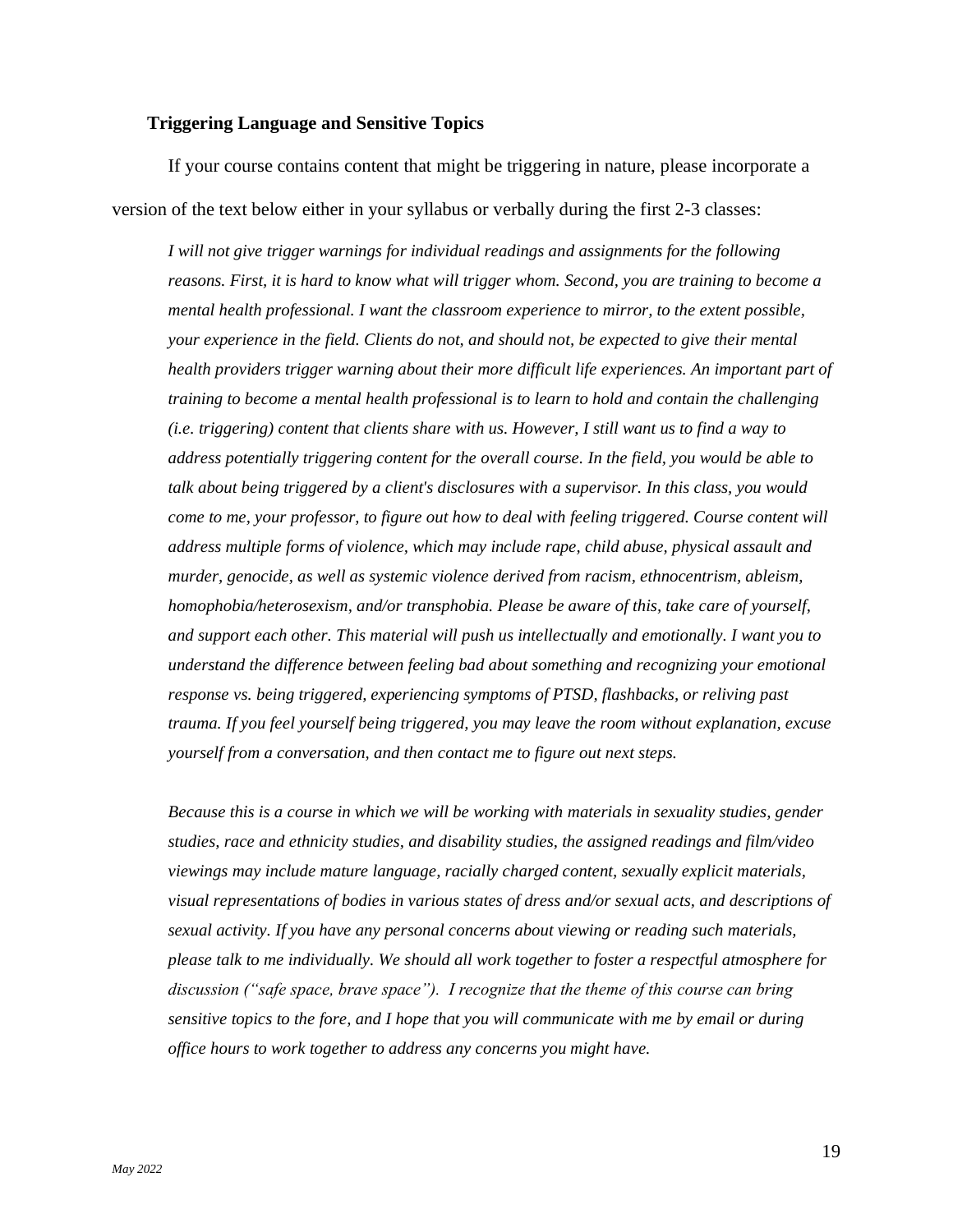Instructional strategies such as the following can also help students approach challenging material:

- Give your students as much advance notice as possible about potentially disturbing content. A day's notice might not be enough for a student to prepare emotionally, but two weeks might be.
- Try to "scaffold" a disturbing topic to students. For example, when beginning a history unit on the Holocaust, do not start with graphic photographs from Auschwitz. Instead, begin by explaining the historical context, then verbally describe the conditions within the concentration camps, and then introduce the photographic record as needed. Whenever possible, allow students to progress through upsetting material at their own pace.
- Allow students to interact with disturbing material outside of class. A student might feel more vulnerable watching a documentary about sexual assault while in a classroom than in the security of his or her home.
- Provide captions when using video materials: some content is easier to watch while reading captions than while listening to the audio.
- When necessary, provide written descriptions of graphic images as a substitute for the actual visual content.
- When disturbing content is under discussion, check in with your students from time to time: ask them how they are doing, whether they need a break, and so on. Let them know that you are aware that the material in question is emotionally challenging.
- Advise students to be sensitive to their classmates' vulnerabilities when they are preparing class presentations.
- Help your students understand the difference between emotional trauma and intellectual discomfort: the former is harmful, as is triggering it in the wrong context (such as in a classroom rather than in therapy); the latter is fundamental to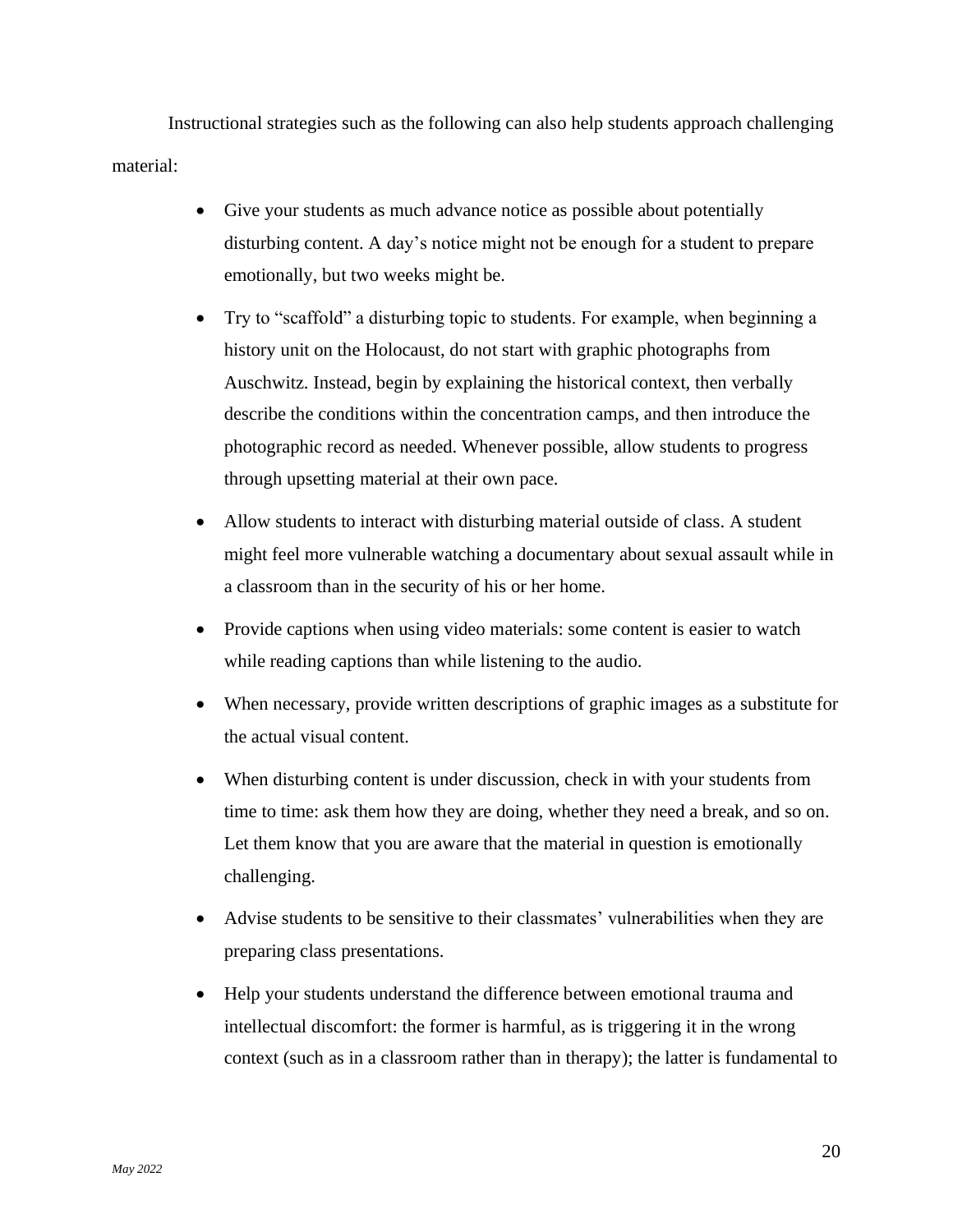a university education – it means our ideas are being challenged as we struggle to resolve cognitive dissonance.

If you have further questions about trigger warnings, scaffolding, and sensitive topics, please contact Jason Osher@williamjames.edu, Director of the Center for Faculty Development.

#### **Slurs, Pejoratives, and Hate Speech**

Slurring is a type of hate speech meant to harm individuals simply because of their group membership. It not only offends but also causes oppression. Slurs are noted for their "offensive autonomy" (they offend regardless of speakers' intentions, attitudes, and beliefs) and for their "offensive persistence," as well as for their resistance to cancellation (they offend across a range of contexts and utterances). They are also noted for their "offense variation" (not all slurs offend equally) and for the complicity they may induce in listeners.

We define hate speech as a direct attack on people based on what we call protected characteristics — race, ethnicity, national origin, religious affiliation, sexual orientation, caste, sex, gender, gender identity, and serious disease or disability. We protect against attacks on the basis of age when age is paired with another protected characteristic, and also provide certain protections for immigration status. We define attack as violent or dehumanizing speech, statements of inferiority, or calls for exclusion or segregation.

William James College denounces the use of words or images to harass individuals or groups based on gender, gender expression, race, religion, sexual orientation, or any other aspect of identity. Slurs, pejoratives, and hate speech is contrary to the College's Mission Statement, Core Values and Inclusion Excellence Vision. Individuals determined to have participated in using slurs, pejoratives, and hate speech, will be held accountable through our **Bias Incident** [Protocol.](https://www.williamjames.edu/about/welcome/bias-incident-protocol.cfm)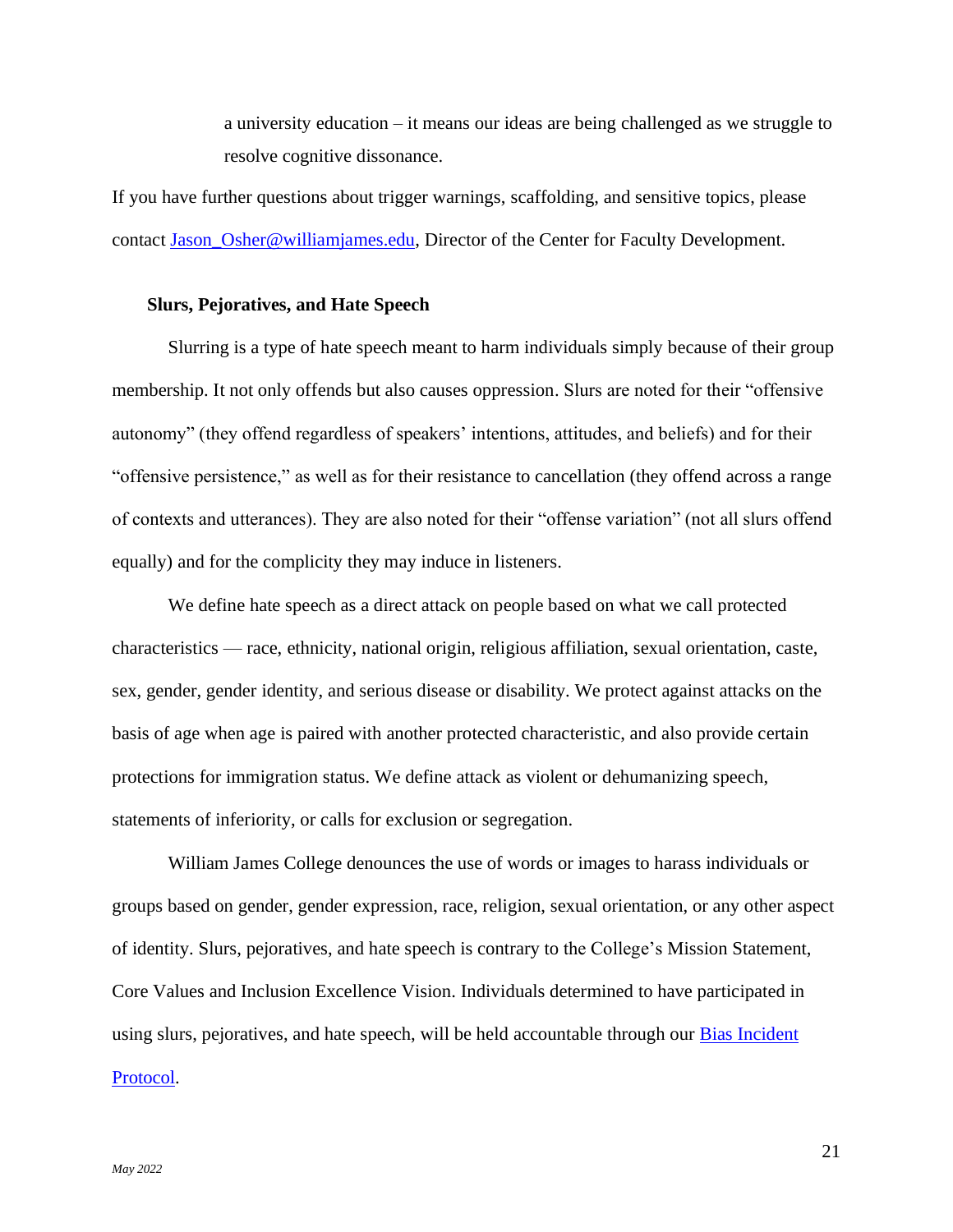Sometimes people share content/articles/readings/videos containing someone else's hate speech for the purpose of raising awareness or educating others. Please refer to the section about on **Triggering and Sensitive Topics**.

#### **Faculty Schedule and Coverage of Responsibilities**

<span id="page-22-0"></span>The College maintains a 12-month academic calendar. The College expects all faculty members to be on campus (virtually for faculty teaching exclusively online) four days per week during teaching periods to meet their duties throughout the year. Faculty will provide the Department Chair with written notice (e.g., via email) about their availability during nonteaching periods, including participation in immersions, traveling out of town and other times when they are unavailable.

Any absence to a scheduled class must be communicated to the faculty's supervisor with as much notice as possible to arrange for coverage (please see Faculty Class Attendance section below).

During summer sessions, while faculty may not be teaching, they are expected to be available for admissions, governance committee work, faculty meetings, advising, supervision of research (including doctoral project committee work) and continued attention to their own scholarship as well as planning for the coming academic year. This includes checking email and voicemail at the same frequency as during the regular school year.

Faculty contracts specify that faculty are required to maintain office hours. It is the faculty member's responsibility to be available either virtually or in-person for student access. Faculty should make an effort to meet in person if the student desires and it is practical. Some meetings may require in person attendance, at the discretion of the Chair.

The College also expects faculty to participate in the following: departmental and All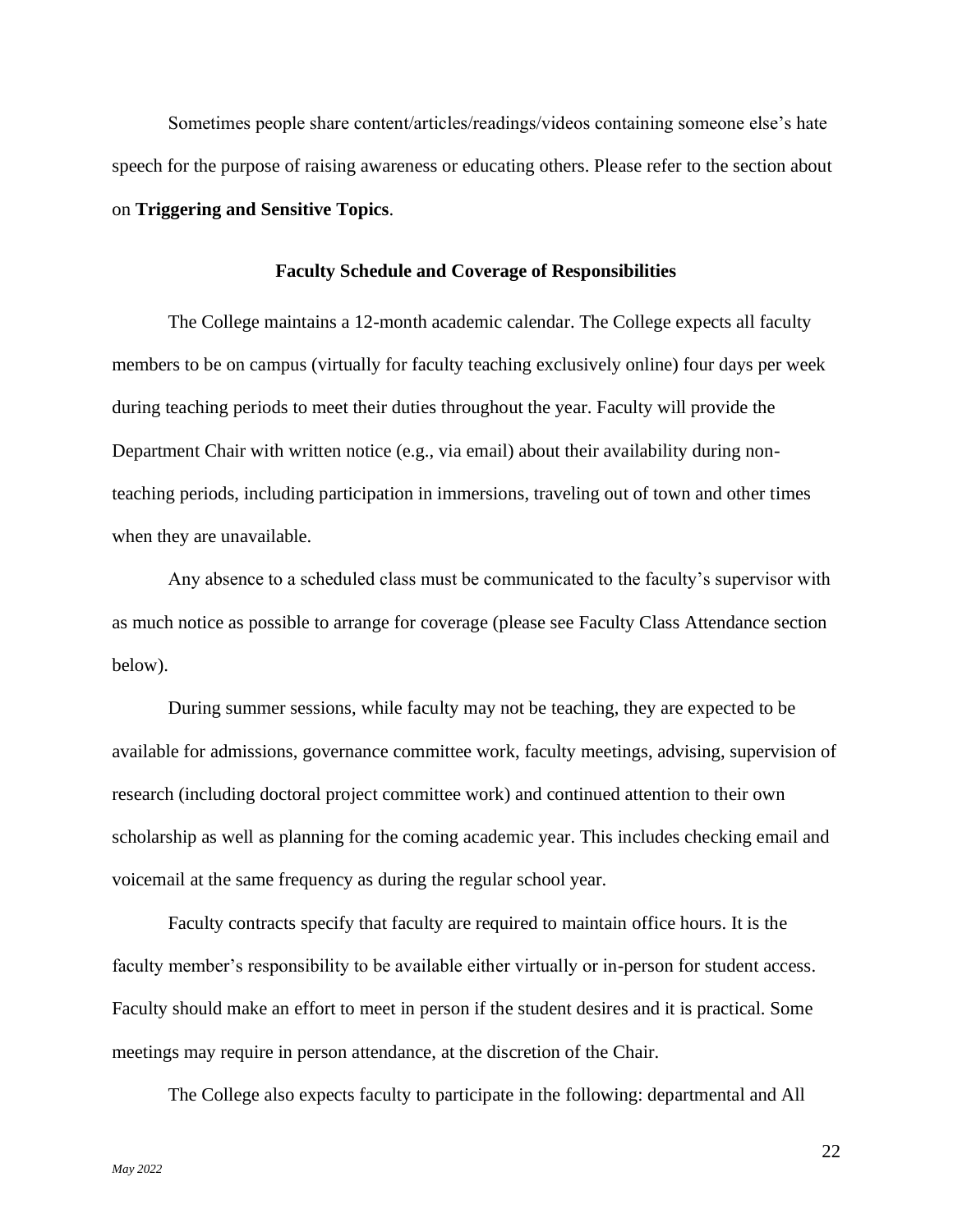Faculty meetings; faculty retreat; Orientation week; admissions events and interviewing days; webinars and other activities related to student enrollment; graduation; training sessions; and requests to represent the College at a community or college speaking engagements or events.

## Temporary Coverage of Responsibilities:

If you find yourself in a situation where you are unable to engage in your contracted responsibilities due to acute unforeseen circumstances lasting fewer than two weeks, please do the following:

- 1. Notify your department chair immediately of the disruption to your responsibilities and the likely timeframe.
- 2. Your department chair will work with you to develop a plan for coverage of responsibilities to the extent possible.
- 3. For courses, you are encouraged to have "backup" materials handy so that you may post a recorded lecture or activity for your class to perform during the scheduled class meeting time.
	- a. It is generally not feasible for your department to locate a substitute professor to conduct your class unless given more than 24 hours notice (even in these situations in-person coverage cannot be guaranteed).
- 4. All other responsibilities may be postponed, and your department chair will make efforts to have pressing matters covered.
	- a. Given the nature of many faculty responsibilities such as review of doctoral projects, it is likely that when the faculty member returns there will be work to be made up. It may be possible in these instances to work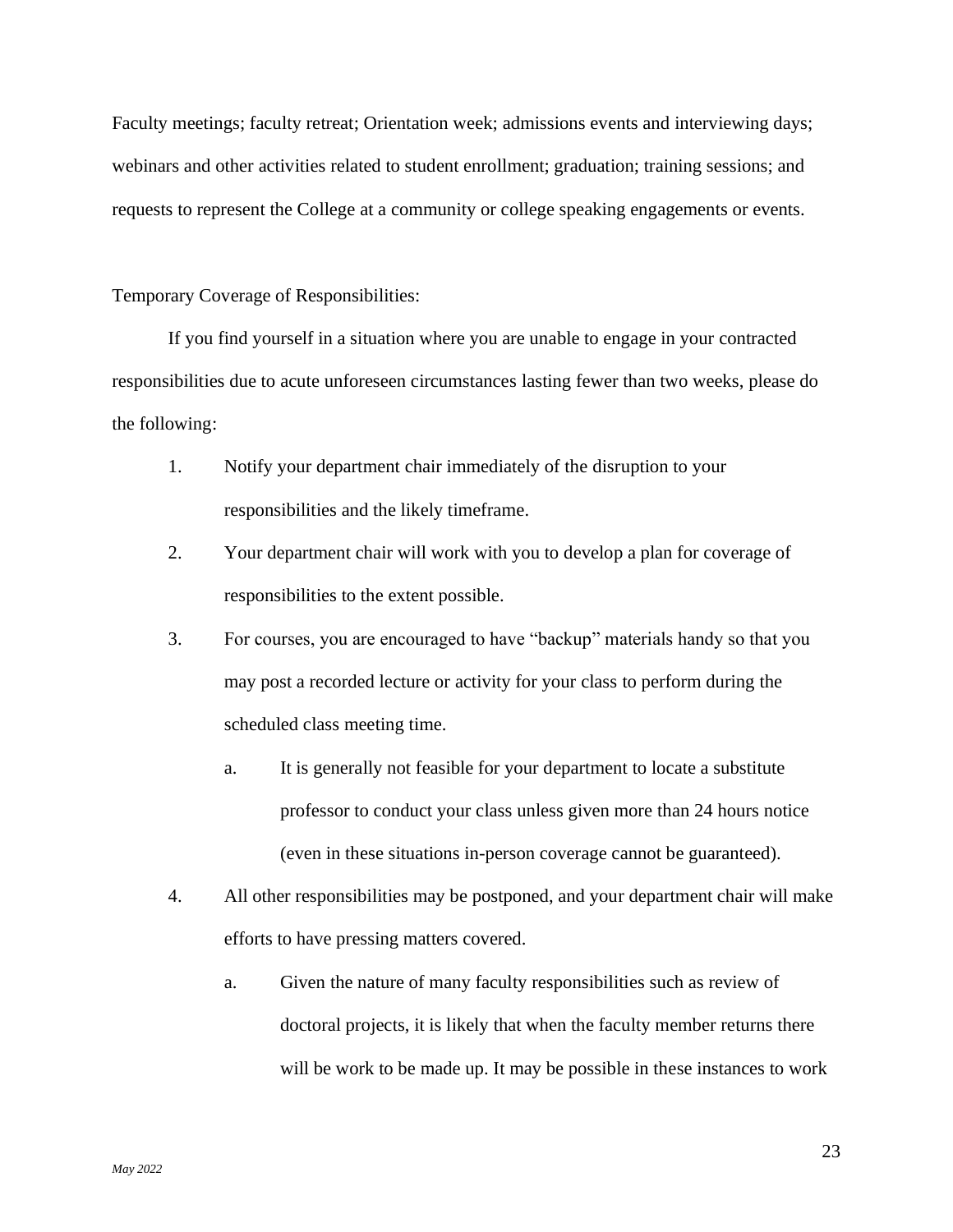with your chair around relief from other responsibilities that can more readily be reassigned.

If you will be unable to perform your assigned duties for greater than two weeks, please consult with both your department chair as well as the Human Resources Department.

#### **Attendance at Graduation**

<span id="page-24-0"></span>All members of the core and teaching faculty are expected and required to attend commencement exercises. This is held typically on the first Sunday in June. Adjunct faculty are invited and encouraged to attend.

## **Faculty Responsiveness to Students**

<span id="page-24-1"></span>Faculty are expected to reply to students' requests for meetings within 24 hours, and 72 hours during the weekend and during non-teaching periods. When faculty are on vacation or unavailable, they should activate an out-of-office message in their outgoing email with a return date.

Meetings with students should be held at the WJC campus, or electronically (e.g., phone, Zoom, FaceTime), if appropriate.

#### **Faculty Class Attendance**

<span id="page-24-2"></span>Whenever it is necessary to miss class, each faculty member must make every attempt to contact students and their Department Chair/Program Director in advance in order to minimize personal disruption and avoid unnecessary travel. Individual faculty members must establish reasonable procedures for notifying students in such instances and are required to notify their students of said procedures. The Department Chair or designee will consult with the faculty member on appropriate approaches to compensating for the loss of scheduled instructional time.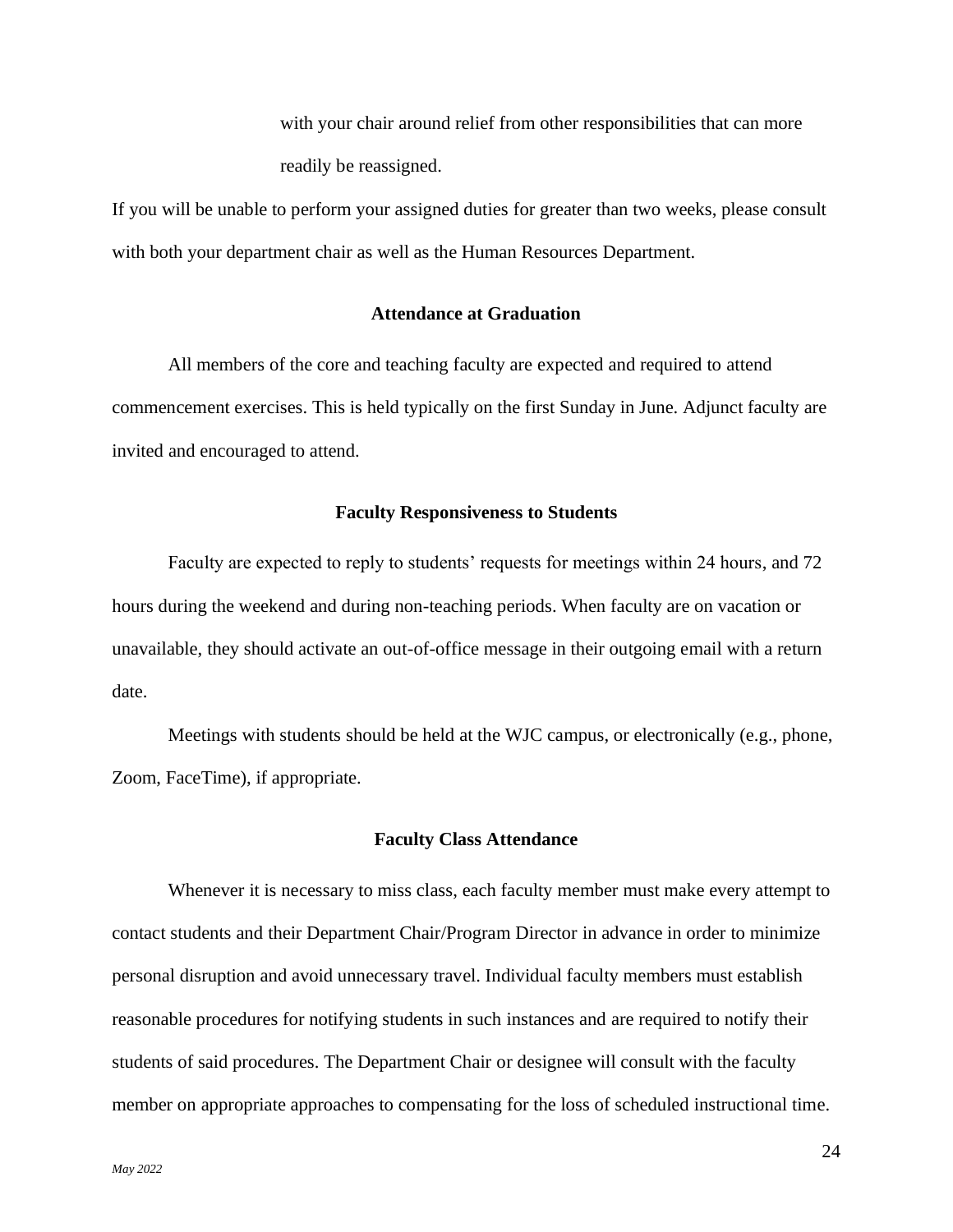Options include: providing content on the Canvas page with activities or discussion boards; rescheduling the class; asking another faculty member who teaches another section of the same course, the program director, or TA to cover the class; assigning students as group leaders for activities in class.

Faculty are encouraged to consult with the Educational Technology Department to utilize available technology (contact William James College Support, [support@williamjames.edu\)](mailto:support@williamjames.edu). It is strongly suggested that all faculty create content that can be delivered asynchronously in the event of inclement weather or faculty illness or emergency. Faculty can pre-record a lecture, create readings and post questions for a discussion board. The topic can be a supplement or augmentation to the course content. The use of a live webinar format is another acceptable modality to use. All faculty are automatically provided a Zoom account by the Educational Technology Department, accessible from OneLogin. The college asks faculty teaching on campus to provide remote delivery or an asynchronous class on an inclement weather day rather than cancel a class. Remote delivery classes should be recorded in case students lose power and cannot attend.

While emergencies and illnesses do occur from time-to-time, students deserve to receive the instructional time that has been allocated for every course. To the greatest extent possible, neither the emergencies nor illnesses of faculty should detrimentally impact or inconvenience students.

#### **Monitoring and Reporting Student Attendance**

<span id="page-25-0"></span>In traditional, 15 weeklong semesters, students may not miss more than two classes. Due to Federal Department of Education requirements, it is critical that **faculty must** inform their Department Chair if any student misses more than two classes **at the time** of the second absence.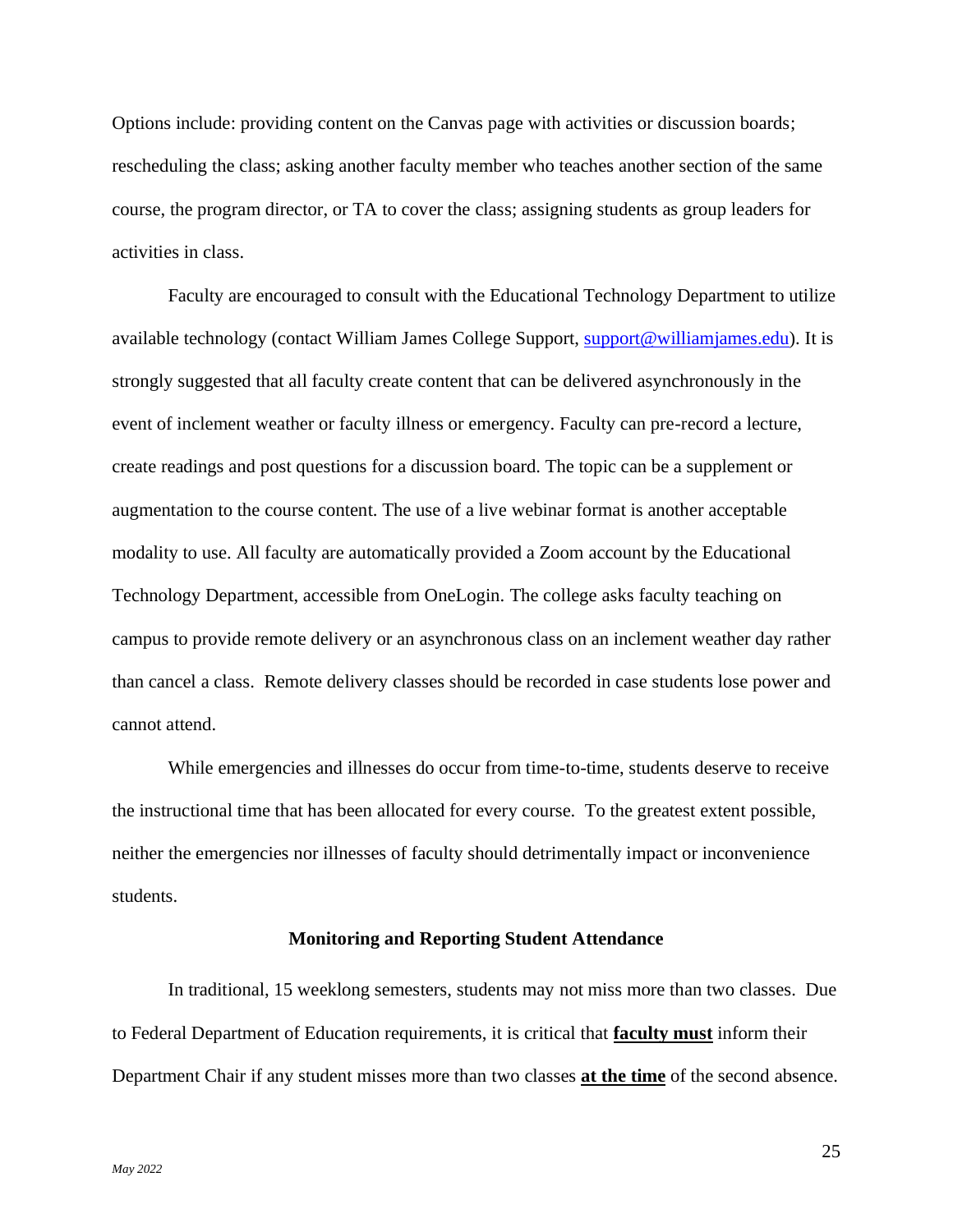In briefer modular courses, no absences are typically allowed. Rather, the student who is absent must make up the class time hour for hour.

#### **Providing Feedback to Students and Grade Submission**

<span id="page-26-0"></span>Faculty will provide timely and clear feedback to students related to academic and clinical (or practice) performance. Such feedback may be consultative and through discourse but must also be provided in writing as dictated by evaluative procedures identified as policy. In order to remain in compliance with the U.S. Department of Education's requirements for timely reporting of Student Academic Progress, the **faculty is required to submit grades no later than three days after the conclusion of a semester**.

Please note that when students experience academic and/or professional difficulties, faculty should inform them with timely and specific feedback and with suggestions for improvement and remediation. It may be appropriate depending on the level of the teacher's concern, the student's responsiveness to the initial feedback and/or the magnitude of the student's challenge, that a formal process be initiated. This is accomplished by the faculty member completing a Corrective Action Notice (CAN). Please refer to your departmental handbook for further information and guidance.

 Most college programs have a formal end of the academic year conference with the student. This meeting is called an Assessment and Planning meeting (A&P). Please refer to your departmental handbook for further information.

#### **Faculty Overloads**

<span id="page-26-1"></span>Faculty overloads may be offered within or outside the faculty's department. Before a faculty member agrees to take assignments outside of their department in addition to those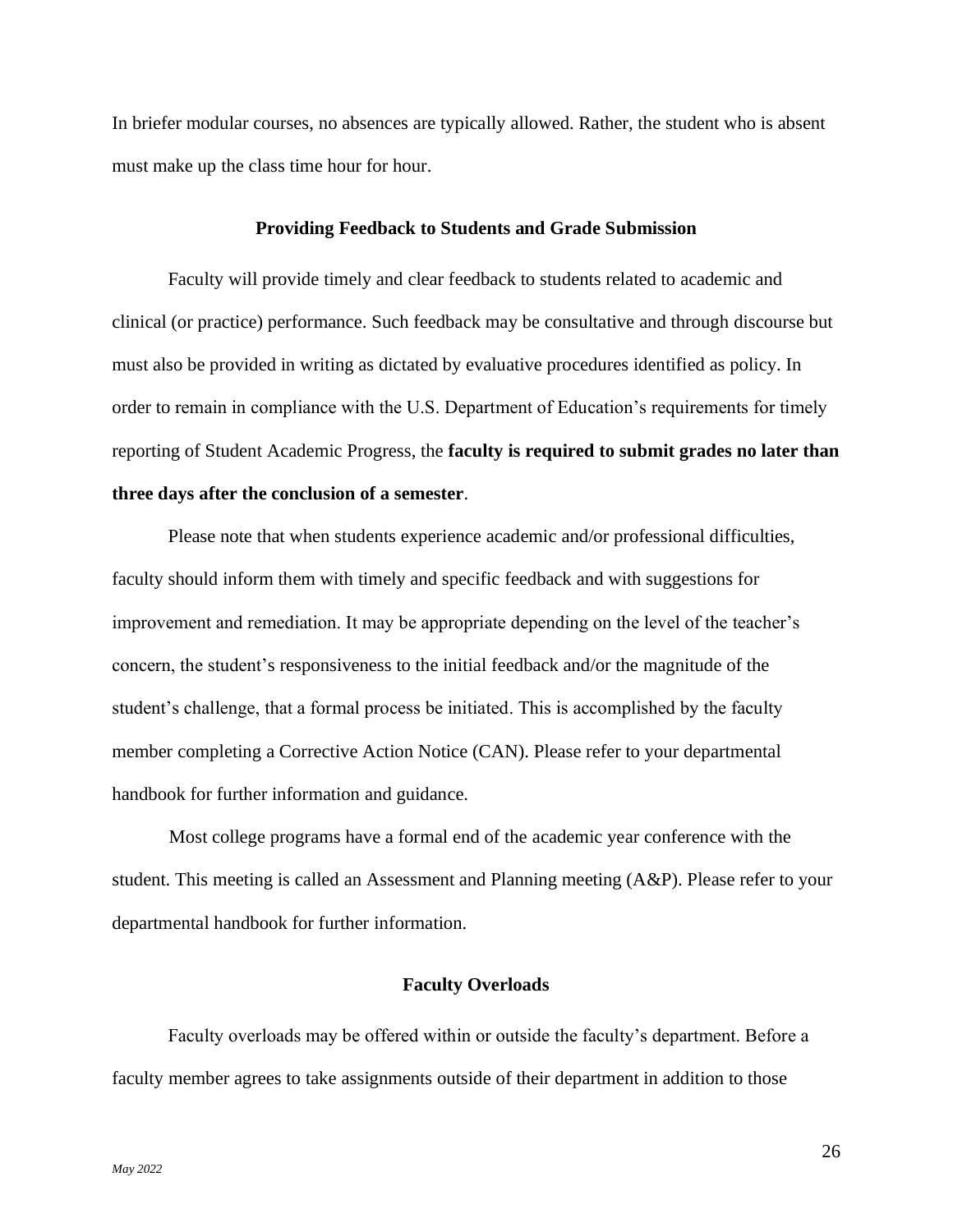specified in their contracts, they must discuss this with their Department Chair. This includes clinical supervision, teaching, participating in committees, and other duties. The Department Chair will consult with the person or department making the request for the overload and will determine whether this is approved. This will be evaluated at least on an annual basis. Teaching overloads in other departments will be approved only after the needs of the faculty's department are fulfilled.

#### **Faculty Advising**

<span id="page-27-0"></span>Advisors serve as consultants to their advisees in creating a logical and sequential course of study, in choosing practicum and internship sites, in discussing career planning and in helping students on managing the complexities of life while matriculating. The advisor's role is to be a mentor. Advisors hold the dual role of advocate for their advisees and representing the college and their particular program.

The relationship between advisor and advisee is not a confidential relationship. The student will be informed that their progress in the program is discussed on a regular basis by the program faculty. The student needs to be informed that confidentiality cannot be maintained if there are questions of unprofessional, unethical or illegal activity, if there are issues related to the student's safety or the safety of others, or when necessary to comply with state or federal law. Faculty should reference their program handbook for specific guidelines and timelines on advising functions, including assessment and planning (A&P) conferences.

## **Classroom Maintenance**

<span id="page-27-1"></span>Faculty members are free to arrange classrooms in order to accommodate specific instructional purposes. As a courtesy to the next faculty member coming into a classroom,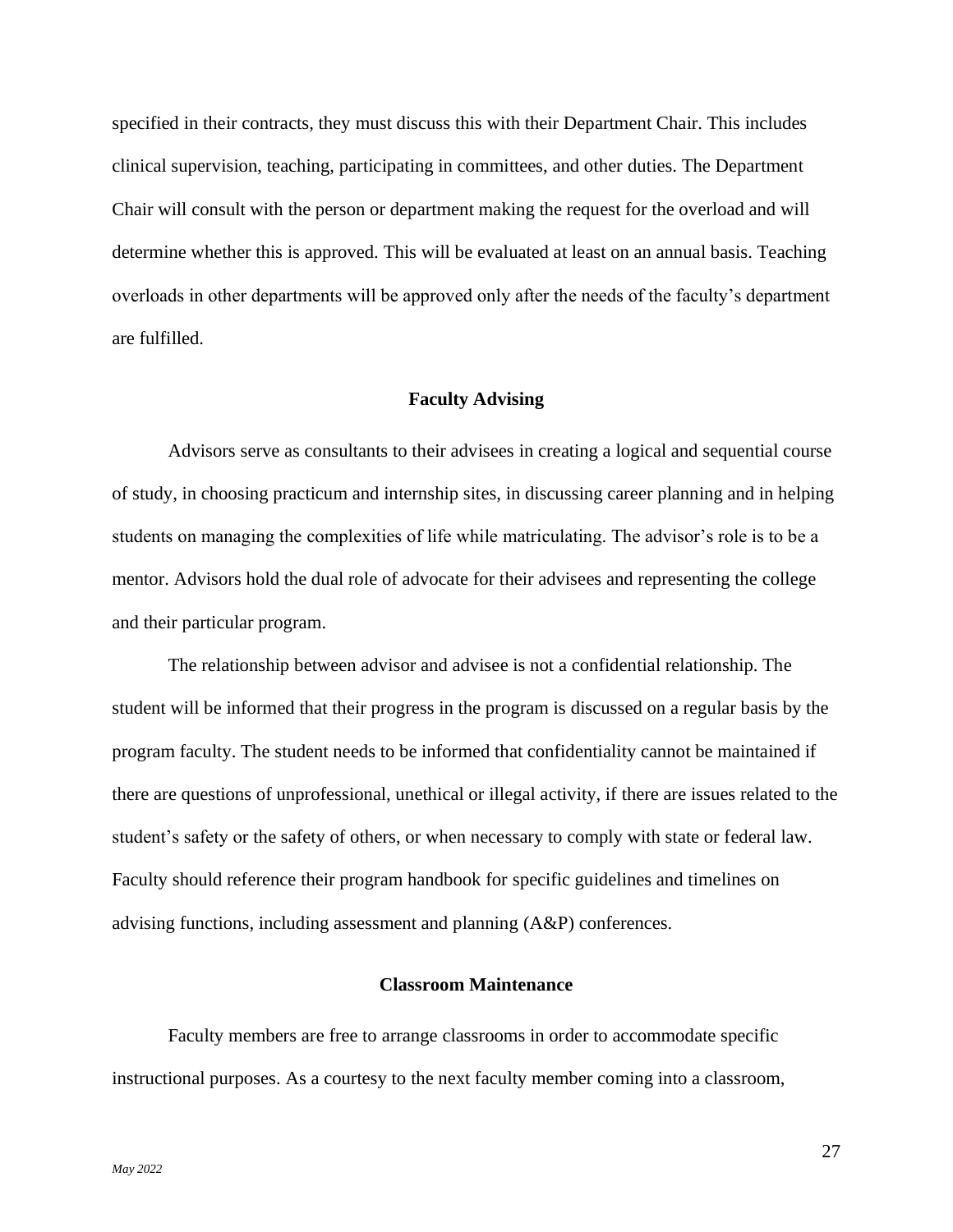however, faculty are asked to always return chairs and tables to their original configuration at the end of a class period. Faculty members are also free to allow eating in classrooms. As a courtesy to the next faculty member coming into a classroom, however, any leftover food, beverage bottles or cans, wrappers, and other waste should be disposed of or recycled properly. In all instances, tables should be cleared of all papers and other materials, and the marker boards should be erased.

Whenever a classroom maintenance need or any other maintenance need is noticed, faculty members are asked to email a notification to Kevin Costello@williamjames.edu. Please finish your class on time; **10 minutes** of preparation time are scheduled for the next instructor to set up their classroom.

#### **Faculty Evaluation**

<span id="page-28-0"></span>Department Chairs and faculty are strongly encouraged to discuss job performance and goals on an informal, on-going basis. The faculty member will be formally evaluated at the time of contract renewal. This evaluation shall be conducted in accordance with any applicable policy or as the College may particularly direct. The College may require that the faculty member, either generally or with respect to any such services, be evaluated more frequently than is required by contract. Please refer to the current faculty contract for details.

#### **Progressive Discipline**

<span id="page-28-1"></span>The purpose of this policy is to state the institution's position on administering equitable and consistent discipline for unsatisfactory conduct and performance in the workplace. The best disciplinary measure is the one that does not have to be enforced and comes from good leadership and fair supervision at all employment levels.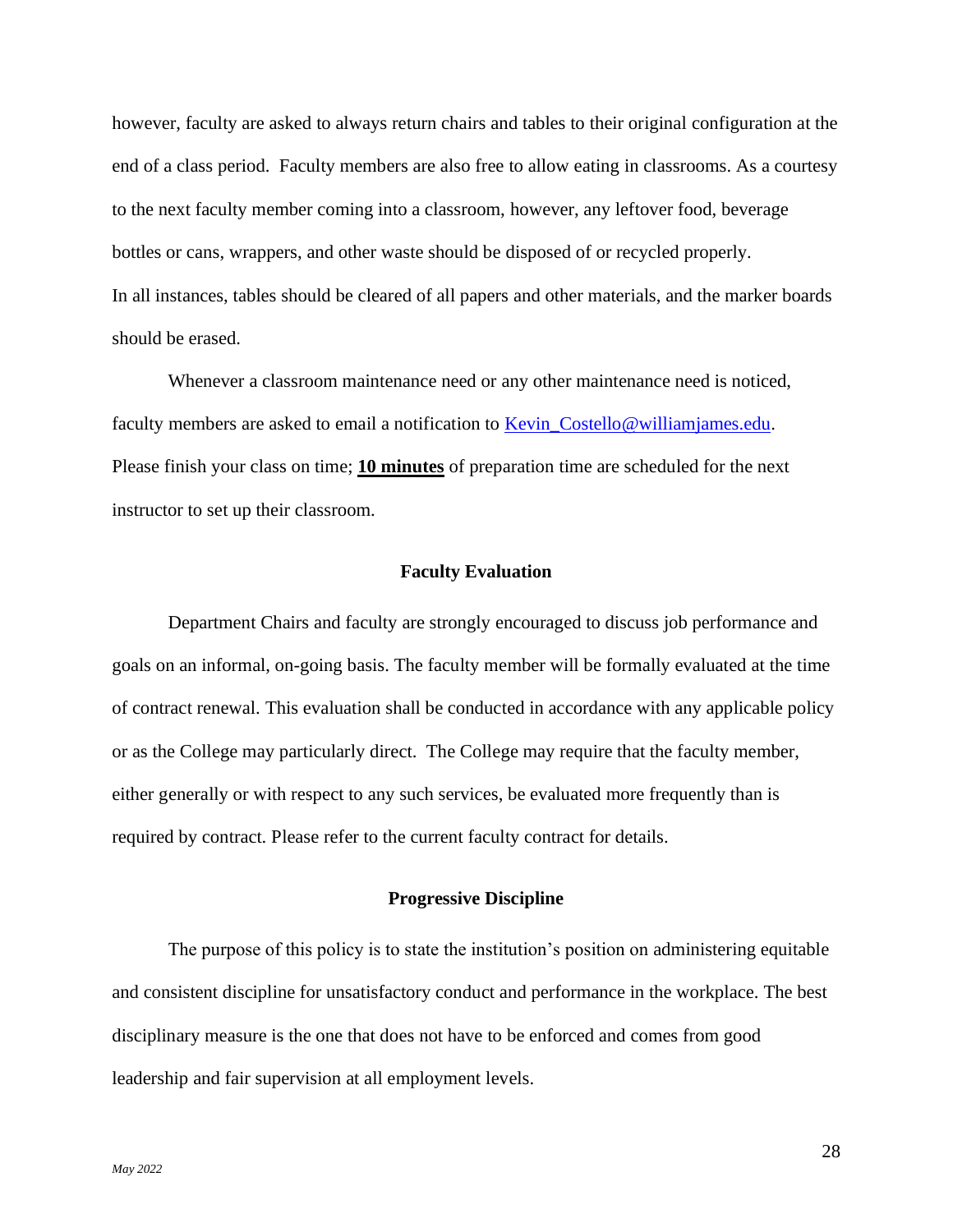The College's own best interest lies in ensuring fair treatment of all employees and in making certain that disciplinary actions are prompt, uniform, and impartial. The major purpose of any disciplinary action is to correct the problem, prevent recurrence, and prepare the employee for satisfactory service in the future.

Progressive discipline means that, depending on the severity of the problem and the number of occurrences, these steps will typically be followed: a first offense may call for a verbal warning; a next offense may be followed by a written warning; another offense may lead to a suspension; and, still another offense may then lead to termination of employment.

William James College recognizes that there are certain types of employee problems that are serious enough to justify either a suspension or termination of employment, without going through the usual progressive discipline steps.

<span id="page-29-0"></span>By using progressive discipline, we hope that most employee problems can be corrected at an early stage, benefiting both the employee and the institution.

## **Institutional Review Board**

Please refer to:

<span id="page-29-1"></span>[https://mycampus.williamjames.edu/SitePages/Institutional%20Review%20Board%20\(I](https://mycampus.williamjames.edu/SitePages/Institutional%20Review%20Board%20(IRB).aspx) [RB\).aspx](https://mycampus.williamjames.edu/SitePages/Institutional%20Review%20Board%20(IRB).aspx)

#### **Department Chair Responsibilities**

The Department Chair responsibilities include:

- Faculty management and evaluation
- Curriculum management
- Student management
- Outcome measurement
- Scheduling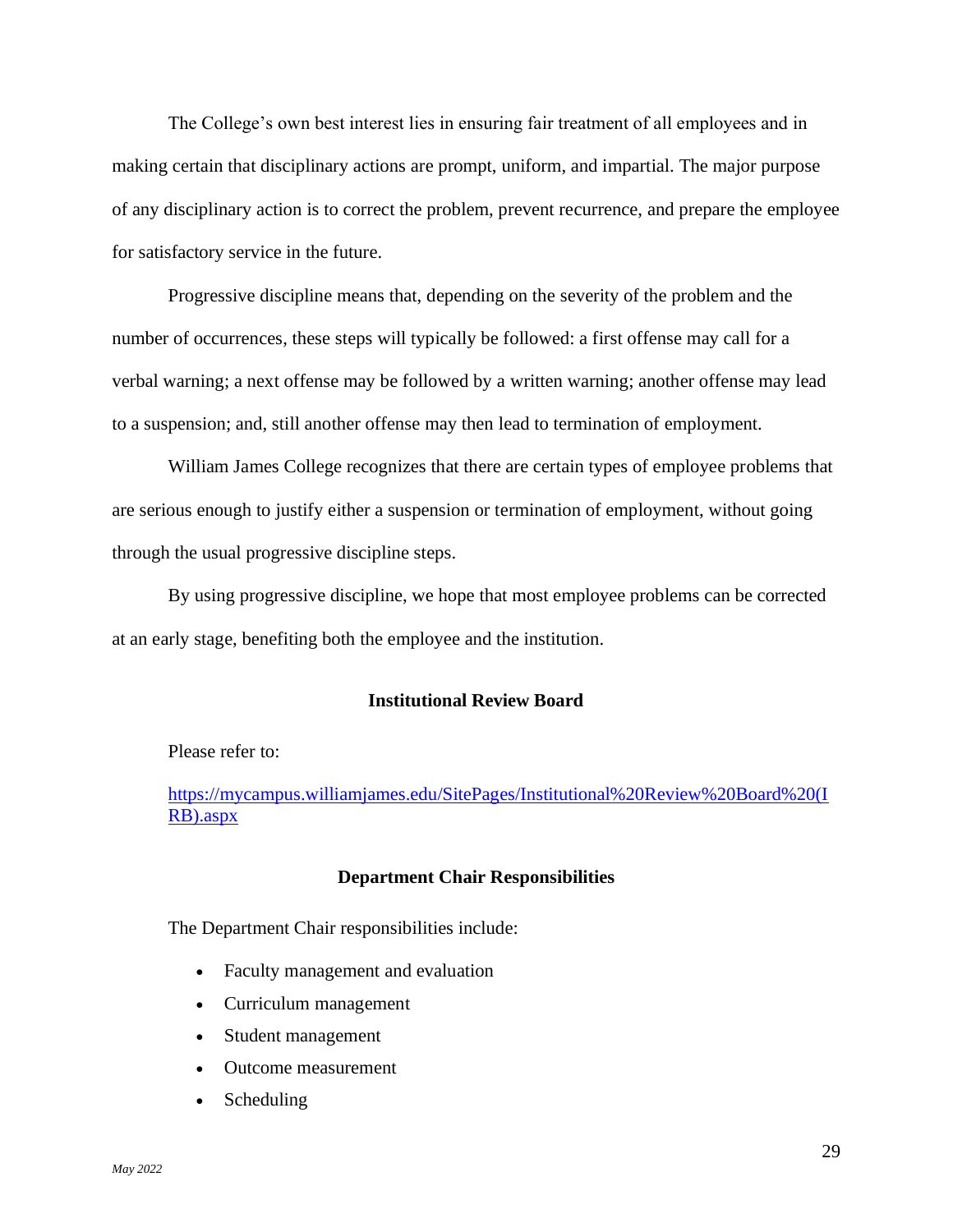- Marketing
- Field Education oversight
- Registration
- Faculty responsibilities
- Admissions
- Accreditation

Departments with program directors and/or associate chairs may distribute these responsibilities differently (at the discretion of the chair) and communicate to faculty accordingly.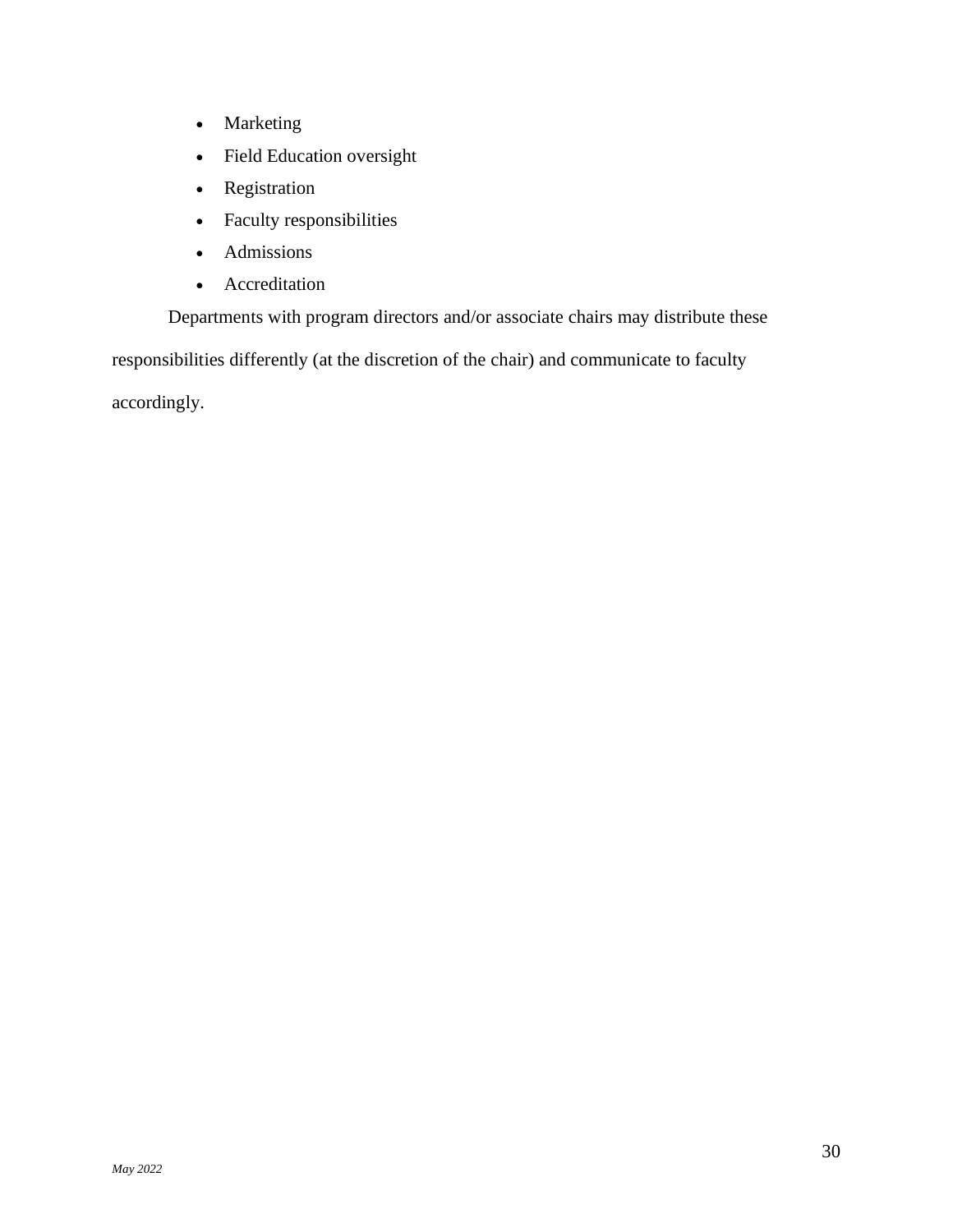## **College Governance**

## **The Board of Trustees**

<span id="page-31-1"></span><span id="page-31-0"></span>The Board of Trustees of William James College constitutes the policy-making authority of the institution. The Board relies on the College's executive and administrative staff, as well as on the faculty, to carry out the educational mission of the institution within the parameters of the Board's established policies. In order to ensure a rich environment of consultation, a system of institution-wide faculty governance has been established.

#### **Faculty Participation in College Governance**

<span id="page-31-2"></span>William James College is cognizant of its organizational need to establish a well-defined set of faculty rights and responsibilities. Fundamental to all the several responsibilities delineated below are the rights of each faculty member to work in an environment that respects the intellectual, professional, and personal integrity of all of its citizens. The College is committed to maintaining an atmosphere of collegial civility where all topics are open to consideration, but where all such considerations are conducted in a professional manner of respectful tolerance.

As an institution of higher learning, the College values the variety of socio-cultural, professional, and intellectual perspectives that are held by a diverse faculty. Consequently, the institution does not restrict the academic freedom traditionally afforded to individual faculty members. However, the collective faculty and the institution as a whole does reserve the right to stipulate standards for faculty and/or student performance, common course content and/or pedagogical processes, and program and/or school-wide assessments of student learning.

In the spirit of meeting these ends, the following faculty standing committees' principles

31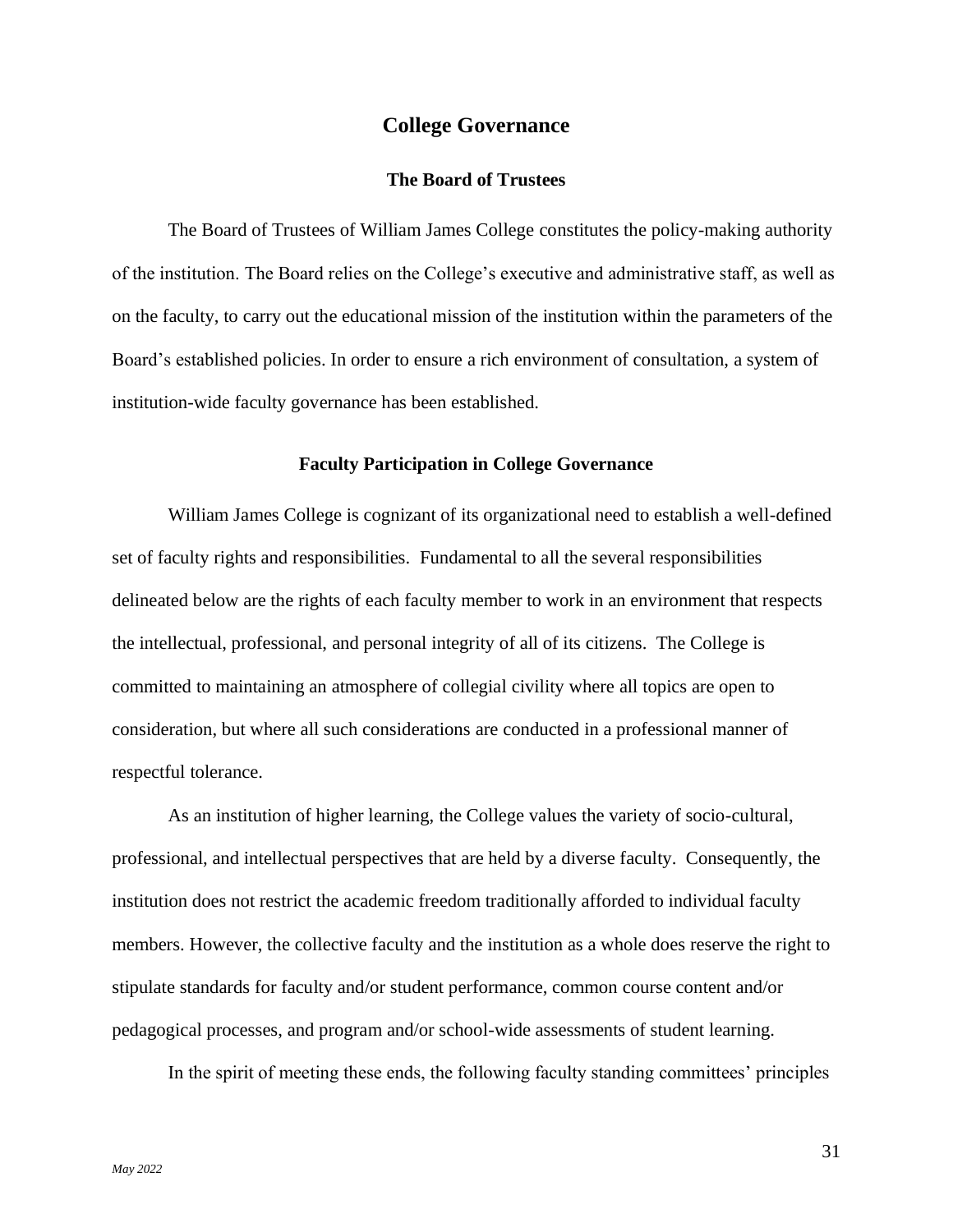and goals are as follows:

- Recognition of the role and place of the faculty in shaping the culture, values, and direction of the College;
- Recognition of the College's history of and need for agile, entrepreneurial responsiveness to external circumstances, opportunity, and change;
- Recognition of the social responsibility of a College of Professional Psychology to develop educational programs that train mental health and applied psychology practitioners and meet the evolving needs of the community;
- Recognition of the need to clearly outline policy and decision-making processes and the respective roles of key stakeholders;
- Recognition of the role of College-wide committees and entities in setting minimum standards for the programs, setting College-wide policy, ensuring fairness, and addressing College-wide concerns including, but not limited to, planning, facilities, and resource allocation (in some cases, College-wide committees may also act as an appellate body in matters of process and adherence to policy);
- Recognition that there are unique challenges and opportunities for an institution that employs a percentage of its faculty on a less than full time basis;
- Recognition that the faculty has primary responsibility for: managing the curriculum and setting academic standards; admission and matriculation of students; and graduation of students.
- Recognition that the faculty provide a key voice in matters including, but not limited to, resource allocation, planning, direction-setting, key hires, and other matters related to the overall health of the institution;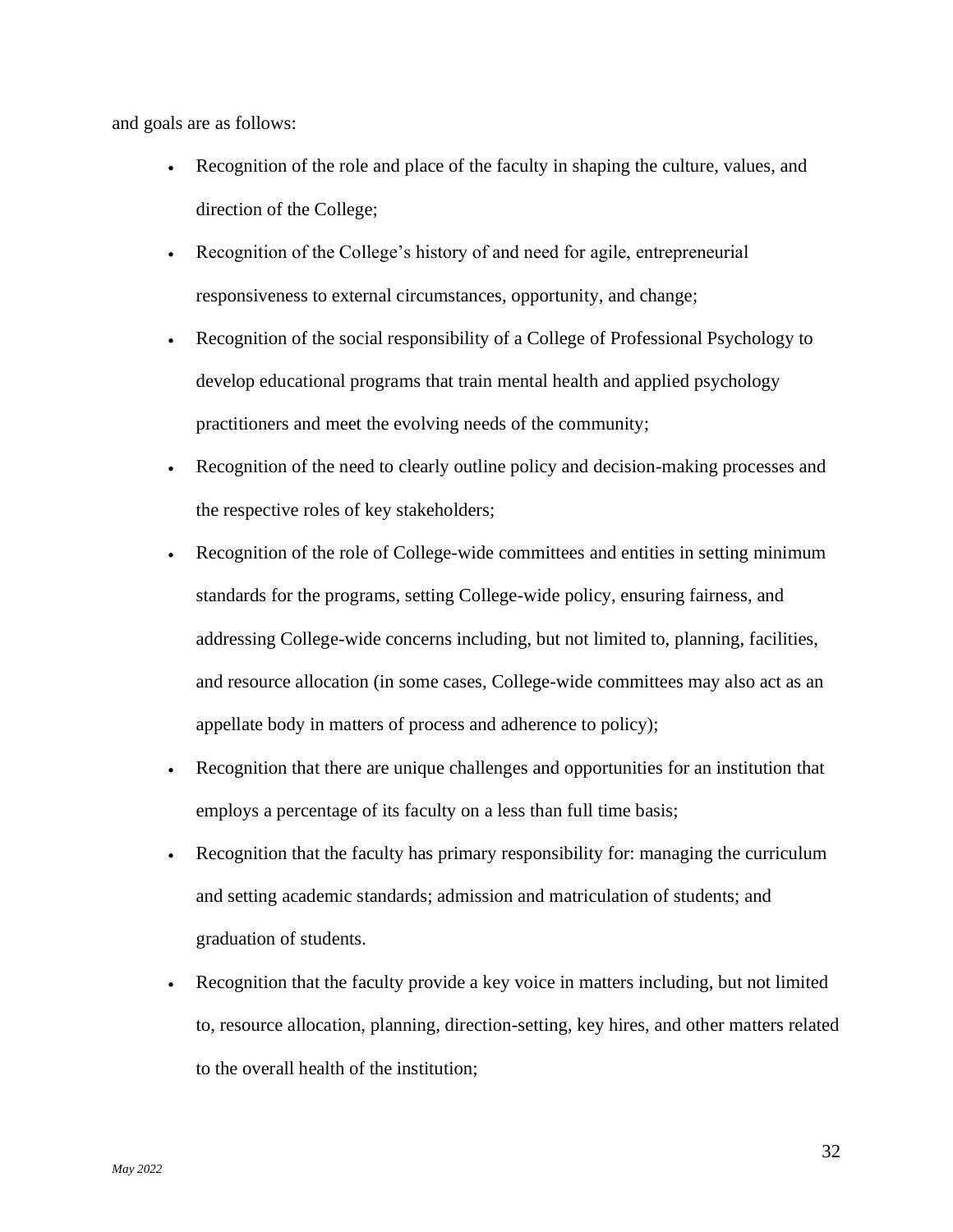• Recognition that, in accordance with the *AAUP Statement*, final authority for decisions resides with the governing Board of Trustees, as it is delegated to the President, who will only in rare occasions make decisions that are contrary to faculty recommendations regarding those responsibilities outlined above, and who will clearly communicate the rationale for such decisions to the faculty.

## **Standing Committees Composition**

<span id="page-33-0"></span>Standing committees ensure faculty participation in critical areas of operation. Membership is comprised of one faculty representative from each academic department that enrolls more than 40 FTE students. Except in the case of the Academic Policies and Standards Committee (for which the committee chairperson will be appointed by the Vice President for Academic Affairs), each committee will select its chairperson from among the committee membership on an annual basis. Faculty standing committees are described here: <https://mycampus.williamjames.edu/SitePages/Governance%20Committees.aspx>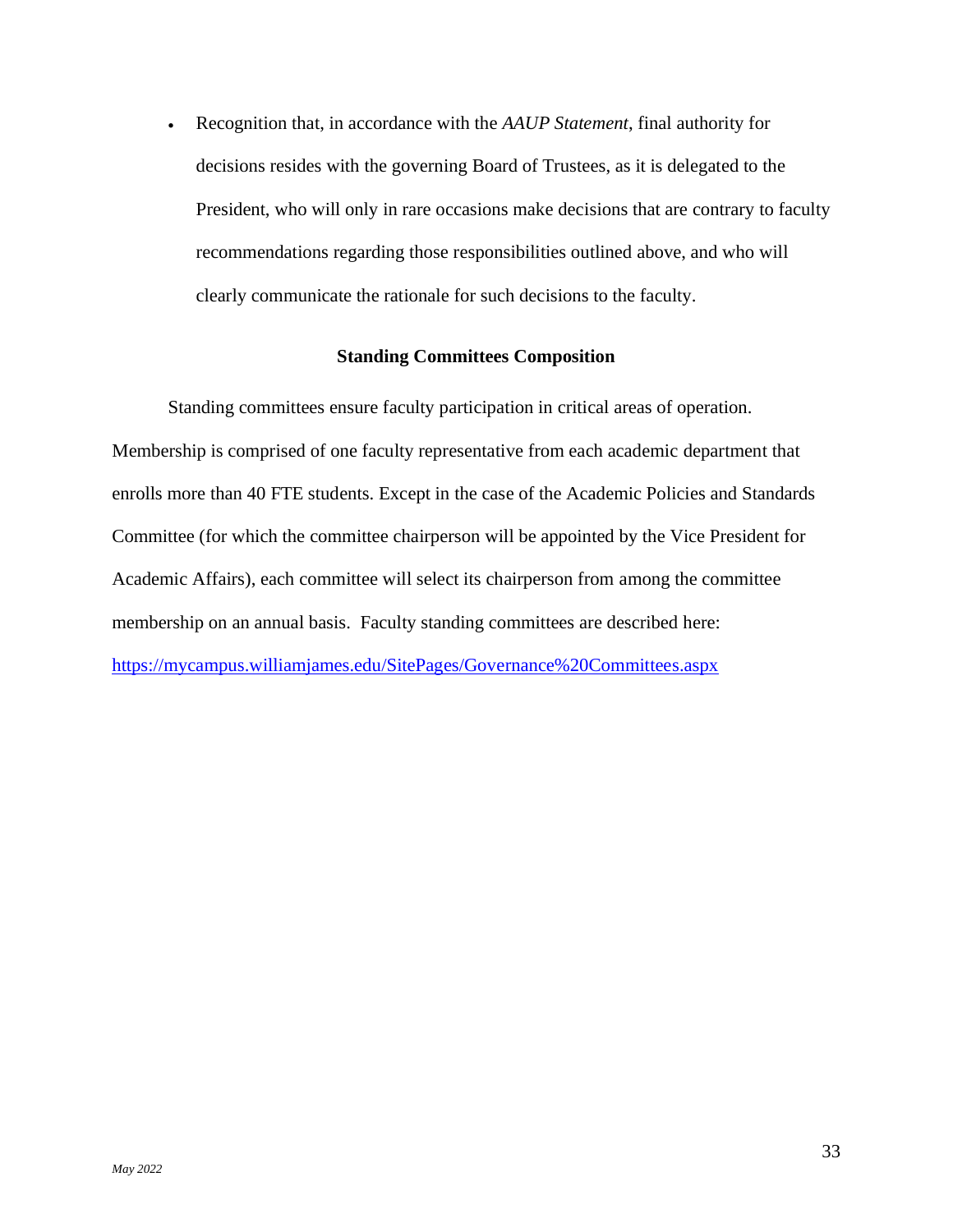## **Academic Standards and Policies**

<span id="page-34-0"></span>Please refer to the appropriate *Student Handbook*. [https://www.williamjames.edu/student](https://www.williamjames.edu/student-life/policy-procedures/upload/wjc-graduate-student-handbook.pdf#page=14)[life/policy-procedures/upload/wjc-graduate-student-handbook.pdf#page=14](https://www.williamjames.edu/student-life/policy-procedures/upload/wjc-graduate-student-handbook.pdf#page=14) and/or [https://www.williamjames.edu/academics/academic-affairs/upload/wjc-undergraduate-student](https://www.williamjames.edu/academics/academic-affairs/upload/wjc-undergraduate-student-handbook.pdf#page=8)[handbook.pdf#page=8](https://www.williamjames.edu/academics/academic-affairs/upload/wjc-undergraduate-student-handbook.pdf#page=8)

## **Student Course Evaluations**

<span id="page-34-1"></span>Student Faculty and Course Evaluation surveys are to be completed by every student in every course each semester. All departments are to have end-of-course evaluations during the final week of the course and prior to course grades being posted. Some departments (OLP and School Psychology) will also have mid-term evaluations. for faculty to gage areas of strength and to correct issues raised. These surveys ask the students to comment on their experience with both the course and with the teacher. The College's Research Department is responsible for administering the evaluations which are conducted online, through a system designed to ensure anonymity. Evaluation results are distributed to individual instructors, the appropriate Department Chair or designee, and the Vice President for Academic Affairs.

#### **Student Participation in Meetings**

<span id="page-34-2"></span>We are a college with adult learners. During a student's matriculation at the college, he or she will hold a number of meetings with faculty, advisors, research and clinical or applied psychology or counseling supervisors, Department Chairs, library staff, the Dean of Students Financial Aid and possibly an appeals committee among others. Students attend these meetings independently and must act on their own behalf. Students cannot bring a parent, friend or significant other or other parties. With prior permission, a student may bring their advisor. The faculty or staff convener of the meeting may choose to invite relevant staff or faculty member to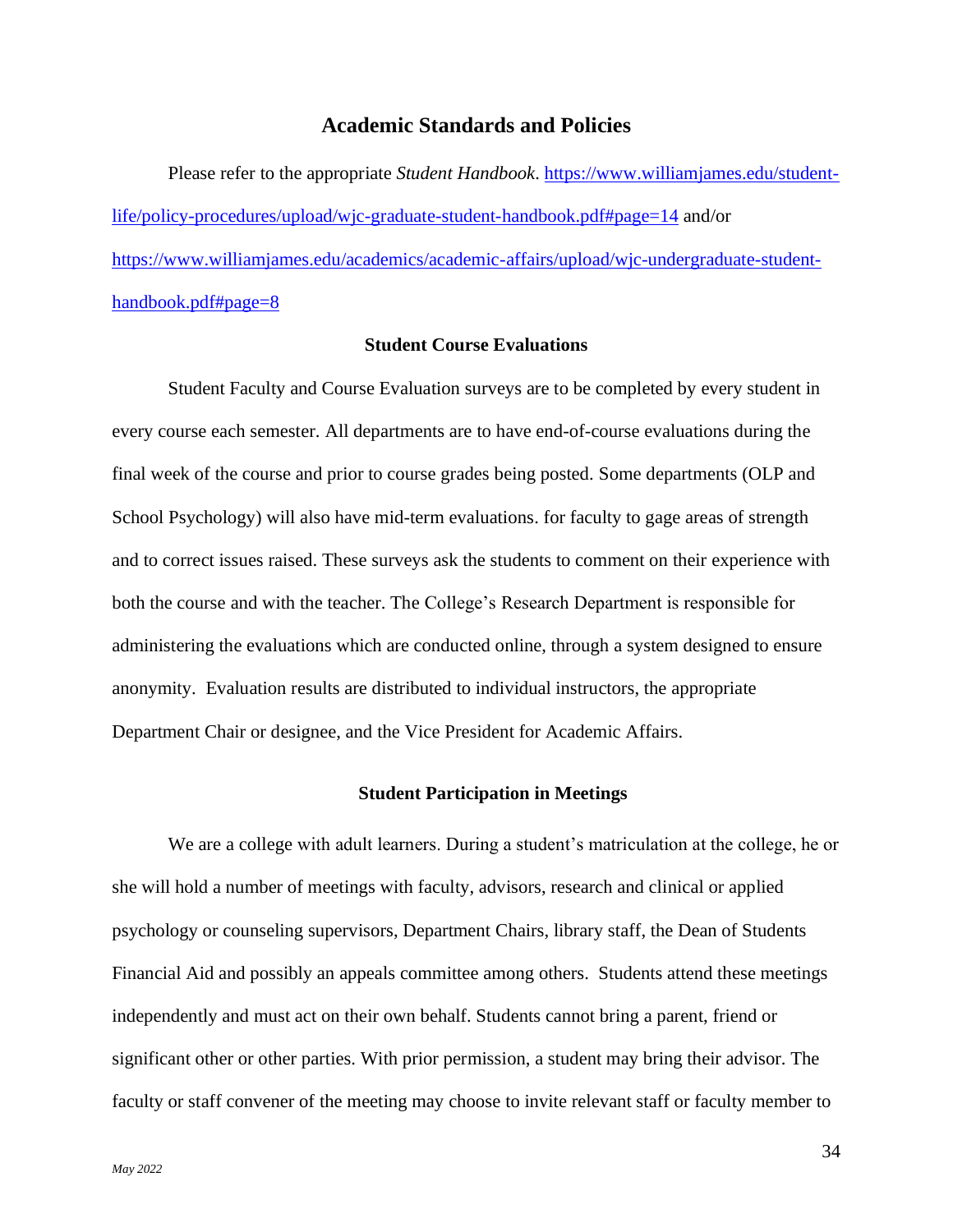join the meeting. Examples may include another faculty member, the Department Chair, or the Dean of Students.

The sole exception to the above provision occurs when a student is a party to a complaint of discrimination, discriminatory harassment, sexual violence, sexual gender-based harassment, domestic and dating violence, stalking and or retaliation brought pursuant to the college's complaint investigation and resolutions procedures. In such cases, parties have the right to an advisor of their choice and the role of the advisor is described in the Complaint Investigation and Resolution Procedures.

#### **Student Privacy: FERPA**

<span id="page-35-0"></span>The College complies with all requirements of the Family Educational Rights and Privacy Act (FERPA) of 1974, as amended. As employees of the institution, faculty members must not disclose students' individually identifiable information in violation of FERPA. Faculty must take every reasonable precaution to ensure that student grades, evaluations, and other private/personal information are kept secured and confidential, both electronically and in hard copy. Faculty must comply with the mandatory FERPA training. Questions about FERPA compliance should be directed to the Department Chairs or the Registrar.

## **Electronic Communications**

<span id="page-35-1"></span>All communications, including electronic email communications, generated in the service of clinical training, regarding descriptive and/or sensitive clinical material, whether in class discussions or presentations, or in written assignments, will be conducted within the ethical codes applicable to the professions represented at the College, and with respect to the national standards of the Health Insurance Portability and Accountability Act (HIPAA) Privacy Rule (see: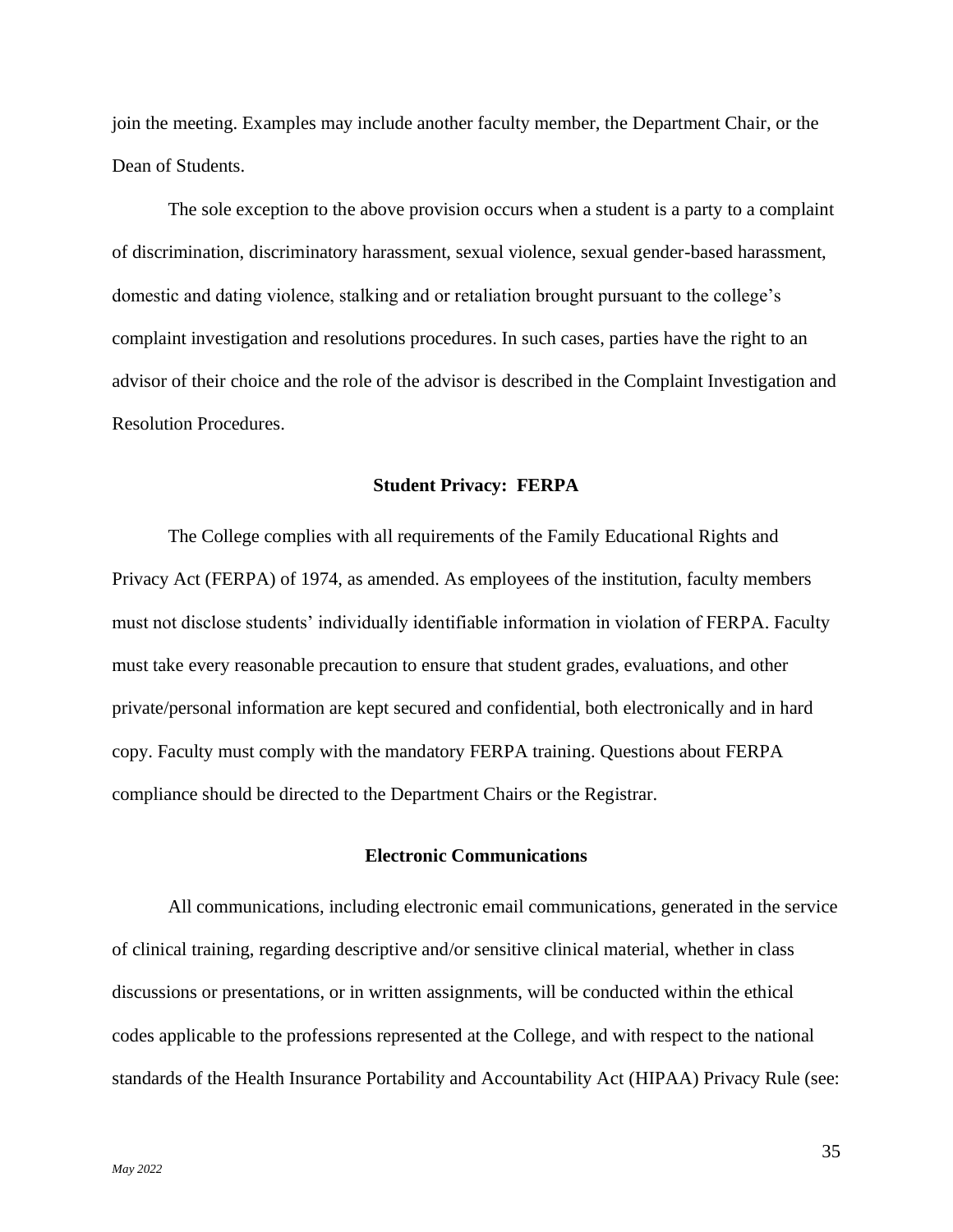#### **Purchasing**

<span id="page-36-0"></span>College purchases may be made only by administration, academic unit head, administrative directors or their appointees, and then only when said purchases satisfy WJC purchasing policies and procedures. Faculty who wish to request authorization for purchases should consult with their Department Chair. Reimbursements are generally not provided without prior purchasing authorization.

#### **Academic Integrity**

<span id="page-36-1"></span>Please refer to the appropriate *Student Handbook* for specific information. Faculty must abide by the Academic Integrity standard. [https://www.williamjames.edu/student-life/policy](https://www.williamjames.edu/student-life/policy-procedures/upload/wjc-graduate-student-handbook.pdf#page=15)[procedures/upload/wjc-graduate-student-handbook.pdf#page=15](https://www.williamjames.edu/student-life/policy-procedures/upload/wjc-graduate-student-handbook.pdf#page=15) and/or [https://www.williamjames.edu/academics/academic-affairs/upload/wjc-undergraduate-student](https://www.williamjames.edu/academics/academic-affairs/upload/wjc-undergraduate-student-handbook.pdf#page=13)[handbook.pdf#page=13](https://www.williamjames.edu/academics/academic-affairs/upload/wjc-undergraduate-student-handbook.pdf#page=13)

#### **Academic Resource Center (ARC)**

<span id="page-36-2"></span>Please refer to [https://www.williamjames.edu/student-life/services-resources/academic](https://www.williamjames.edu/student-life/services-resources/academic-resource-center.cfm)[resource-center.cfm](https://www.williamjames.edu/student-life/services-resources/academic-resource-center.cfm) *.* 

## **Audio-Visual Equipment and Classroom Technology**

<span id="page-36-3"></span>The Library offers lending services of technology equipment, including conference pods, digital video cameras and digital audio recorders for academic use by students and faculty. Due to the limited amount of equipment for circulation, faculty are requested to coordinate with the Library staff when submitting semester syllabi, prior to making an assignment that will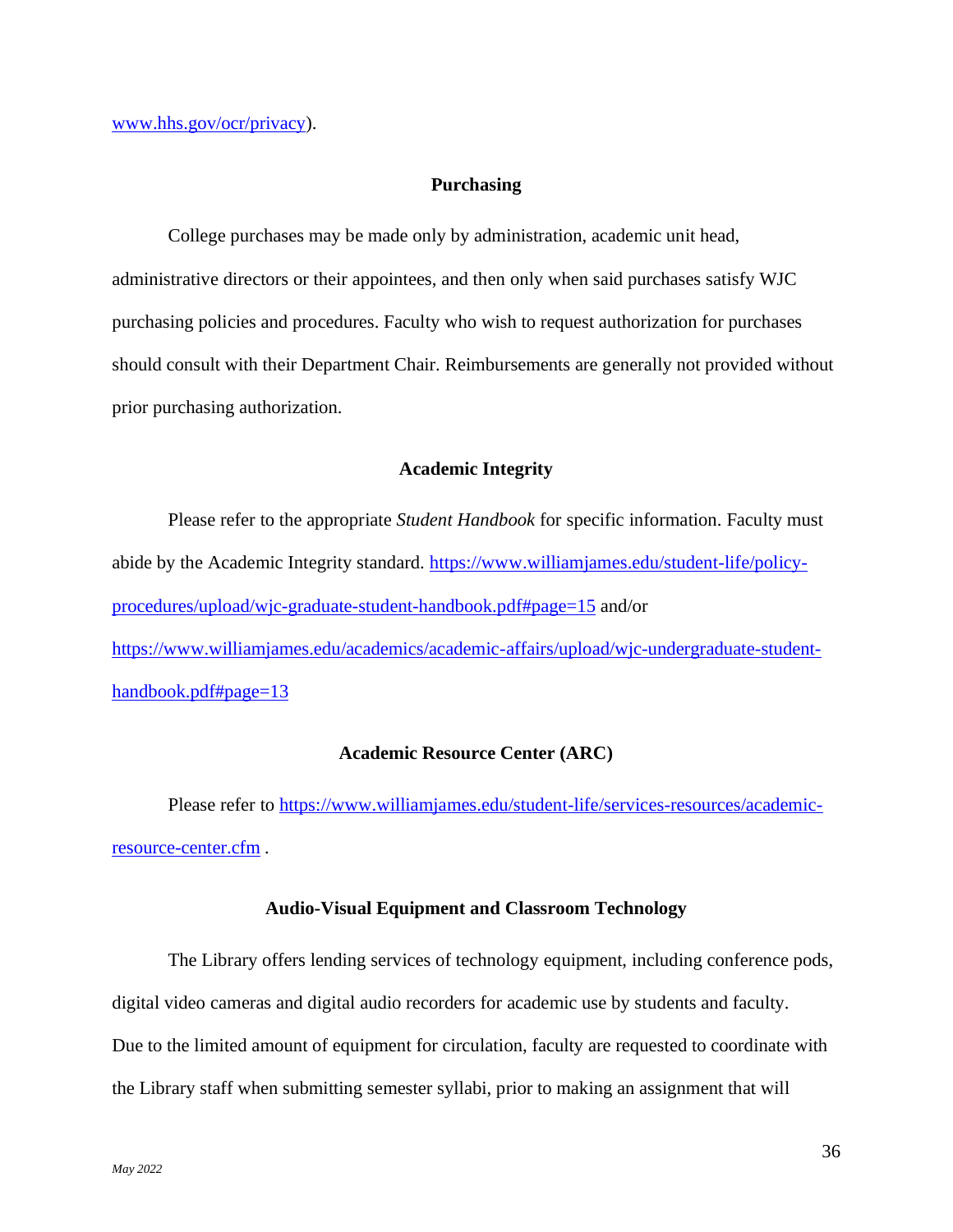require recording equipment so that the Library can reserve equipment and schedule the use of equipment to make sure it is available when needed.

The borrower is responsible for equipment that s/he has used. Any damage to the equipment or problems with its use must be reported immediately to the Library. Borrowers will be held responsible for any damage due to improper use or mishandling, and responsible of any cost for repairing or replacement. It is the borrower's responsibility to make sure s/he knows how to use the equipment properly.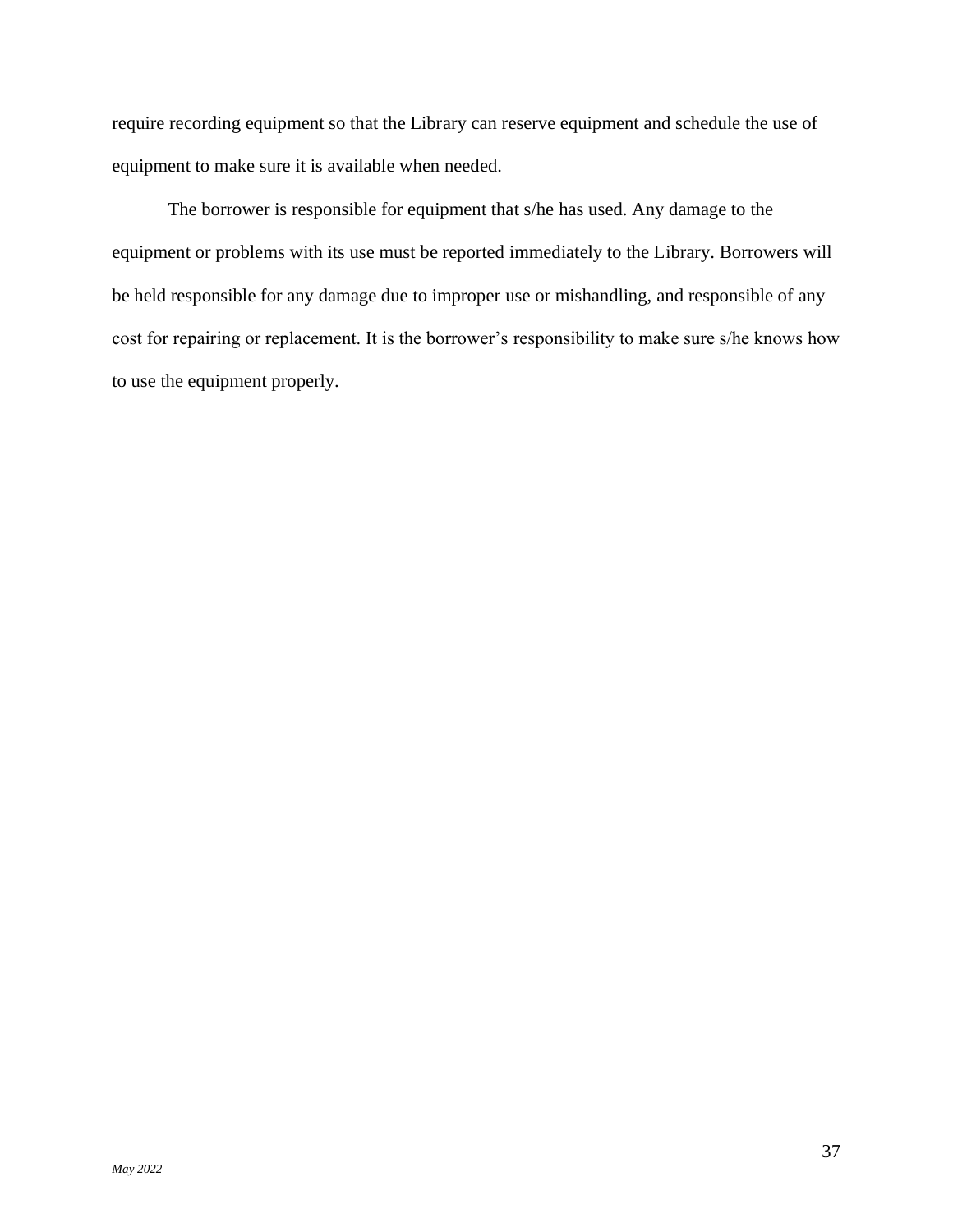## **Research Activities at WJC**

<span id="page-38-0"></span>There are three entities at William James College that address research activities: Office of Academic Data, Development & Institutional Effectiveness (ADDIE), the Center for Psychological Science (CPS), and the *Office of Program Development, Monitoring and Evaluation (PDME).* 

## <span id="page-38-1"></span>**Office of Academic Data, Development & Institutional Effectiveness**

The Director of ADDIE reports to Vice President for Academic Affairs.

As a growing institution, it is increasingly important to ensure that decisions are based on sound quantitative and qualitative evidence. ADDIE is called upon to complete research to demonstrate that William James College is accomplishing its stated mission, that there is ongoing improvement and that our students are successful (among other institutional goals). Through self-studies, ADDIE uses institutional data to assist in program improvement, institutional planning, and policy development.

- Provides reports for Senior Leaders and Administrators on all academic programs, evaluating academic program goals, objectives, and outcomes and ensures the program's efficiency, effectiveness, and relevance.
- The quality, integrity, and effectiveness of our academic programs are the central focus of ADDIE.
- This office provides a systematic method for assessing student learning and outcomes, and this data is regularly distributed to and reviewed by Department Chairs.
- Coordinates with the Office of Information Technology (IT) to maintain centralized record-keeping through our databases, which are used for analysis and planning.
- Responsible for supporting the ongoing assessment of educational outcomes and conducting alumni surveys for each academic program and the college as a whole.
- Provides external indicators to support institutional planning such as peer institutions, and contemporary trends in the field of psychology from the Bureau of Labor Statistics and the National Association of Colleges and Employers.

## <span id="page-38-2"></span>**Center for Psychological Science**

The Director of CPS reports to Vice President for Academic Affairs.

The William James College [Center for Psychological Science](https://msppedu.sharepoint.com/sites/CenterforPsychologicalScience/SitePages/Research%20Policies,%20Standards%20%26%20Procedures.aspx) was created in 2020 to facilitate the integration of psychological science into all aspects of the WJC Community and ensure that research is conducted in accord with best practices for research design, methodology, and ethical conduct. The center provides a single access point for the WJC Institutional Review Board, institutional grants and awards, dissemination of info on current research studies and presentations, and standards, policies and procedures for the conduct of psychological research. The center is guided by the WJC commitment to evidence-based practice. All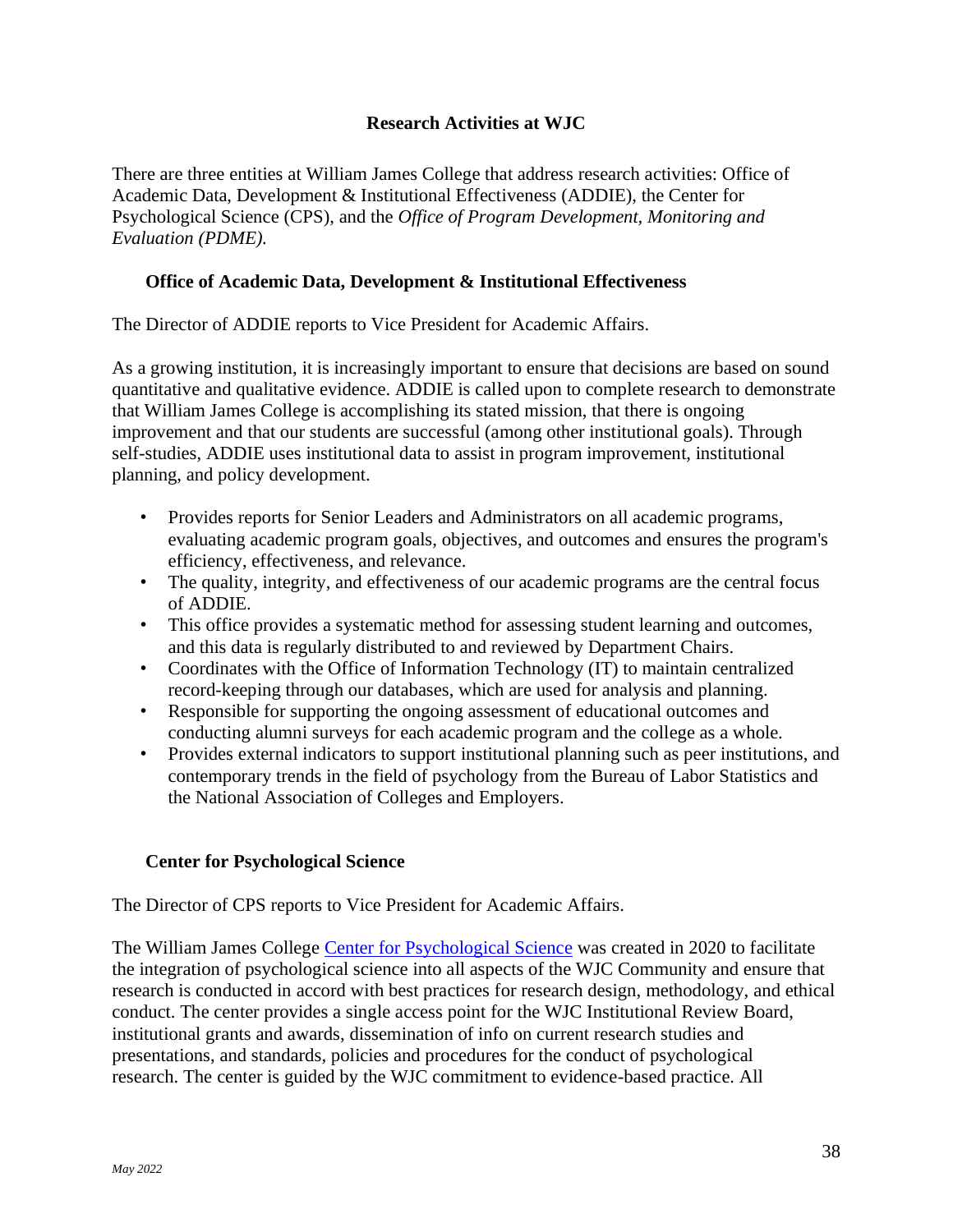investigators (faculty, staff, students, and study affiliates) must comply with these policies while conducting research at William James College.

The Director of CPS reports to Vice President for Academic Affairs.

The CPS consists of four areas which may be accessed through the [CPS MyCampus site.](https://msppedu.sharepoint.com/sites/CenterforPsychologicalScience/SitePages/Research%20Policies,%20Standards%20%26%20Procedures.aspx)

## 1. The William James College Institutional Review Board (IRB)

William James College maintains a Federally Qualified Institutional Review Board (IRB) operating as an independent body to ensure the protection of the rights, safety, and well-being of human subjects involved in research studies. The IRB operates in compliance with the guidelines of [Federalwide](https://www.hhs.gov/ohrp/register-irbs-and-obtain-fwas/fwas/index.html) Assurance (FWA #00017733) and [Title 45 Code of Federal Regulations Part 46](https://www.hhs.gov/ohrp/regulations-and-policy/regulations/45-cfr-46/index.html)  [\(45CFR46\)](https://www.hhs.gov/ohrp/regulations-and-policy/regulations/45-cfr-46/index.html). The IRB is charged with the institution-wide responsibility and authority to review and approve all human subjects research conducted by or with members of the William James College community prior to beginning any research-related activities. The MyCampus page contains: the IRB membership, the CITI Certification process used to assess and establish ethical competencies in human research, policies and procedures **for research protocol ethics reviews, policies and procedures for human research, and the application process for protocol review.** 

## 2. Research Support and Recognition

WJC aims to facilitate, support, and recognize the scientific and scholarly activities of its faculty, staff, and students through the Research Support and Recognition Program within the Center for Psychological Science. This is accomplished through a portfolio of internal research awards designed to support the entire research pipeline from project inception to conference presentations and publications. In addition, this page provides information on external resources such as obtaining external research funding, support for conferences and presentations, locating archival data, and selecting a target journal for publication, as well as opportunities for student research assistantships in faculty labs. There are also sections for resources regarding research design and data analysis.

## 3. Research Dissemination

The Center for Psychological Science seeks to encourage dissemination of WJC community publications, presentations, and ongoing research studies. This page contains information on each of the following areas:

- Doctoral Projects in Process
- Recent and Upcoming Faculty and Student Publications
- Recent and Upcoming Faculty and Student Presentations
- Upcoming Professional Psychology Conferences and Submission Dates
- Upcoming Doctoral Project Colloquia Schedule

## 4. Research Standards, Policies & Procedures

WJC CPS coordinates the setting of standards, policies, and procedures for research at WJC. The center advises and consults to institutional and departmental committees regarding the integration of psychological science into all aspects of curricula. The center aims to ensure the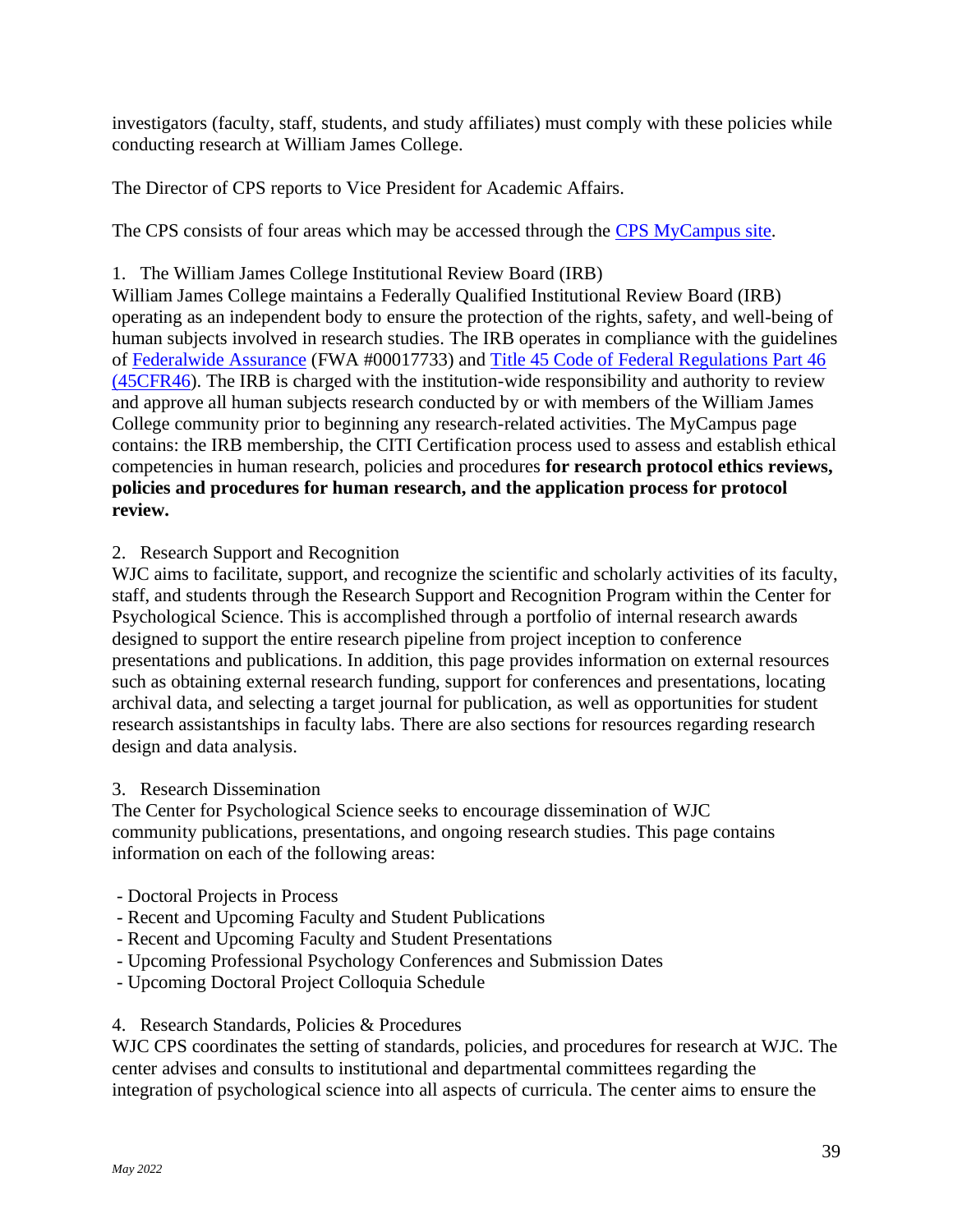quality of research studies conducted in all academic departments, facilitate the formation of research labs, and encourage use of open science approaches. This page provides centralized access to doctoral project and capstone manuals and accompanying forms, a list of faculty research labs and interests, intellectual property policies, information on open science approaches, and links to professional organizations that foster research. Policies regarding internal and external research participant recruitment

## <span id="page-40-0"></span>**Office of Program Development, Monitoring and Evaluation**

The Office of PDME provides oversight, maintenance and management of databases created through the WJC community programs in compliance with FERPA and HIPPA requirements, completes regular reporting of this data to WJC program directors, and conducts research studies regarding the data from these programs.

The Director of PDME reports to the *Managing Director of Forensic and Clinical Services*

PDME activities include:

- Providing research support for all institutional grant-funded programs, evaluating program implementation to measure program reach, goals, objectives, and outcomes and ensures the program's efficiency, effectiveness, and relevance.
- Providing program directors and clinical trainees with logic models, key performance indicators, and target objectives for each program.
- Developing data collection tools and methods and conducting quantitative, qualitative, and mixed-method data analyses in line with program and institutional goals.
- Routinely highlighting data trends, monitoring program development and outcomes, and identifying opportunities for growth.
- Providing monthly and quarterly reports to program directors to monitor individual data entry compliance and accuracy for clinical training and didactic learning.
- Working with WJC Information Technology (IT) staff and database developers to establish secure, encrypted, online databases that collect, process, and track data which monitor, manage, and improve program implementation.
- <span id="page-40-1"></span>• Providing WJC students with work-study opportunities and experience with evaluation and research.

# **Library – Faculty Guide to Collection and Services**

<span id="page-40-2"></span>Please refer to the most updated information at [http://guides.williamjames.edu/Faculty.](http://guides.williamjames.edu/Faculty)

## **Technology and Information Services**

Information on IT Services and policies can be found in the William James College

Employee Handbook.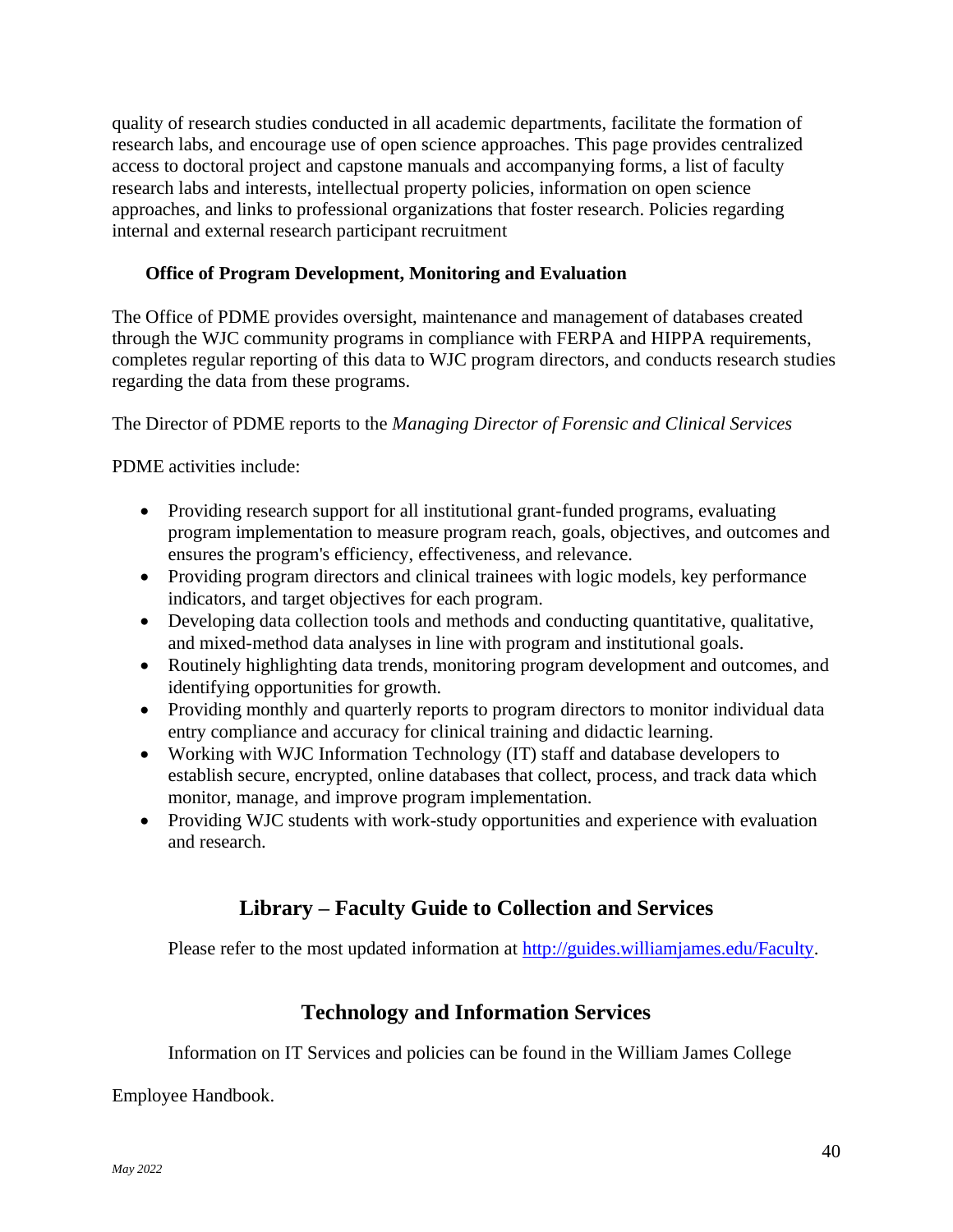# **Final Note**

<span id="page-41-0"></span>Faculty are employees of William James College. Faculty are expected to follow the policies, procedures and guidelines in both this Faculty Handbook as well as in the Employee Handbook. [https://www.williamjames.edu/about/profiles/human-resources/upload/wjc](https://www.williamjames.edu/about/profiles/human-resources/upload/wjc-employee-handbook.pdf)[employee-handbook.pdf.](https://www.williamjames.edu/about/profiles/human-resources/upload/wjc-employee-handbook.pdf)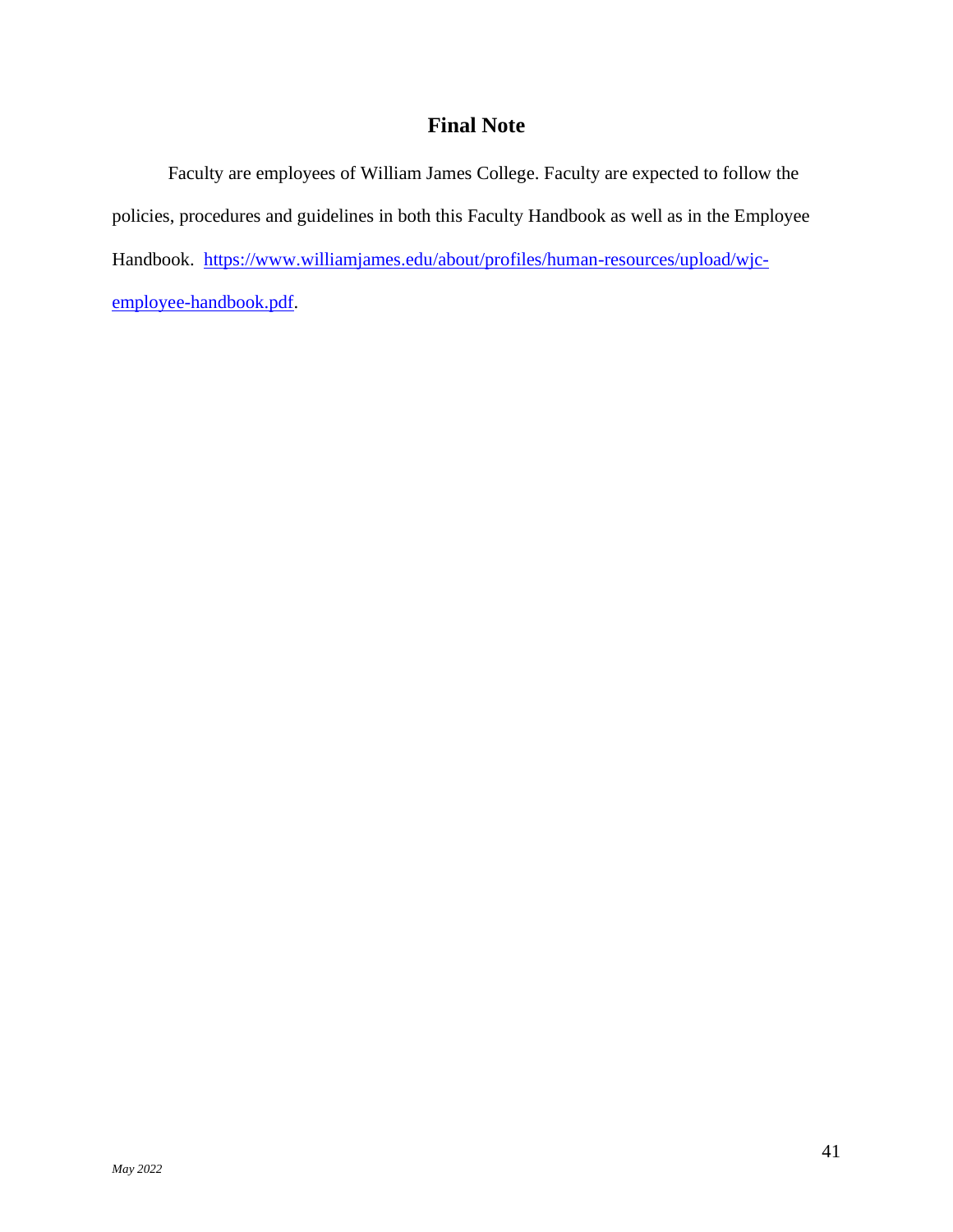## **Appendices**

## **Appendix A**

#### <span id="page-42-2"></span><span id="page-42-1"></span><span id="page-42-0"></span>**Student Disability Services, Accommodations & Procedures**

## *Policy overview*

<span id="page-42-3"></span>Please see the Appendix A for William James College Student Disability Services Accommodations and Procedures. Please note that the determination of the need for an accommodation only occurs when the student meets with the Academic Resource Center (ARC) Director and requests an accommodation and provides the relevant documentation. The ARC Director will then provide the student with an Accommodation Plan that the student **must** present to the faculty member or members who are their teachers and or research supervisors in order to receive accommodations. Students are expected to submit their Accommodation Plan to the instructors at the beginning of the semester unless the Accommodation Plan is issued later in the semester. The accommodation plan must be submitted prior to missing an assignment and/or deadline.

## *Complaint procedures*

<span id="page-42-4"></span>William James College has established specific, internal Discrimination Complaint Procedures to help resolve complaints of discrimination on campus. These procedures specifically address complaints of disability discrimination, including claims that the institution failed to properly accommodate a student's disability. The Discrimination Complaint Procedures will serve as a system of review and resolution for both informal claims and formal complaints of disability discrimination. Any student who believes he or she has been a victim of discrimination or has failed to receive a proper accommodation may initiate an informal claim or formal complaint as outlined below. Further advice or information may be obtained by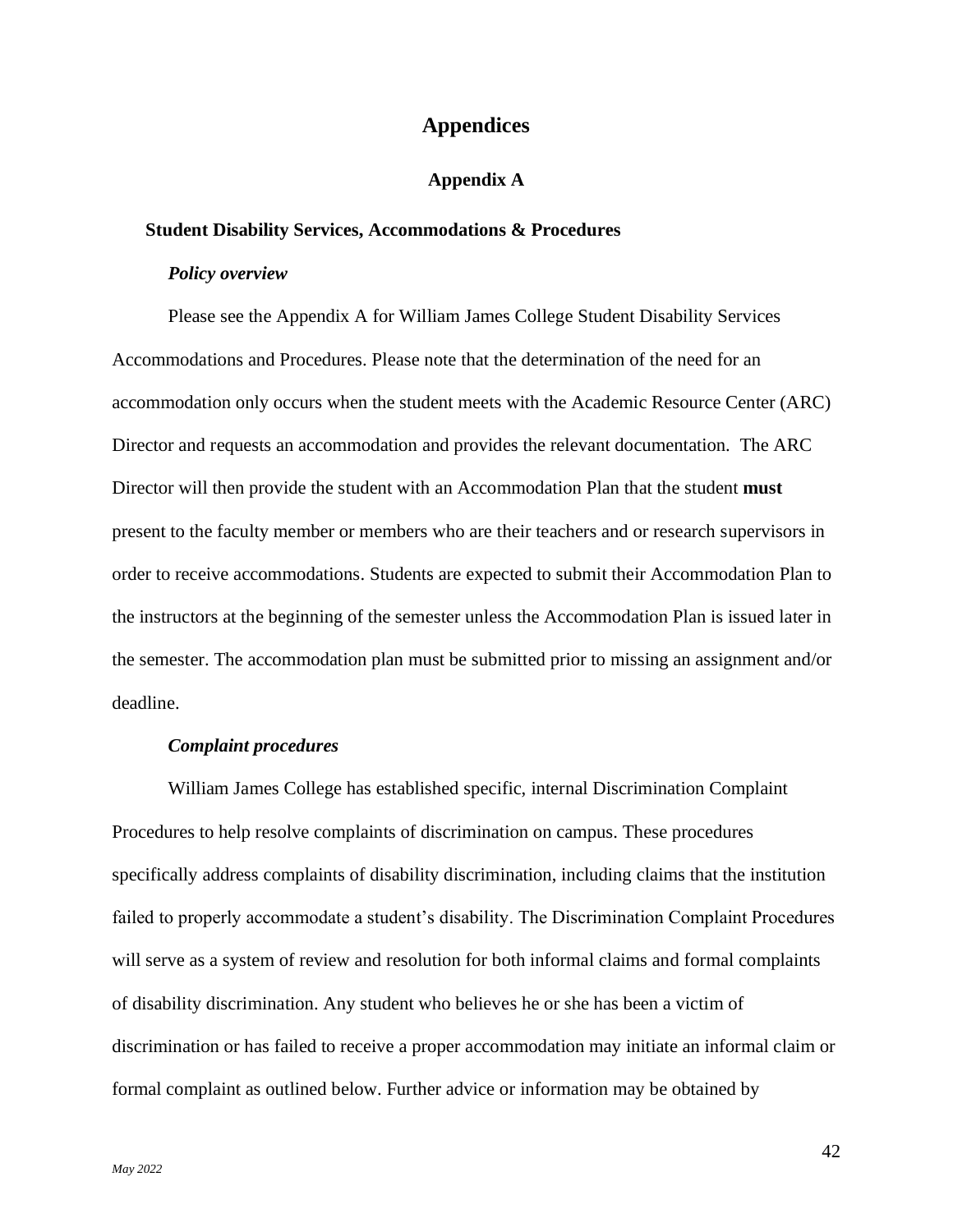<span id="page-43-0"></span>contacting the Dean's Office.

## *Informal procedures*

Any student who believes that he or she has been the victim of disability discrimination may arrange to meet with the Section 504/ADA Coordinator (as identified in this Policy below) or other person that the President may designate. The purpose of the meeting shall be to ascertain the nature of the acts or events upon which the allegations of disability discrimination are based, and the names of any employees or students alleged to have committed such acts. It shall be the further purpose of this meeting to seek to resolve the issues raised by the allegations or to determine what remedy, if any, the complaining student believes is appropriate. The Section 504/ADA Coordinator (or the President's designee) may discuss the allegations of disability discrimination with other persons only with the consent of the person making the claim.

Any student who believes himself or herself to have been discriminated against on the basis of disability in violation of this Policy, and who wishes to make use of these informal procedures, shall give written notice to the Section 504/ADA Coordinator of his or her desire to meet for that purpose. Such notice shall be given within ninety (90) days following the date on which the events or actions complained of were first known, or should first have been known, to the person making the complaint. The time limit may be extended the act complained of is continuing or where circumstances beyond the student's control prevented the filing of an otherwise timely complaint.

While the School encourages the use of this informal procedure as a means for resolving a complaint of disability discrimination, any student who believes that he or she has been the victim of such discrimination may initiate a formal complaint in accordance with the provisions of the following paragraph B. Additionally, if the informal procedures fail to resolve the

43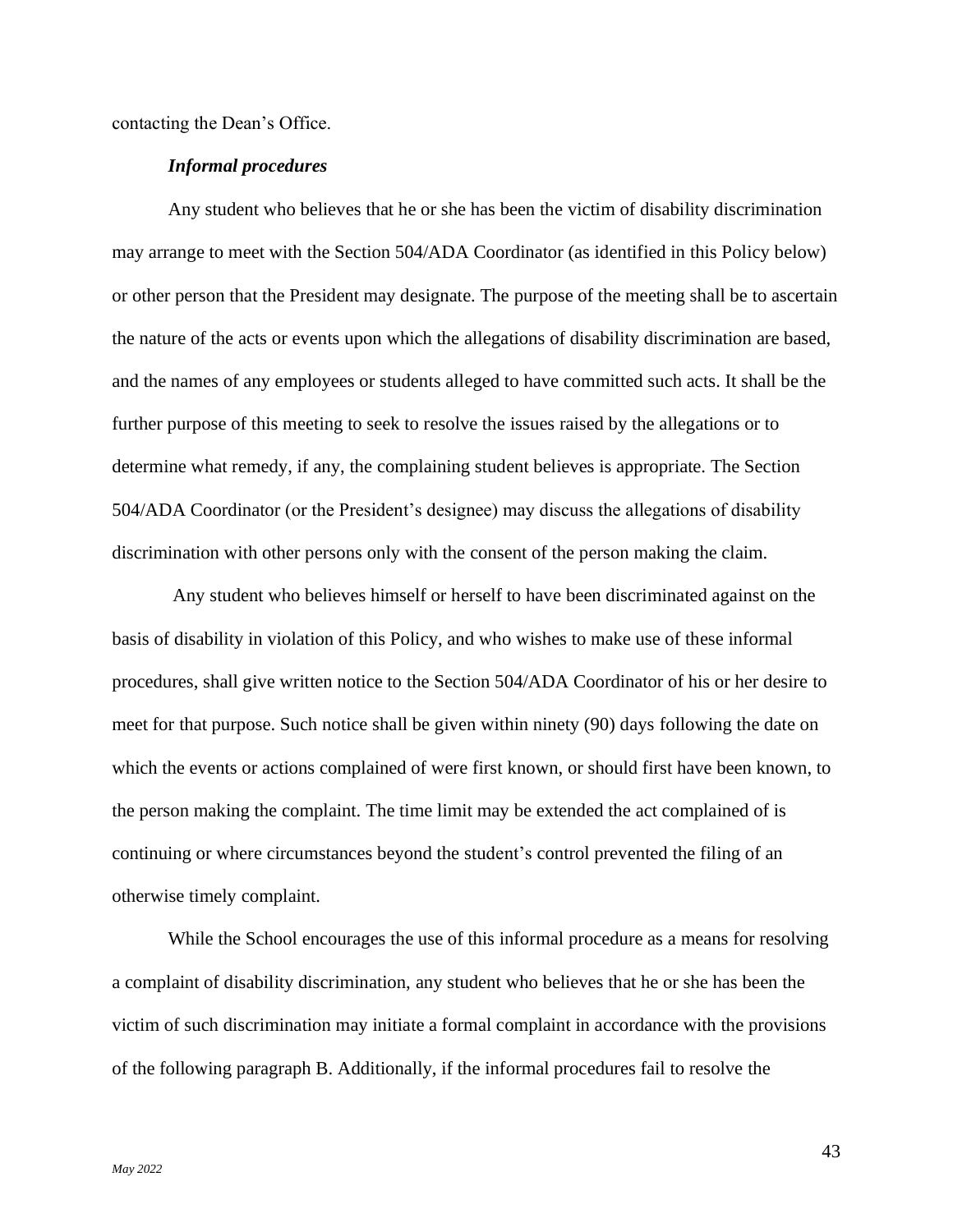complaint to the satisfaction of the person making it, he or she may elect to make use of the formal procedures set forth in the following paragraph B.

#### *Formal procedures*

<span id="page-44-0"></span>Any student who believes, in violation of the School's Policy, that he or she has been discriminated against on the basis of disability by any of the School's officers, agents, or employees, or by another student, may file a written complaint with the President. The written complaint shall set forth the basis upon which the person making it believes himself or herself to have been discriminated against, the acts or events that he or she believes evidence such discrimination, and any other factual information that is relevant to the claim such as times, dates, and witnesses. The complaint should be signed and dated by the person making it. A copy of this procedure shall be given to the student initiating the complaint.

Any student wishing to initiate these formal procedures shall do so by filing a written complaint within one hundred and twenty (120) days following the date on which the events or actions complained of were first known, or should first have been known, to the person making the complaint. The time limit may be extended where the act complained of is continuing or where circumstances beyond the control of the complaining student prevented the filing of an otherwise timely complaint.

It shall be the usual practice for the President to refer any such complaint to the Section 504/ADA Coordinator. In any case in which the President thinks it appropriate, the President may designate another School official to process the formal complaint, or may elect to discharge the responsibilities hereinafter described himself or herself.

The 504/ADA Coordinator, President's designee or the President, as the case may require, shall investigate the allegations made in the complaint. It shall be the normal practice for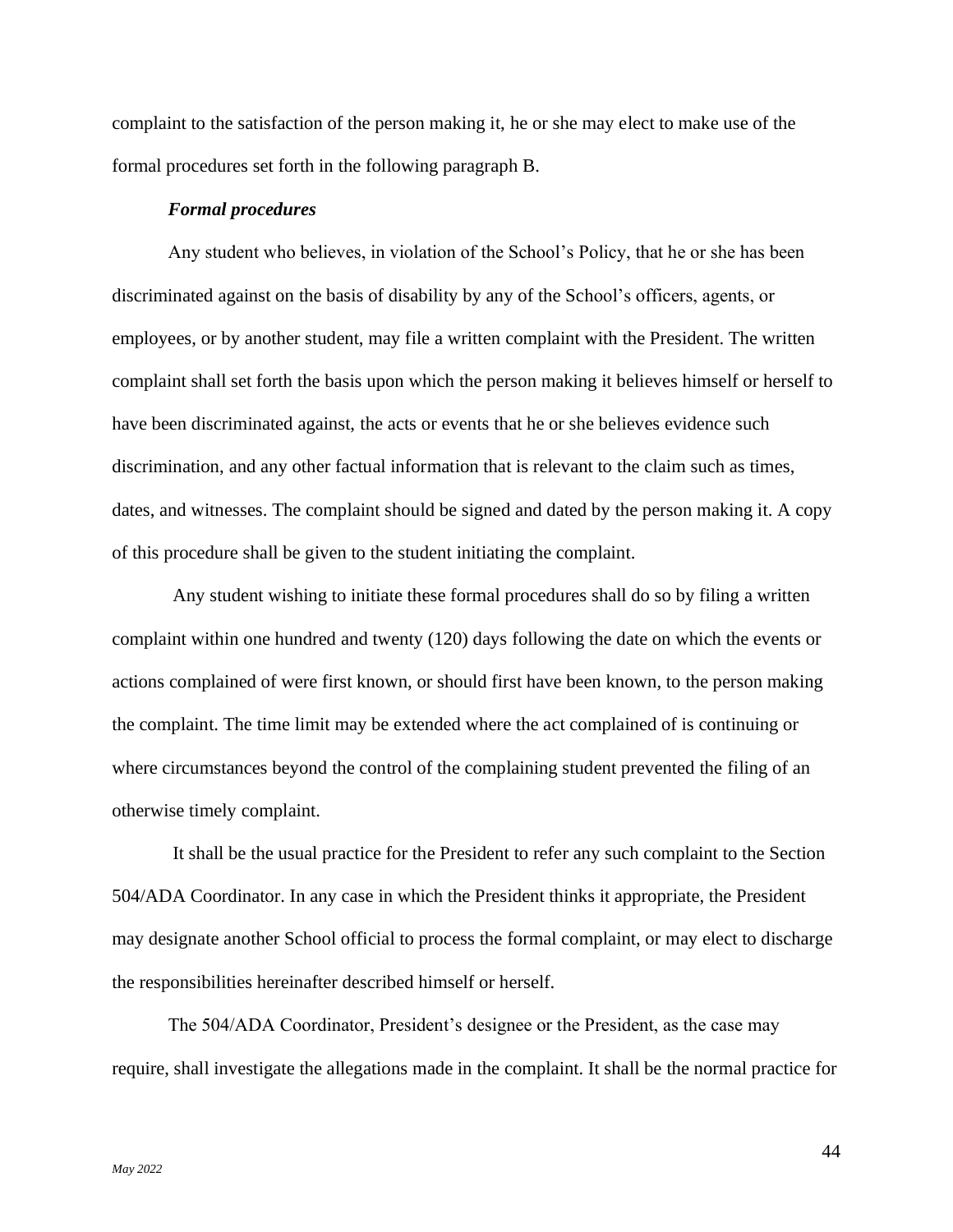any such investigation to include, at the outset, a meeting with the person who has filed the complaint; it shall also be the normal practice for any such investigation to include a meeting with any other person who is alleged to have been responsible for or to have participated in the conduct complained of. It shall also be the normal practice for any such investigation to include a meeting with any persons identified as witnesses by the complaining student or employee.

Whenever the 504/ADA Coordinator, President's designee or the President shall have determined that any person has been discriminated against on the basis of disability in violation of this Policy, he or she shall render a decision in writing to that effect and shall set forth in such decision the remedy for such discrimination, provided, however, that no such decision shall be rendered by the 504/ADA Coordinator or President's designee without the prior approval of the President.

Whenever the 504/ADA Coordinator, President's designee or the President shall have determined that any person who has filed a complaint hereunder has not been discriminated against in violation of this Policy, he or she shall render a decision in writing to that effect, provided, however, that no such decision shall be rendered by the 504/ADA Coordinator or President's designee without the prior approval of the President.

 Unless impracticable to do so, a decision shall be rendered within thirty (30) days following the date on which a formal complaint has been filed with the President. In addition to the formal procedure described herein, the President reserves the right to initiate an investigation when he or she has cause to believe the School's Policy has been violated.

## *Appeal procedures*

<span id="page-45-0"></span>If the formal procedures described in the foregoing Paragraph B shall have failed to resolve the complaint to the satisfaction of the person making it, he or she may elect to appeal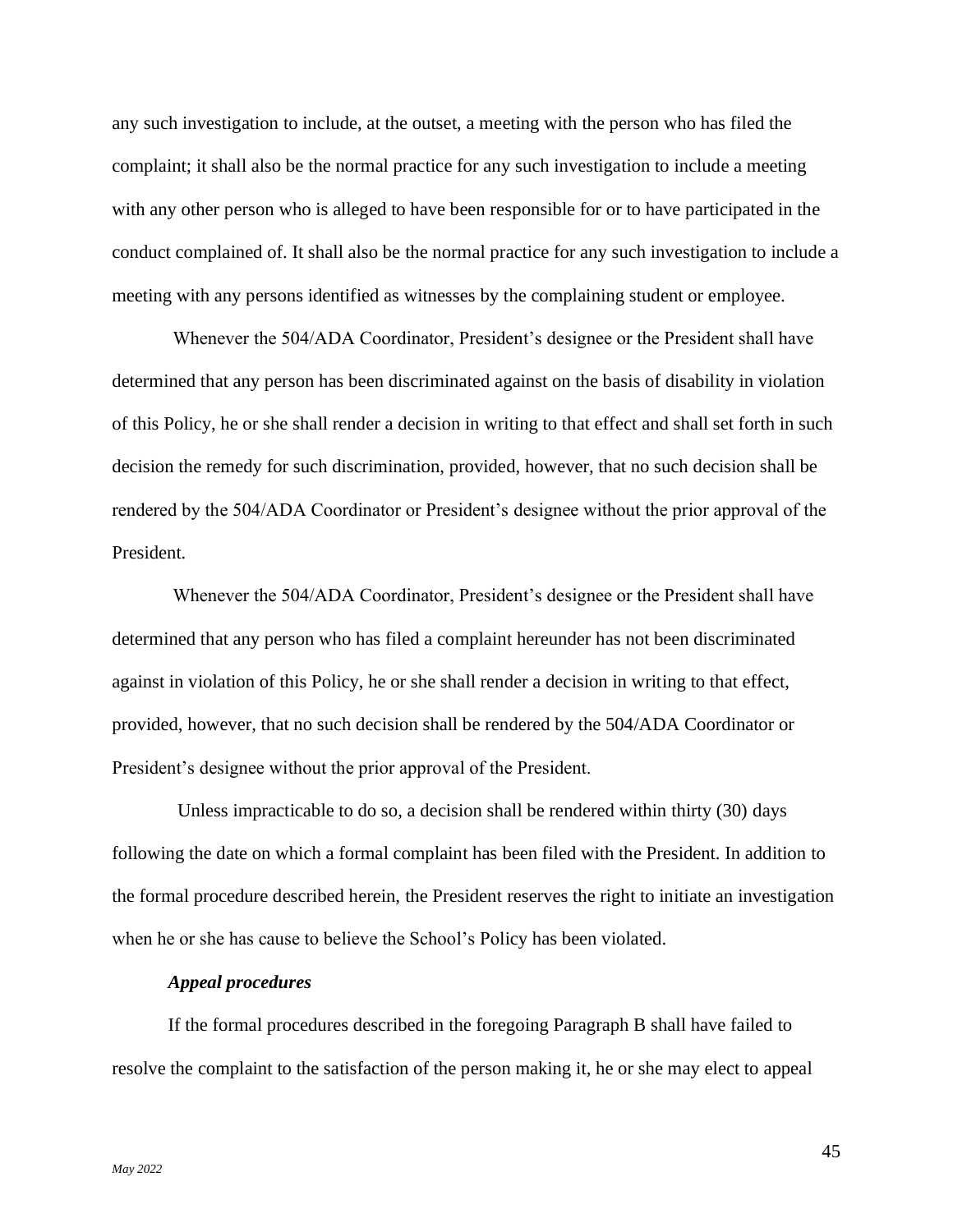the matter to the Committee on Non-Discrimination and Affirmative Action of the Board of Trustees. Every such appeal shall be made by giving notice thereof to the President in writing within seven (7) days following receipt by the complainant of the decision from which the appeal is taken. The President shall transmit such notice to the Chairman of the Committee together with a copy of such decision.

The Chairman of the Committee shall convene a meeting within thirty (30) days following receipt of the notice of appeal. If a request is made on the notice of appeal that the person making such appeal be given an opportunity to be heard by the Committee, the Committee shall give such person not less than three (3) days advance written notice of the time, date, and place of its meeting and shall grant such person an opportunity to be heard before making its decision. The respondent and any witnesses may be given an opportunity to be heard or interviewed by the Committee. The meeting of the Committee shall be held in executive session unless the Committee shall otherwise determine.

The decision of the Committee shall take the form of a recommendation to the Board of Trustees regarding final disposition of the complaint and shall include a brief statement of the reasons for the recommendation. Such recommendation shall be placed on the agenda of the next meeting of the Board of Trustees or of its Executive Committee, whichever is sooner scheduled. That item on the agenda shall be considered in executive session unless the Board or its Committee shall otherwise determine. The decision of the Board or of the Executive Committee, as the case may require, shall be final.

#### *Transfer of function*

<span id="page-46-0"></span>If the 504/ADA Coordinator is named as the respondent in any complaint, the President either shall designate another individual to conduct the informal or formal stages of this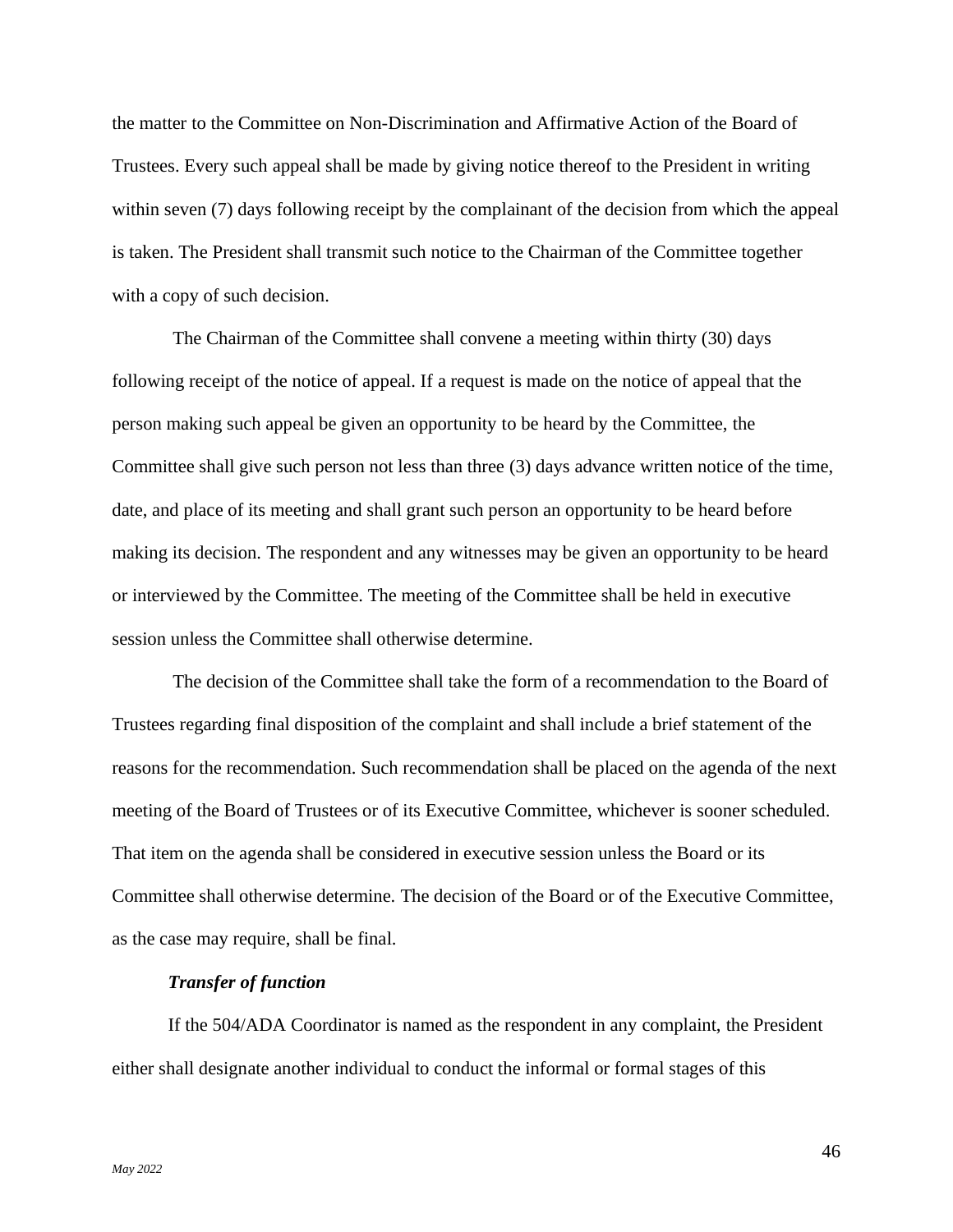procedure or shall personally conduct these stages of this procedure.

If the President is named as the respondent in any complaint, the student complaining may arrange to meet with the Chairperson of the Committee on Non-Discrimination and Affirmative Action who shall receive any complaint and conduct the informal or formal stages of this procedure.

## *Retaliatory action prohibited*

<span id="page-47-0"></span>The School prohibits retaliatory action against persons who file claims, complaints, or charges under these procedures, under applicable local, state, or federal non-discrimination statutes, who are suspected of having filed such claims, complaints, or charges, who have assisted or participated in an investigation or resolution of such claims, complaints, or charges, or who have protested practices alleged to be a violation of the non-discrimination policy of the School, or of local, state, or federal non-discrimination regulations or statutes. Such retaliation is cognizable under these procedures as well as under state and federal law. Retaliation, even in the absence of provable discrimination in the original complaint, charge or allegation, constitutes a violation as serious as proved discrimination under the original claim, complaint, charge, or allegation. Any person who believes he or she has been retaliated against in this manner is encouraged to immediately file a claim or complaint under these procedures.

#### *Other administrative options*

<span id="page-47-1"></span>While it is the intent of the School to actively respond to all claims/complaints of discrimination with the hope that it can fully, quickly, and adequately resolve them internally, the School recognizes the right of all complainants to file charges of unlawful discrimination with the appropriate federal, state, or local agency with or without first pursuing a resolution of the claim/complaint through the School's complaint procedures.

47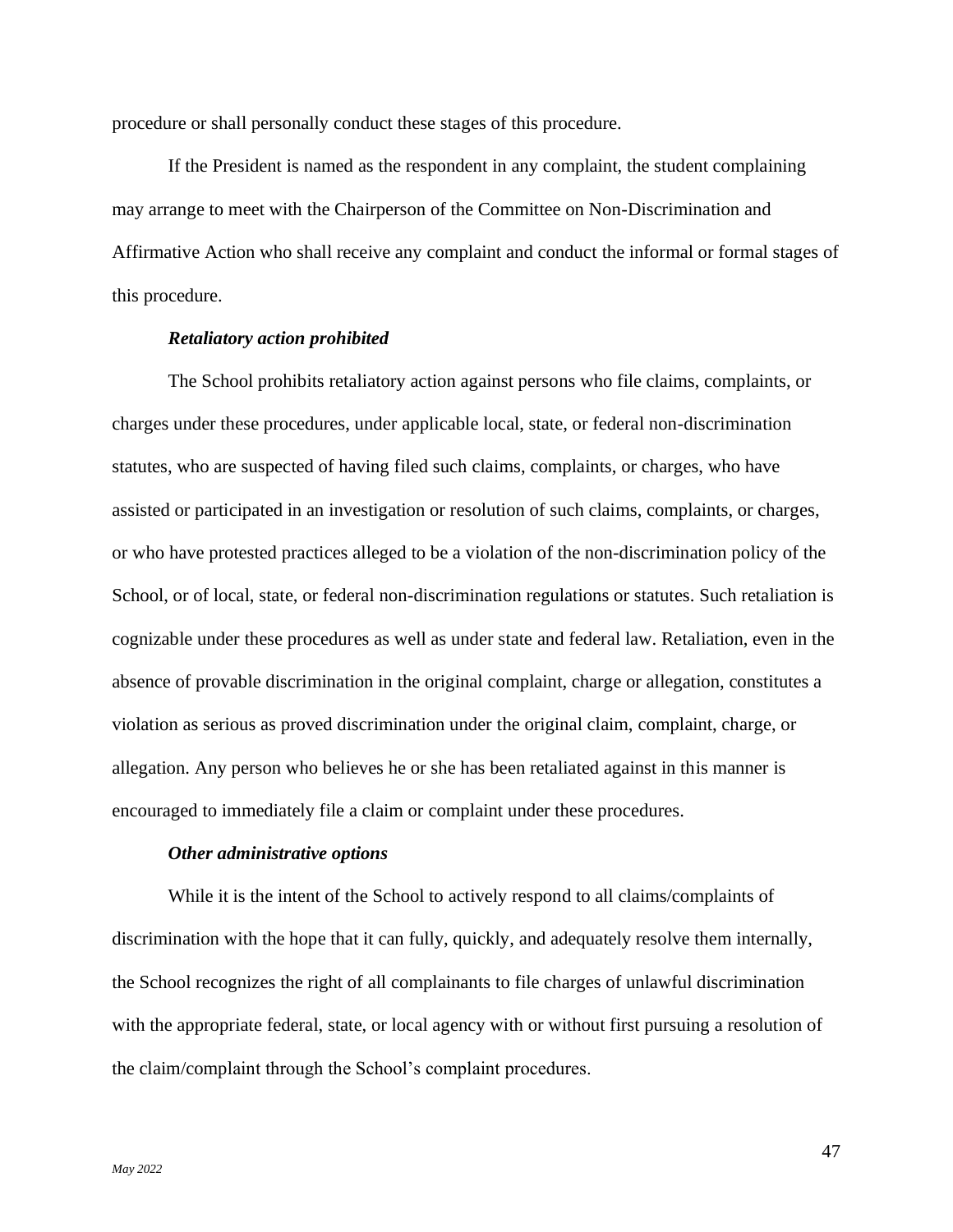These agencies include:

Office of Civil Rights, Region One U. S. Department of Education 5 Post Office Square, 8th Floor Boston, MA 02109-3921 (617) 289-0111 [OCR.Boston@ed.gov](mailto:OCR.Boston@ed.gov)

U.S. Equal Employment Opportunity Commission JFK Federal Building Boston, MA 02203 (800) 669-4000

Massachusetts Commission Against Discrimination One Ashburton Place Boston, MA 02108 (617) 727-3990 (617) 720-6054 TTY

Pursuant to several federal and state laws, including the Americans with Disabilities Act of 1990, as amended by the ADA Amendments Act of 2008, Section 504 of the Rehabilitation Act of 1973, and Massachusetts Gen. Laws c. 151C, all qualified students with disabilities are protected from discrimination on the basis of disability and are eligible for reasonable accommodations or modifications in the academic environment to enable them to enjoy equal access to academic programs, services or activities.

The College is fully committed to: complying with the laws regarding equal opportunity for all qualified students with disabilities; promoting the full participation of all qualified students in all aspects of campus life; and making reasonable accommodations as are necessary to ensure that its programs and activities do not discriminate, or have the effect of discriminating, on the basis of disability.

William James College therefore prohibits discrimination against any individual on the basis of physical or mental disability. It is also the College's policy to provide reasonable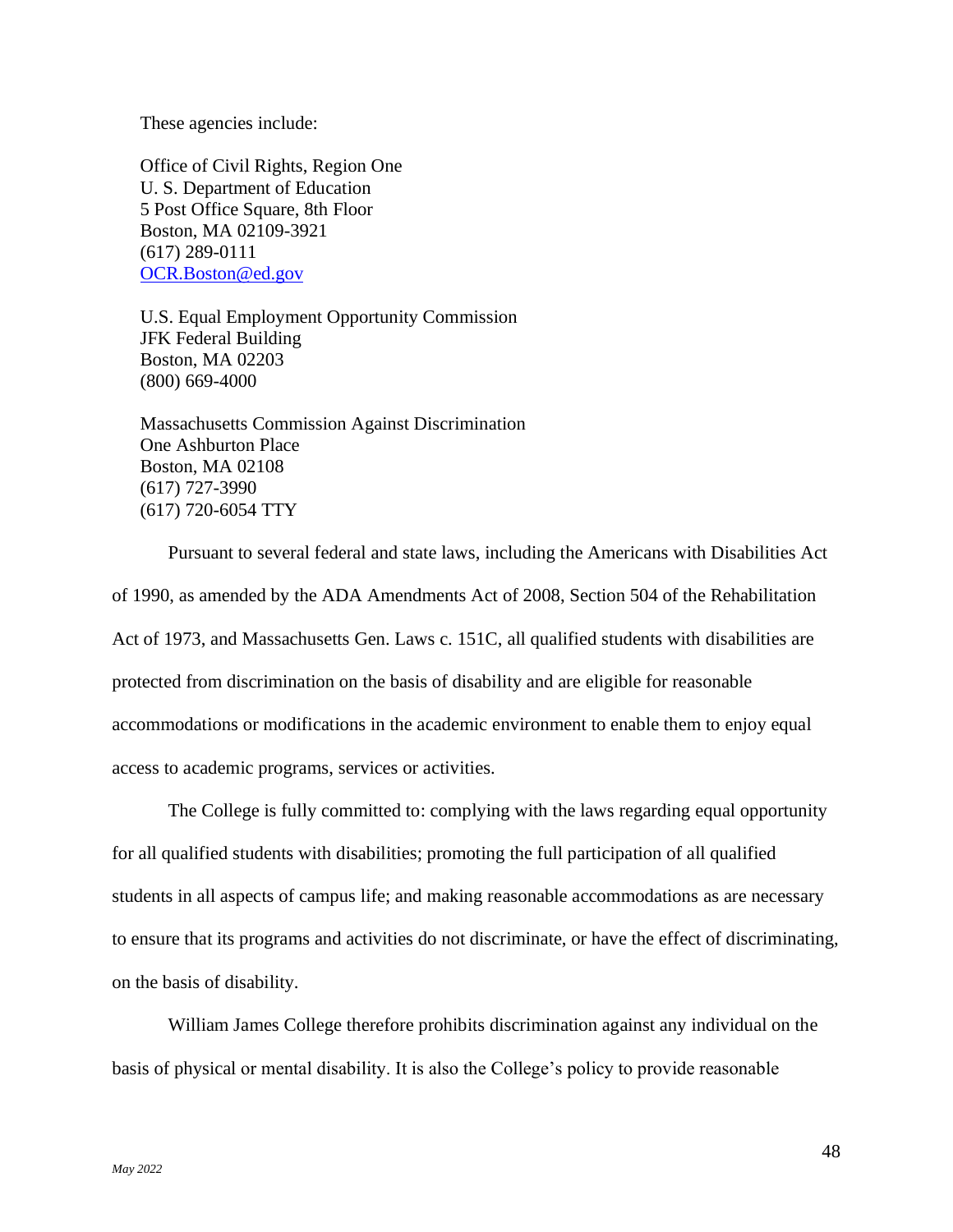accommodations to persons with disabilities unless such accommodations would impose an undue burden or fundamental alteration to the program in question.

Students with disabilities at the College are required to meet the same academic standards as nondisabled students at the College. Moreover, it is only through a student's voluntary disclosure of his or her disability and request for accommodation(s) that the College can support the student's needs. This Policy extends to all rights, privileges, programs and activities, including admissions, financial assistance, and educational programming. The College encourages all students with disabilities to self-identify.

## <span id="page-49-0"></span>*Definitions*

A. An *individual with a disability* is a person with a physical or mental impairment that substantially limits one or more "major life activities." Physical or mental impairments include, for example, specific learning disabilities, emotional or mental illness, blindness and visual impairments, deafness and hearing impairments, mobility impairments and some chronic illnesses.

A person is considered to be an individual with a disability and legally protected if he/she/they has the disability, has a record of having the disability, or, for certain purposes, is regarded as having the disability. An impairment that is episodic or in remission is a disability if it would substantially limit a major life activity when active.

B. *Major life activities* include, but are not limited to, caring for oneself, performing manual tasks, seeing, hearing, eating, sleeping, walking, standing, lifting, bending, speaking, breathing, learning, reading, concentrating, thinking, communicating and working. A major life activity also includes the operation of a major bodily function,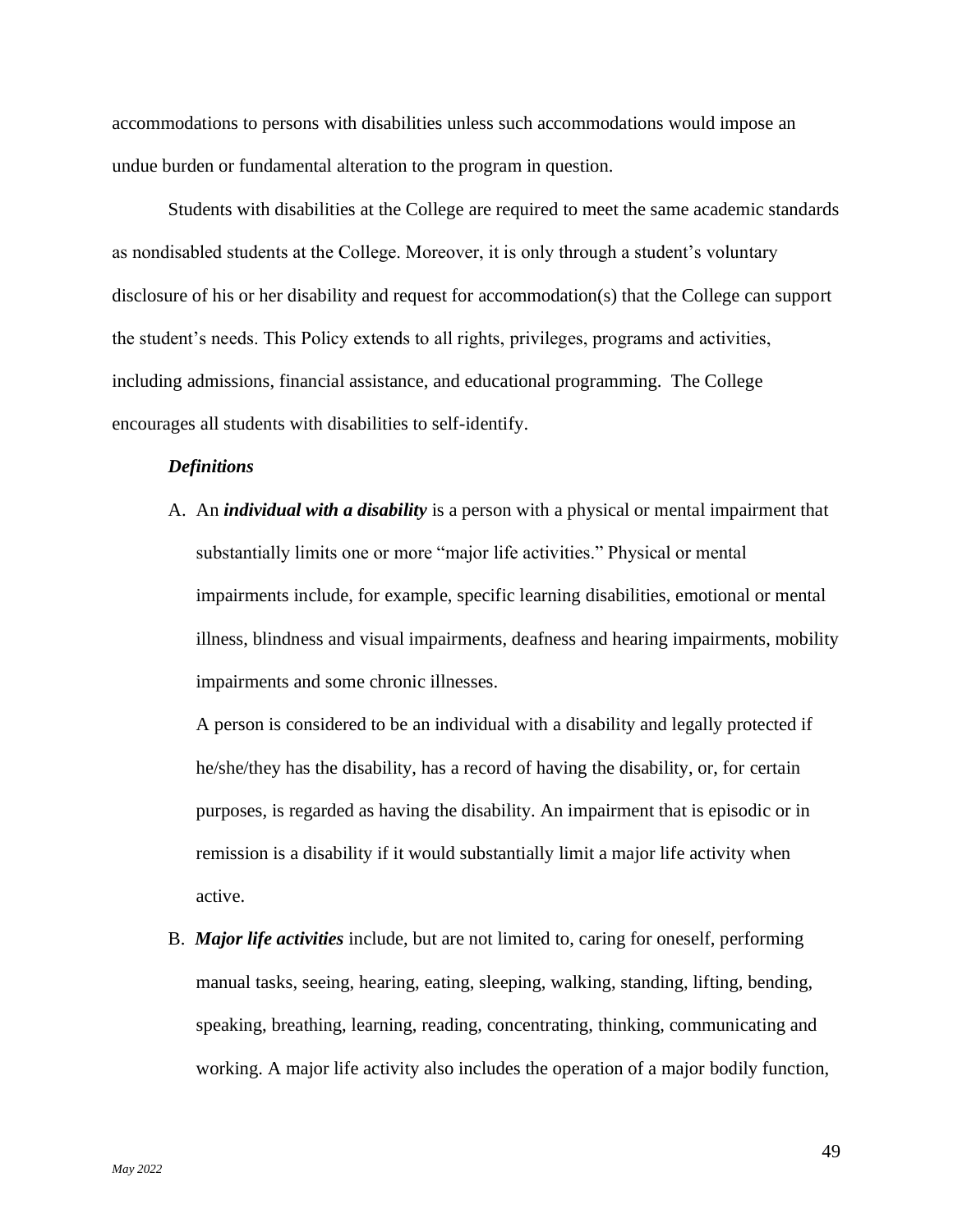including but not limited to, functions of the immune system, normal cell growth, digestive, bowel, bladder, neurological, brain, respiratory, circulatory, endocrine, and reproductive functions.

C. *Substantially limits* means a material restriction of the duration, manner or condition under which an individual can perform a major life activity when compared to the average person's ability to perform that same major life activity. Temporary impairments that take significantly longer than normal to heal, long-term impairments, or potentially long-term impairments of indefinite duration may be disabilities if they are severe. The College will evaluate whether the impairment substantially limits any of the major life activities of a specific student, not whether the impairment is substantially limiting in general.

The College also will determine whether an impairment substantially limits a major life activity without regard to effects of mitigating measures such as medication, medical supplies, hearing aids, etc. For example, a student with hearing loss will still qualify as an individual with a disability, even though the individual may substantially improve his or her hearing impairment while using hearing aids. The one exception to this rule is eyeglasses or contact lenses. Because so many individuals wear corrective lenses, the effects of corrective lenses on one's vision shall be considered in determining substantial limitation. Thus, a student with good vision with corrective lens will not be considered disabled for the purposes of this Policy.

D. A *qualified student with a disability* means an individual who, with reasonable accommodations to rules, policies or practices, the removal of barriers or the

50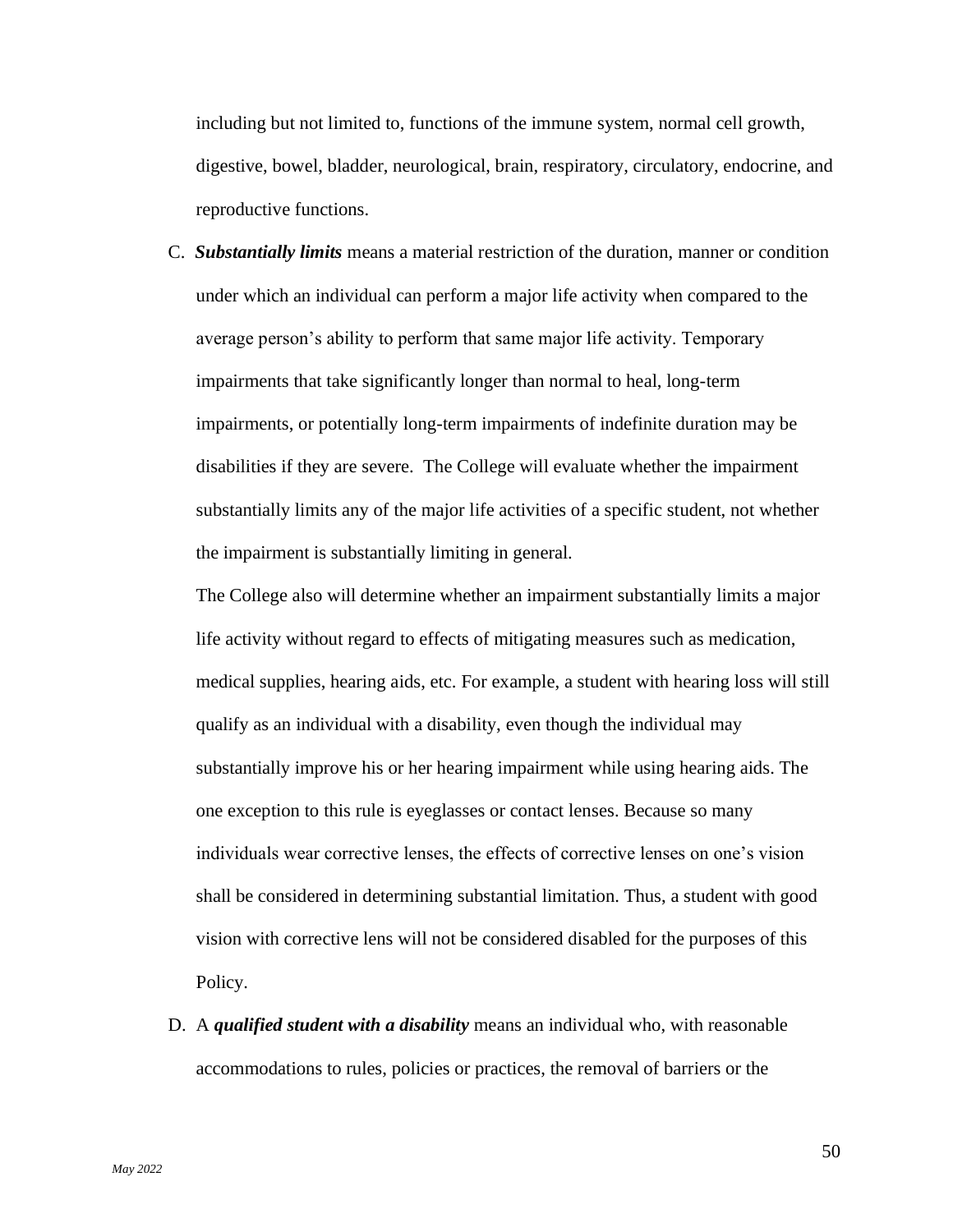provision of auxiliary aids and services, meets the eligibility requirements for the receipt of services and the participation in programs or activities.

E. *Accommodation* refers to an adjustment or modification in the academic environment that enables an individual to enjoy equal access to the College's programs, services or activities. An example of an accommodation would be one that allows a student to complete the same assignment or test as other students, but with a change in the timing, formatting, setting, scheduling, response and/or presentation. The accommodation does not alter in any significant way what the test or assignment measures.

Personal aids and services, including help in bathing, dressing, or other personal care, are not required to be provided by postsecondary institutions.

- F. *Reasonable accommodation* is a modification or adjustment to a course, program, or activity or facility that allows the student with a disability to participate as fully as possible in the programs and activities offered by the College. Accommodation may be necessary where the student has, or has a record of having, a disability.
- G. *Auxiliary aids and services* refer to a wide range of devices and services that provide effective communication for students with disabilities. Examples of auxiliary aids and services are taped texts, note takers, interpreters, readers, videotext displays, television enlargers, talking calculators, electronic readers, Braille calculators, printers or typewriters, and telephone handset amplifiers.
- H. *Fundamental Alteration*. While the College makes every effort to provide reasonable accommodations**,** it is not required to provide any aid or service or make any modification that would result in a fundamental alteration in the nature of its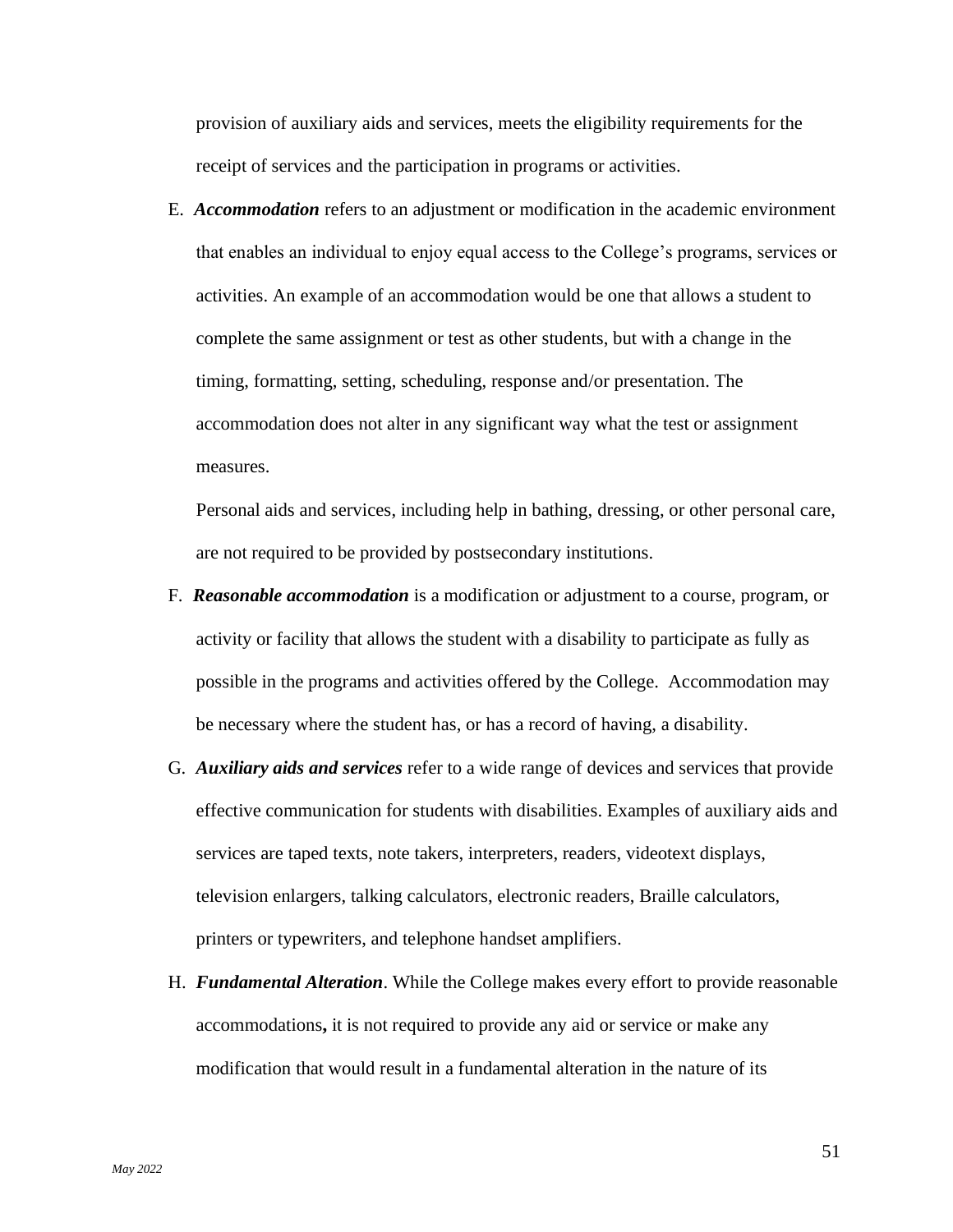academic programs. In evaluating whether the requested program modifications would require substantial program alteration or would fundamentally alter academic standards or programs, the program administrator should consider the underlying academic reasons for the program components, the academic standards institutionalized in the program, how the challenged components are consistent with the program standards, and how the requested accommodations would be inconsistent with the academic goals and standards of the program.

For example, where a course requirement is essential to the program of instruction taken by the student, the College is not required to waive the requirement. More specifically, in accordance with the College's Guidelines on Professional Behavior, all students, including those with documented disabilities, must sustain an overall attitude of receptivity to all sources of personal and professional learning during the course of professional training, and are expected to adhere to the same Guidelines on Professional Behavior as previously articulated.

I. *Essential Element*. An accommodation is not reasonable if it means making a substantial change in an essential element of a course or a given student's curriculum. It is the College's responsibility to demonstrate both that the change requested is substantial and that the element targeted for change is essential to the conduct of the course or program curriculum. Whether or not the change requested is substantial/essential may be based on pedagogical precepts and/or documented in the class syllabus. Sometimes the question hinges not on the course of study but the manner in which a specific course is conducted.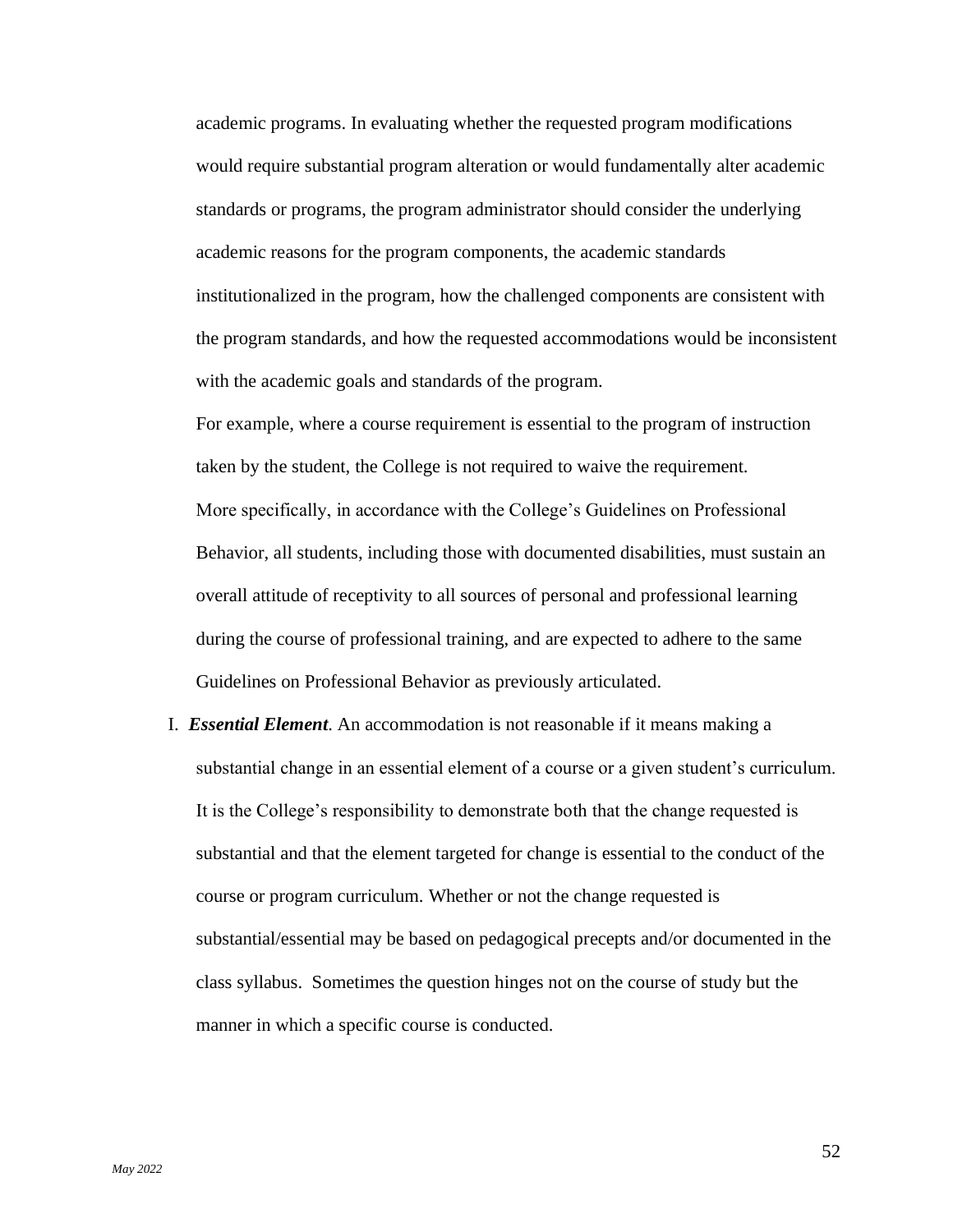- J. The College need not accommodate a student who poses a *direct threat to the health or safety* of others, which means a significant risk to health or safety that cannot be eliminated by modification of policies, practices, or procedures, or by the provision of auxiliary aids or services. In determining whether a student poses a direct threat to health or safety, the College must make an individualized assessment, based on reasonable judgment that relies on current medical knowledge or the best available objective evidence, to ascertain: (a) the nature, duration, and severity of the risk; (b) the probability that the potential injury will actually occur; and (c) whether reasonable modification of policies, practices, or procedures will mitigate the risk.
- K. *Undue Burden.* The College need not make modifications or provide auxiliary aids or services if it constitutes an undue burden. In determining whether or not an undue burden exists, the factors to be considered are the nature and cost of the action needed in the context of the overall financial resources of the College.

#### *Procedures to obtain accommodations*

<span id="page-53-0"></span>Students with disabilities who wish to make a request for accommodations, modifications, auxiliary aids and/or disability-related services must do so through the through the ADA/504 Coordinator, who also administers the College's Academic Resource Center, which serves all students of the College, including those with visual, mobility and hearing impairments, and learning and psychiatric disabilities. The ADA Coordinator works with students on an individual basis to determine which, if any, accommodations, modifications, auxiliary aids and/or services would be most effective to help them achieve academic success. For the purposes of these Accommodation Procedures, William James College will refer to accommodations, modifications, auxiliary aids and/or services collectively as "accommodations."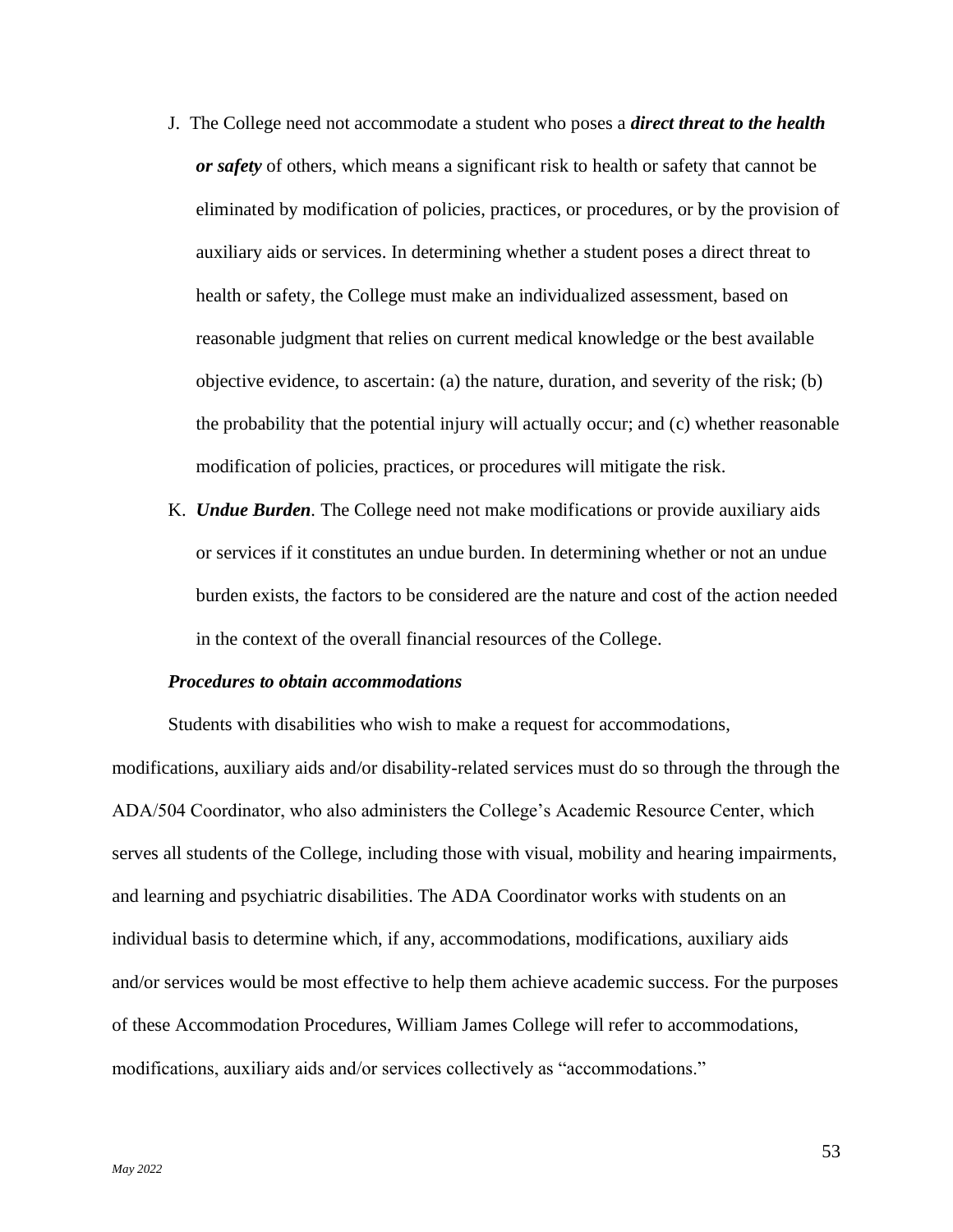#### *Registering for services*

<span id="page-54-0"></span>To receive accommodations, students must register with the ADA Coordinator through Academic Resource Center (ARC). Students are encouraged to register with the ARC prior to arrival on campus for the upcoming semester. With very few exceptions, no student is entitled to accommodations unless he or she self-identifies and registers with the ARC. To begin the process, each student must submit an Intake Form and medical documentation of his or her disability to the ARC. Once the documentation and intake form are received, the ARC will invite the student to schedule an intake appointment to officially register for services and to determine the student's eligibility for accommodations. During the intake meeting, the ADA/ARC Coordinator will review the student's documentation and discuss which types of accommodations, modifications, aids and/or services may be reasonably necessary. The ARC may request additional documentation if it is incomplete, or if there are questions or inconsistencies with the student's current impairment status and a requested accommodation(s). If the ARC determines that the student is eligible, an accommodation plan will be developed. All accommodations are determined on a case-by-case basis.

#### *Documentation requirements*

<span id="page-54-1"></span>Appropriate medical documentation of disability must be provided so that the ARC Coordinator, as a representative of the Dean's Office may: (1) determine the student's eligibility for accommodation; and (2) if the student is eligible, determine appropriate academic accommodations, modification, aids and/or services. Disability documentation must include a written evaluation from a physician, psychologist or other qualified specialist that establishes the nature and extent of the disability and includes the basis for the diagnosis and the dates of testing. The documentation must establish the current need for accommodation. At a minimum,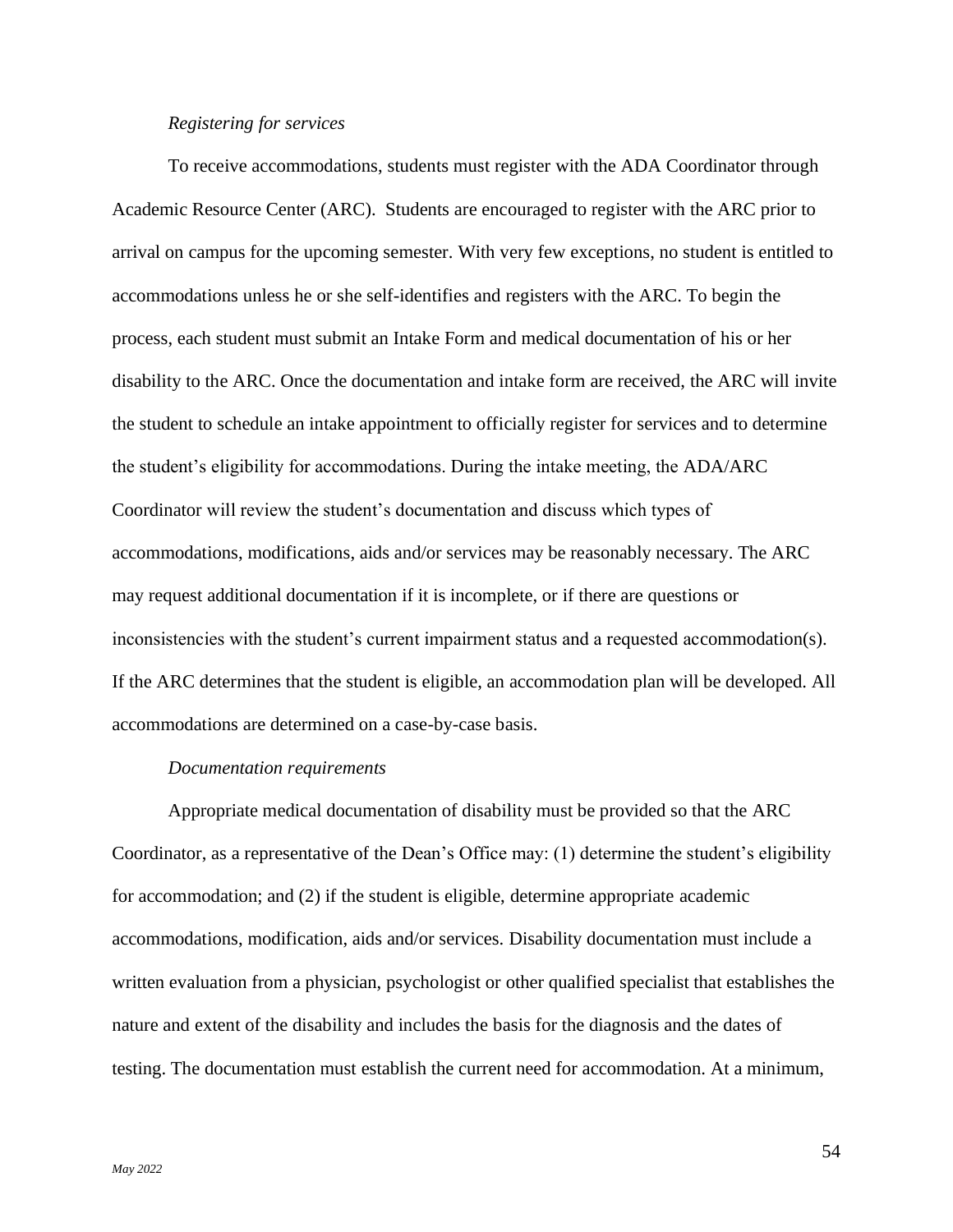the documentation must:

- 1. Clearly identify the diagnosed disability or disabilities.
- 2. Describe the functional limitations resulting from the disability or disabilities.
- 3. Be current within 6 months for a psychiatric impairment, within 3 years for a diagnosis of ADHD or, provide a documented history and assessment for specific learning disabilities.
- 4. Be current for visual, hearing or mobility-related impairments. (Although some individuals have long-standing or permanent diagnoses, because of the changing manifestations of many physical disabilities, it is essential for those individuals to provide recent and appropriate documentation from a qualified evaluator.)
- 5. Include a complete educational, developmental and medical history relevant to the disability.
- 6. Include a list of all test instruments used in evaluation and relevant subtest scores. (This requirement does not apply to psychiatric, visual, hearing or mobility-related impairments.)
- 7. Describe the specific accommodations, adaptive devices, assistive services, compensatory strategies and/or collateral support services requested.
- 8. Be typed or printed on official letterhead and be signed by an evaluator qualified to make the diagnosis, including licensure or certification and area of specialization. Documentation may need to be updated or augmented in order to be reviewed more fully. Students who submit documentation that does not meet the above guidelines will be required to send a revised evaluation before being considered for accommodations.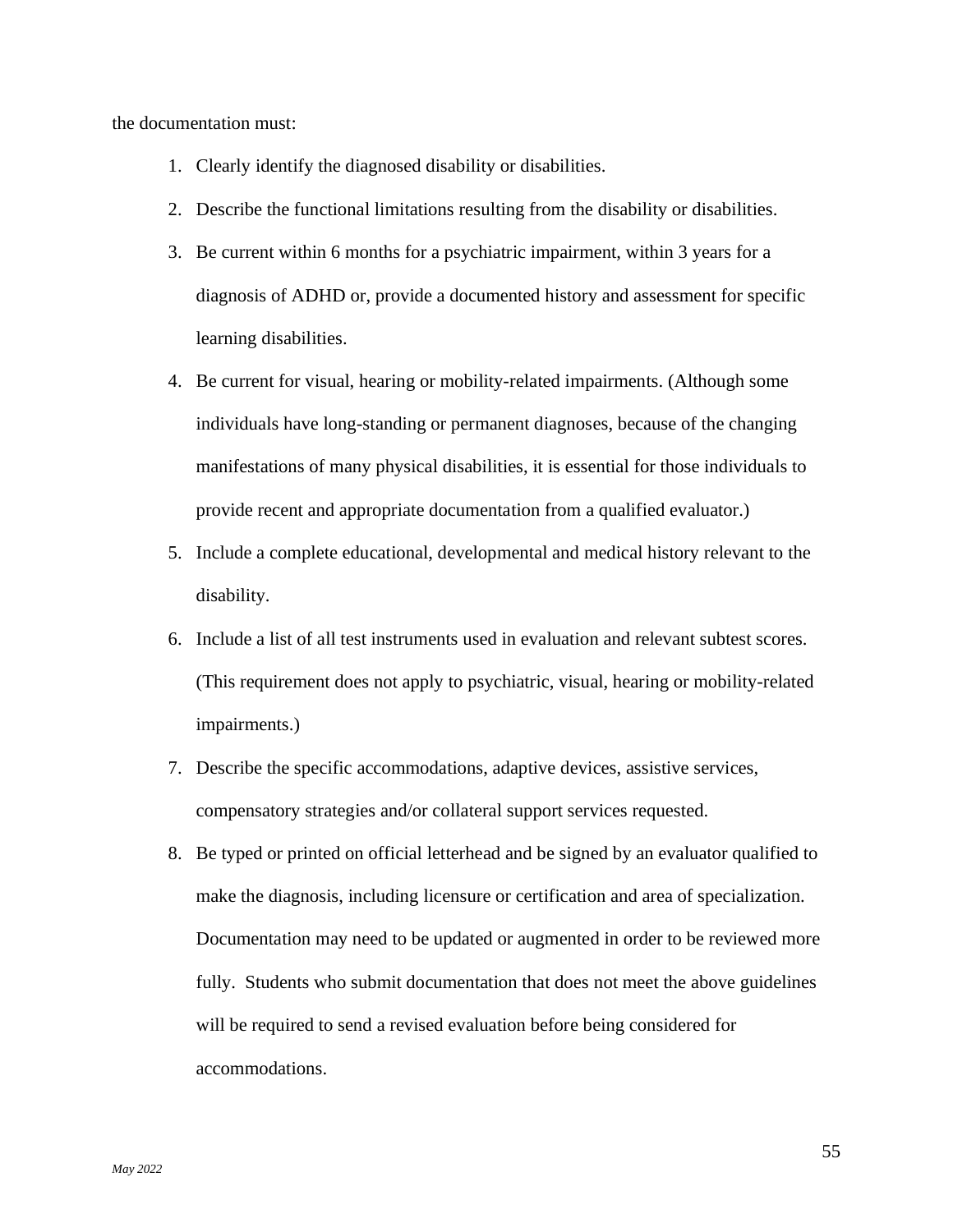#### *Determining eligibility*

<span id="page-56-0"></span>If the ADA Coordinator determines that the student has a disability and is a qualified student with a disability, it will determine the student's reasonable accommodations on a caseby-case basis, taking into account the needs of the student, the course standards and essential requirements, and the educational environment. Eligibility for accommodations is determined through an examination of the student's description of need and the thoroughness of his or her disability documentation. More particularly, accommodations are determined by the ARC Coordinator in consultation with the student and with input from the faculty and staff, where needed. In general terms, the ADA Coordinator makes determinations regarding reasonable accommodations by examining the following:

- 1. The barriers resulting from the interaction between the documented disability and the campus environment;
- 2. The possible accommodations that might remove the barriers;
- 3. Whether or not the student has access to the course, program, service, activity or facility without an accommodation; and
- 4. Whether or not essential elements of the course, program, service, activity or facility are compromised by the accommodations.

In reviewing the specific accommodation requests by the student or recommended by the physician/evaluator, the Coordinator may find that while a recommendation is clinically supported, it is not the most appropriate accommodation given the requirements of a particular student's academic program. In addition, the ADA Coordinator may also propose clinically supported accommodations that would be appropriate and useful for the student, but which neither the student nor the evaluator have requested.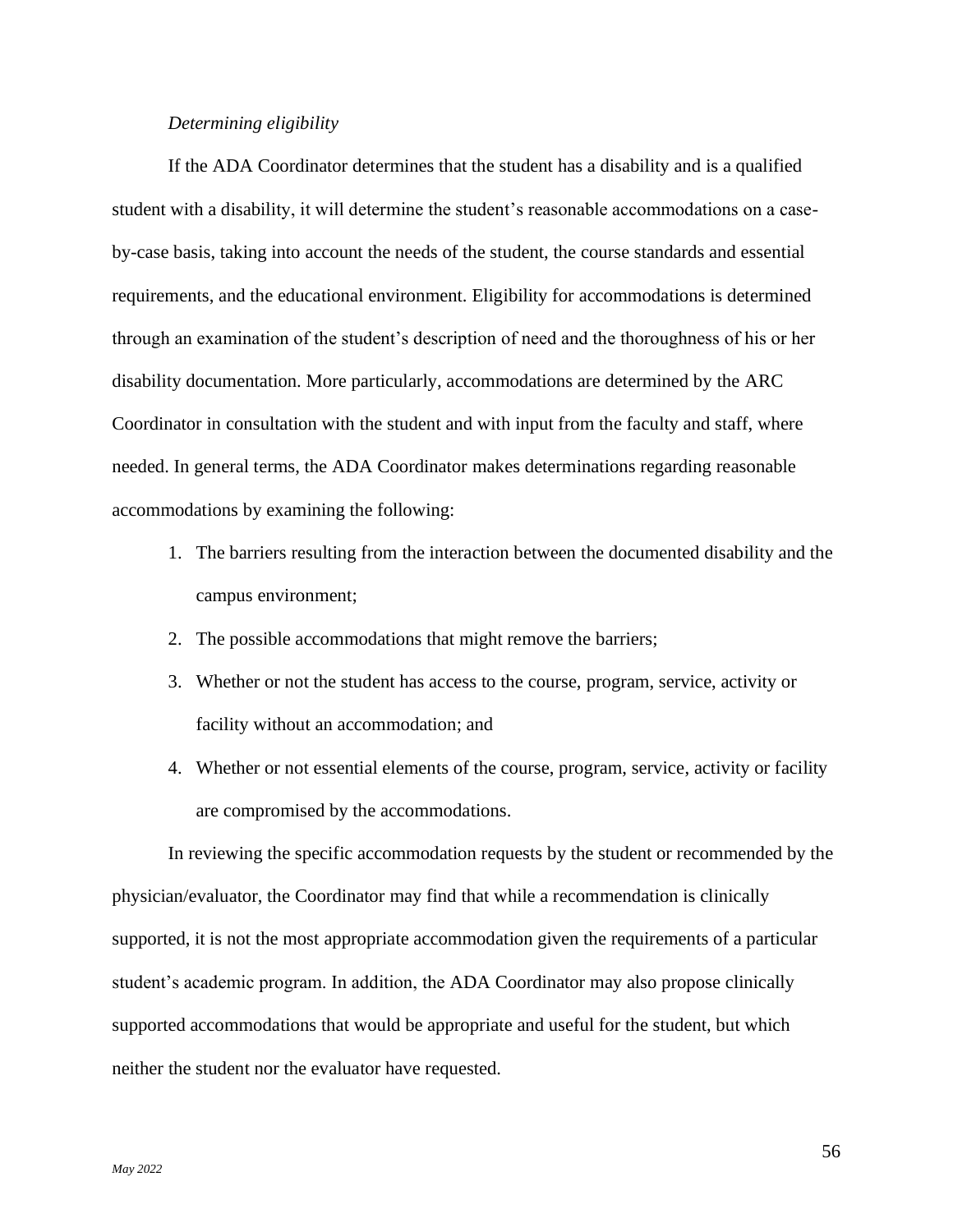#### *Accommodation requests*

<span id="page-57-0"></span>Accommodations may include, but are not limited to: tape recorders; signing interpreters; note-takers; extended time testing; distraction-reduced testing setting; oral exams; use of computer/word processor for testing; and alternatively formatted texts. Under certain circumstances, course substitutions may be appropriate modifications. For *each semester* in which a student seeks accommodations, he or she must submit his/ her/their Accommodation Plan to each instructor. If a modification of the prescribed accommodations is deemed necessary for a given course, the Accommodation Plan will be revised to address that need. Requests for new accommodations or amendments to an existing Accommodation Plan should be made as early as possible to allow the sufficient time to review requests and documentation, and to make proper arrangements. Accommodations may be compromised or denied if a request is not made in a timely manner. A disclosure of disability or request for an accommodation made to a faculty member, administrator or staff member, other than the staff of the ARC, will not be treated as a request for an accommodation.

#### *Denial of accommodations*

<span id="page-57-1"></span>The College reserves the right to deny services or accommodations in the event that documentation does not comply with its guidelines for service eligibility or documentation *(sections B. and C. above)*, is out-of-date, incomplete or otherwise insufficient. If the documentation provided by a student does not support the existence of a disability or the need for an accommodation, the student will be so advised. Students will be given the opportunity to supplement the initial documentation with further information from a physician, psychologist or other specialist. The College is not required to provide an accommodation that compromises the essential requirements of a course or program, imposes an undue burden or that poses a direct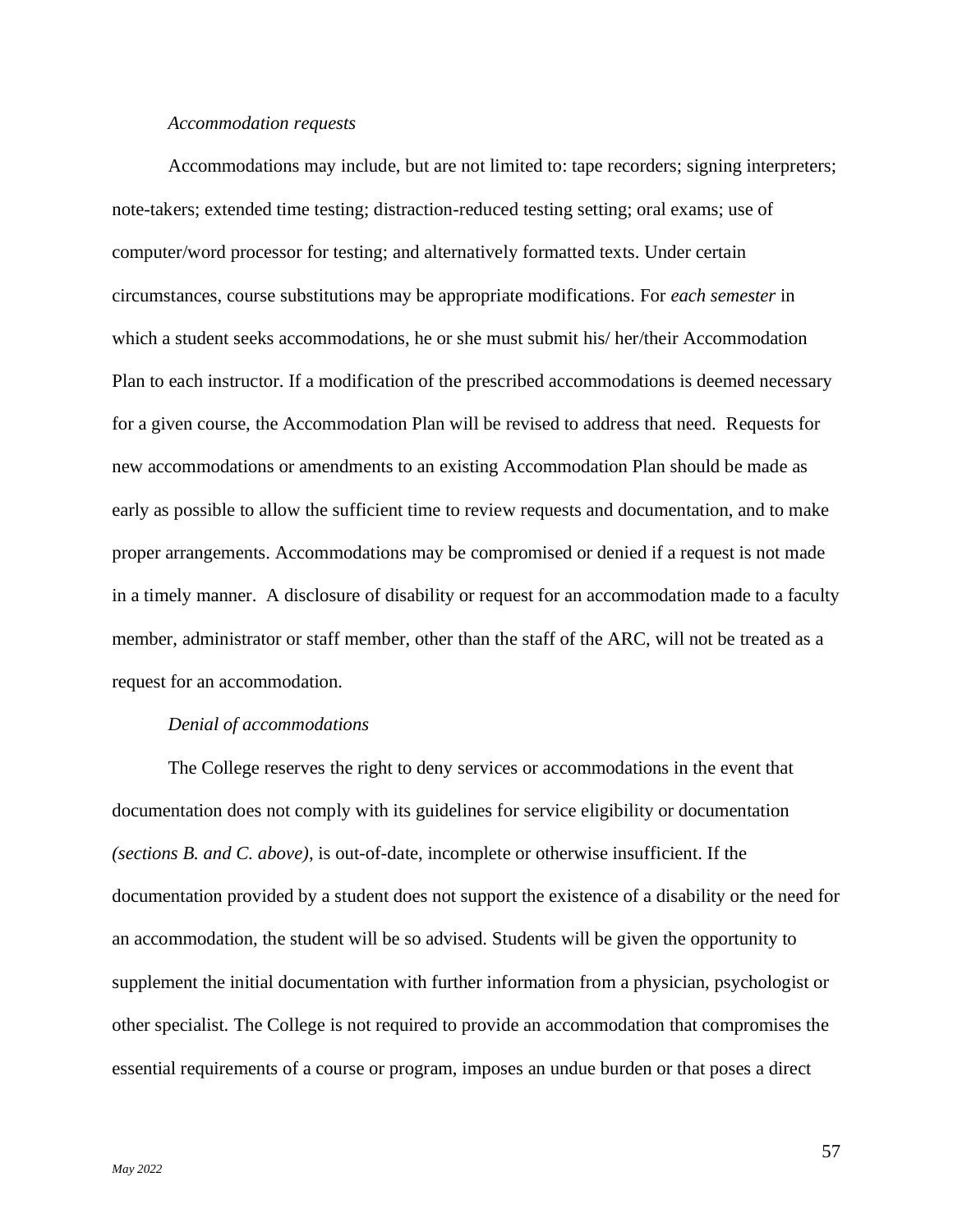<span id="page-58-0"></span>threat to the health or safety of the student or others.

## *Confidentiality*

The College recognizes that student disability records contain confidential information and are to be treated as such. Therefore, documentation of a student's disability is maintained in a confidential file in the Academic Resource Center and is considered part of the student's education record. Information related to a disability may be disclosed only with the permission of the student, or as permitted by the College's student records policy and federal law.

At the same time, however, a student's right to privacy must still be balanced against the College's need to know the information in order to provide requested and recommended services and accommodations. Therefore, in the interest of serving the needs of the student, the provision of services may involve the Dean's Office staff disclosing disability information provided by the student to appropriate College personnel participating in the accommodation process.

Information may also be disclosed to appropriate parties in a health or safety emergency if knowledge of the information is necessary to protect the health or safety of the student or other individuals. This is limited to a specific situation that presents imminent danger to a student, other students, or other members of the College community. Any release of information must be narrowly tailored considering the immediacy, magnitude, and specificity of information concerning the emergency. The amount of information that may be released is determined on a case-by-case basis.

## <span id="page-58-1"></span>*Section 504/ADA coordinator*

Joan Axelrod, (617) 327-6777 x1341, Fax (617) 477-2003,

## [Joan\\_axelrod@williamjames.edu.](mailto:Joan_axelrod@williamjames.edu)

Inquiries regarding this Policy and all other disability-related issues, including the